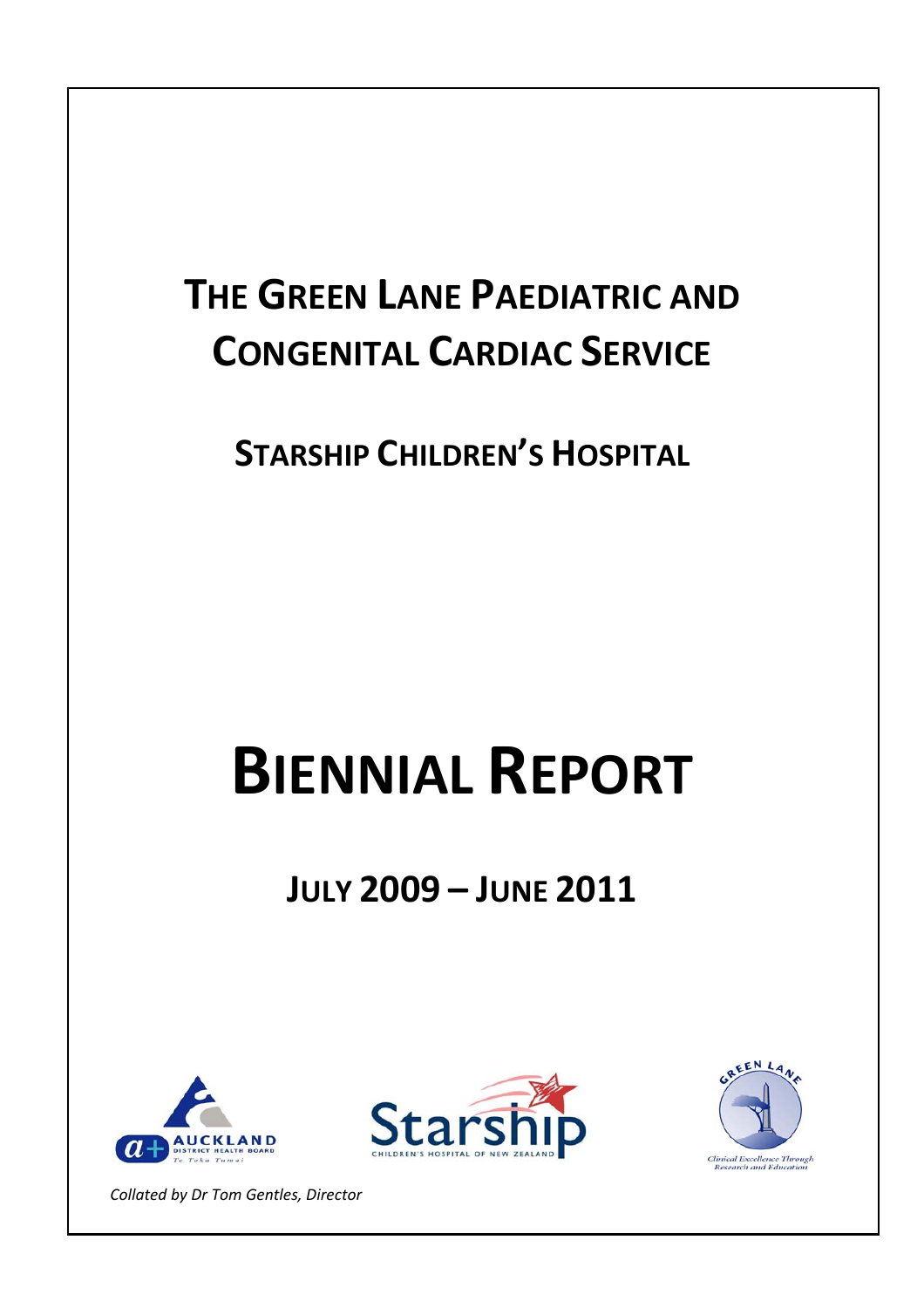## **TABLE OF CONTENTS**

| 1.   |  |
|------|--|
| 2.   |  |
| 3.   |  |
| 3.1. |  |
| 3.2. |  |
| 3.3. |  |
| 3.4. |  |
| 3.5. |  |
| 3.6. |  |
| 3.7. |  |
| 3.8. |  |
| 3.9. |  |
| 4.   |  |
| 4.1. |  |
| 4.2. |  |
| 4.3. |  |
| 4.4. |  |
| 4.5. |  |
| 4.6. |  |
| 5.   |  |
| 5.1. |  |
| 5.2. |  |
| 5.3. |  |
| 5.4. |  |
| 5.5. |  |
| 5.6. |  |
| 5.7. |  |
| 6.   |  |
| 6.1. |  |
| 6.2. |  |
| 6.3. |  |
| 6.4. |  |
| 6.5. |  |
| 6.6. |  |
| 6.7. |  |
| 7.   |  |
| 7.1. |  |
| 7.2. |  |
| 7.3. |  |
| 7.4. |  |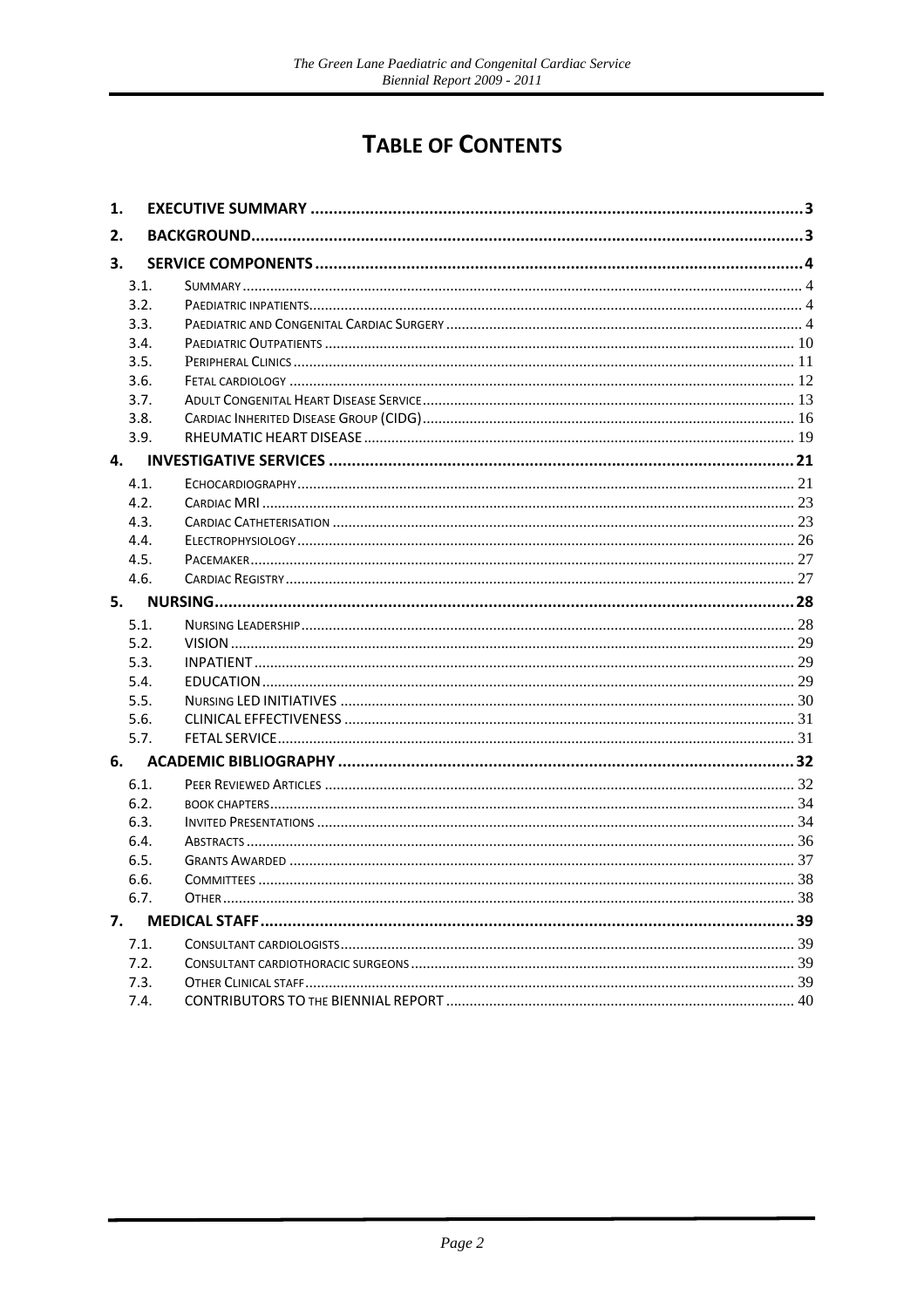#### <span id="page-2-0"></span>**1. EXECUTIVE SUMMARY**

The department's performance is dependent on the expertise and dedication of its medical, nursing, technical, and support staff, and also on staff in the intensive care unit, anaesthesia, and involved paediatricians and cardiologists throughout the country. 2009‐11 has seen further development of national programmes for Adult Congenital Heart Disease, and the diagnosis and management of Cardiac Inherited Disease. Moves toward national "top‐slice" funding for the service were instigated by the National Health Board after a review of paediatric subspecialty services. This initiative aims to address issues of vulnerability in terms of workforce and capital requirements, and ensure equitable service delivery at a national level.

Service development has focussed on subspecialisation with the aim of providing the best possible care for children with heart disease. This has included development of a dedicated paediatric nursing teams in the cardiac catheterisation laboratory and the paediatric cardiac operating rooms, establishment of nurse practitioner positions in the paediatric cardiac and adult congenital heart programme, and the appointment of an additional paediatric cardiologist and paediatric cardiac surgeon. Further development of outreach to the Pacific Islands has been beneficial for clinicians and patients in this region, and has improved the cost effectiveness of treatment.

The service appreciates support from the Starship Foundation and the District Health Board for capital acquisitions including echocardiography machines. The CT facility purchased by the Starship Foundation for the radiology department has further reduced the need for diagnostic cardiac catheterisation. @ Heart (previously Heart Children New Zealand) provides support for the home INR monitoring programme, and professional support to nursing and technical staff through the Advancement Programme. Interaction with funding agencies has resulted in increased availability of medications for the treatment of pulmonary hypertension, and funding for the Melody transcatheter pulmonary valve implantation programme.

Academic activities have benefited grant funded project and salary support from a number of agencies including the National Heart Foundation of New Zealand, the Green Lane Research and Education Fund, Cure Kids and Lottery Health Research.

#### <span id="page-2-1"></span>**2. BACKGROUND**

The Green Lane Paediatric and Congenital Cardiac Service is a national service based at the Starship Children's Hospital.

It is the sole provider of cardiology and cardiac surgical services for infants and children with congenital and acquired heart disease in New Zealand and also provides a fetal cardiology service and investigation and treatment of those born with congenital heart disease who are now adults. The service provides an extensive network of outreach clinics throughout New Zealand and the South Pacific, and provides consultation and support to clinicians caring for patients within the regional hospital setting.

In addition there is an active clinical research and audit programme that includes collaborative ventures with academic groups nationally and internationally.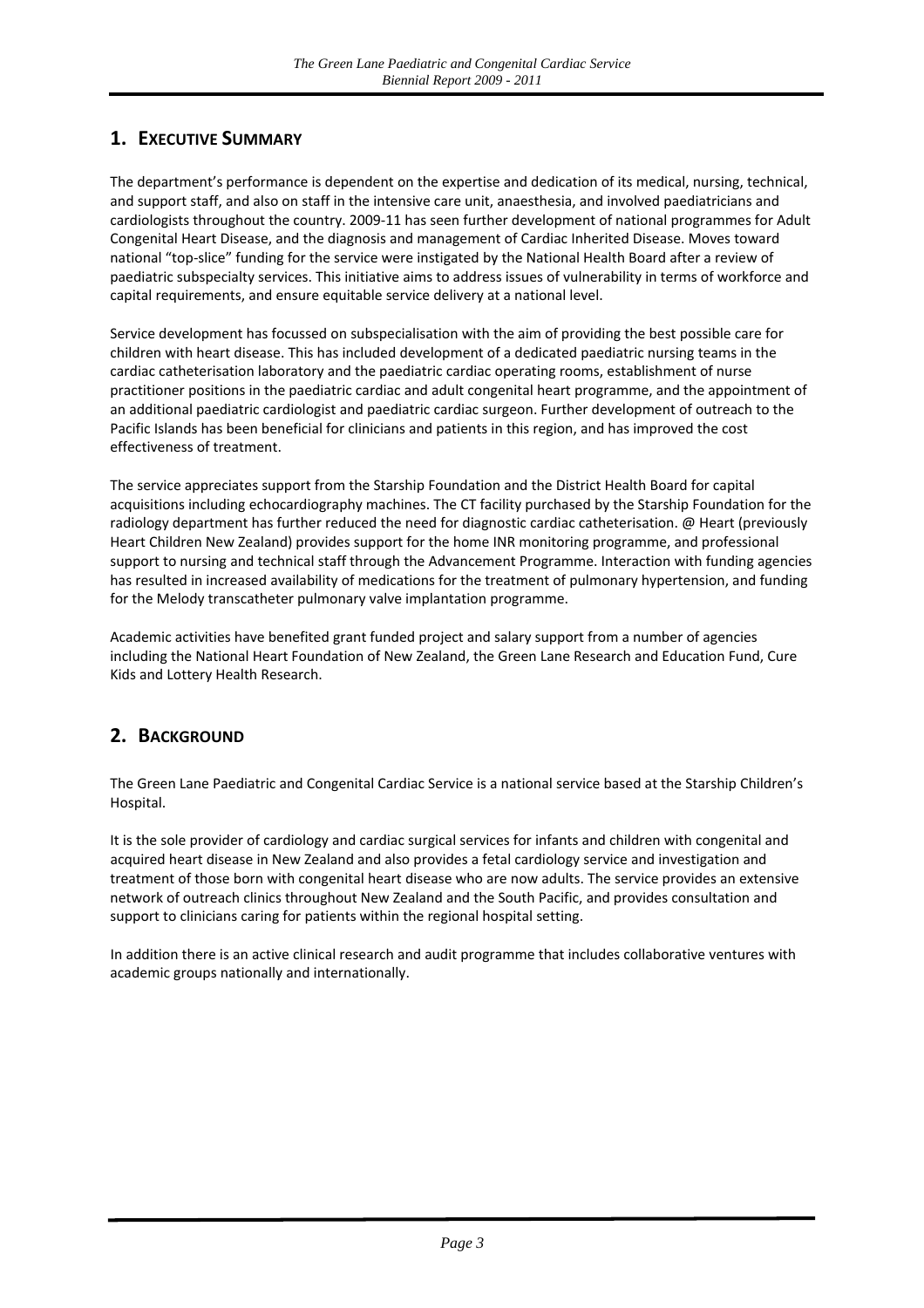#### <span id="page-3-0"></span>**3. SERVICE COMPONENTS**

#### <span id="page-3-1"></span>**3.1. SUMMARY**

The service has a number of interrelated components including:

- Paediatric inpatient (medical and surgical)
- Paediatric and congenital cardiac treatment (surgical and catheter based)
- Paediatric Outpatient
- Peripheral Clinics (paediatric and adult congenital)
- **•** Fetal Cardiology
- Adult Congenital Cardiology
- Cardiac Inherited Disease

Investigative Services include:

- Echocardiography
- Cardiac Catheterisation
- Exercise testing
- Cardiac MRI

Ancillary services contracted from Adult Cardiology:

- **•** Electrophysiology laboratory
- Pacemaker diagnostics
- Electrophysiology and electrocardiography technical staff
- Cardiac catheterisation laboratory support staff

Ancillary services contracted from Adult Cardiothoracic Surgery and Operating Theatres:

- Cardiac Perfusion
- Theatre nurses
- Anaesthetists and anaesthetic technicians

#### <span id="page-3-2"></span>**3.2. PAEDIATRIC INPATIENTS**

There is a dedicated 22 bed ward including a 4 bed Intensive Observation Unit. Nursing resource allows for staffing of 17 of these beds. The service shares a 16 bed paediatric intensive care unit and six bed High Dependency Unit, utilising on average four beds. The intensive care unit is staffed by paediatric intensivists.

All inpatient referrals are tertiary in nature, with the majority originating outside the northern region.

#### <span id="page-3-3"></span>**3.3. PAEDIATRIC AND CONGENITAL CARDIAC SURGERY**

Paediatric cardiac surgery is undertaken in one of two cardiac operating theatres at Starship Children's Hospital under the leadership of Mrs Kirsten Finucane. Adult congenital cardiac surgery is undertaken by the same surgical team in the Level 4 cardiac operating theatres at Auckland City Hospital (adjoining Starship Children's Hospital). Postoperative patients are transferred to the Paediatric Intensive Care Unit or in the case of adult patients the Cardiovascular Intensive Care Unit. Following the appointment of Mr John Artrip in September 2009, there are three full time surgeons. This additional surgical position not only removes an area of vulnerability, but also allows a more reasonable work/life balance in addition to increased time for database development, research and teaching. The surgical team are supported by two senior registrars, and a physician assistant who has been successfully trained as part of a pilot programme. She has become an invaluable part of the team, assisting in the operating theatre, preparing the patients and educating families preoperatively, and guiding the post‐operative, day to day care in the ward. A further appointment is planned for 2012.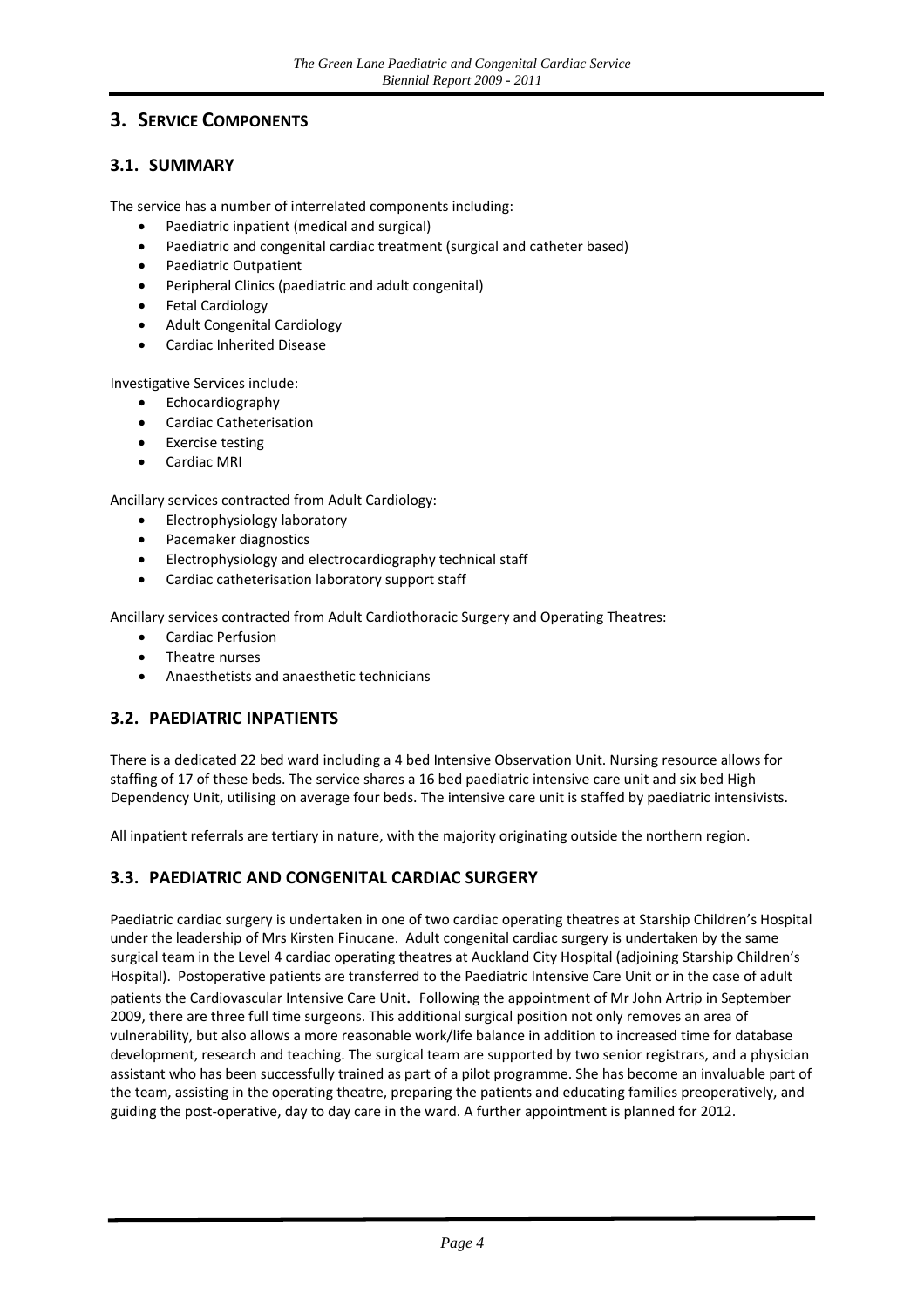#### **Surgical volumes and outcomes**

The following statistics are counts of admissions that result in cardiac surgery and exclude patients cannulated for ECMO for non cardiac reasons, and premature neonates who underwent ligation of a patent ductus arteriosus in the neonatal intensive care unit.

The numbers of bypass cases have increased from 275 per year to 350 per year while there has been little change in the number of non bypass cases. (Figures 1‐2).



**Figure 1.** *Surgical admissions by year and type of procedure*

Approximately one half of surgical admissions continue to be for infants aged <1 year but the adult component over the age of 15 years has increased slightly from 10 to 15% and demographics suggest this increase will continue.



**Figure 2.** *Surgical admissions by age*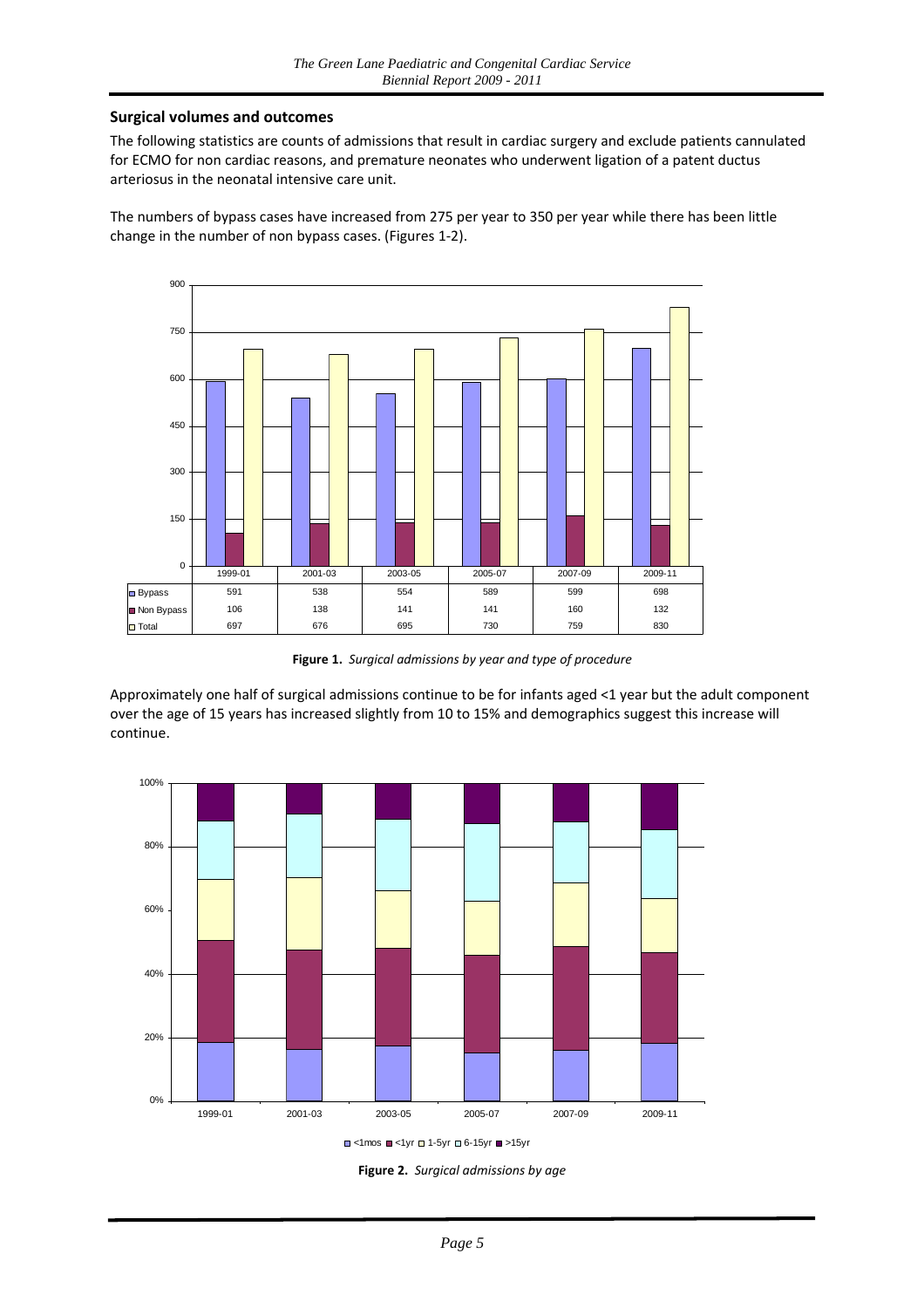The early mortality rates quoted in Tables 1‐4 and Figures 3‐6 relate to deaths during a surgical admission or in the first 30 days after operation.

Surgical mortality is low. However, in the 2009‐10 year it increased to 2.5% ‐ the first time it has been over 2% in six years (Figure 3). This increase was primarily related to an increase in deaths in neonates with the neonatal mortality rate increasing from 3.8% (2002‐05) to 6.8% (2008‐11) (Table 3).



Figure 3. Volumes (surgical admissions) in blue and early mortality (maroon). Bars are +/- SE and lines indicate polynomial *trends (black for volume and maroon for early mortality)*

The additional mortality was concentrated in those with complex heart disease as evidenced by the increased mortality rate in RACHS‐6 patients (Figures 4 and 5). This category mainly contains neonates undergoing a Norwood or Sano procedure. The number of these infants is relatively small with significant year‐on‐year variation so that mortality trends are difficult to define with any degree of certainty (Figure 6). In addition, infants with a Norwood or Sano procedure often remain in hospital for two to three months so that early mortality (death during hospital admission or within 30 days of operation) is higher than 30 day mortality. Nevertheless, there appears to have been an increase in mortality in these patients and in neonates with single ventricle requiring aortopulmonary shunts, particularly if pulmonary artery plasty is also required.

In the case of hypoplastic left heart syndrome, the Sano procedure is the preferred method for managing pulmonary blood flow. Consequently sudden postoperative death related to shunt failure is uncommon but failure of the systemic right ventricle or tricuspid valve or inadequate pulmonary artery growth may be problematic. A strategy of early bi-directional cavopulmonary anastomosis has been successful in some patients. Analysis of the cohort of Norwood/Sano patients is ongoing as is work with the intensivists and cardiologists to plan a better management strategy for this group.

Infection control is an important issue and mediastinits was the cause of two of the deaths in the period 2009 to 2011. There has been an increase in infection and re‐exploration of sternotomy rates over the last decade. These infections have led to review of management of surgical patients with regard to the root causes of infection in order to reduce the chance of deep sternal wound infection. This continues to be a challenge in the environment of an acute hospital with high rates of resistance to standard antibiotics and the post operative reliance on invasive monitoring in infants who are immuno-compromised following their cardiac by-pass. The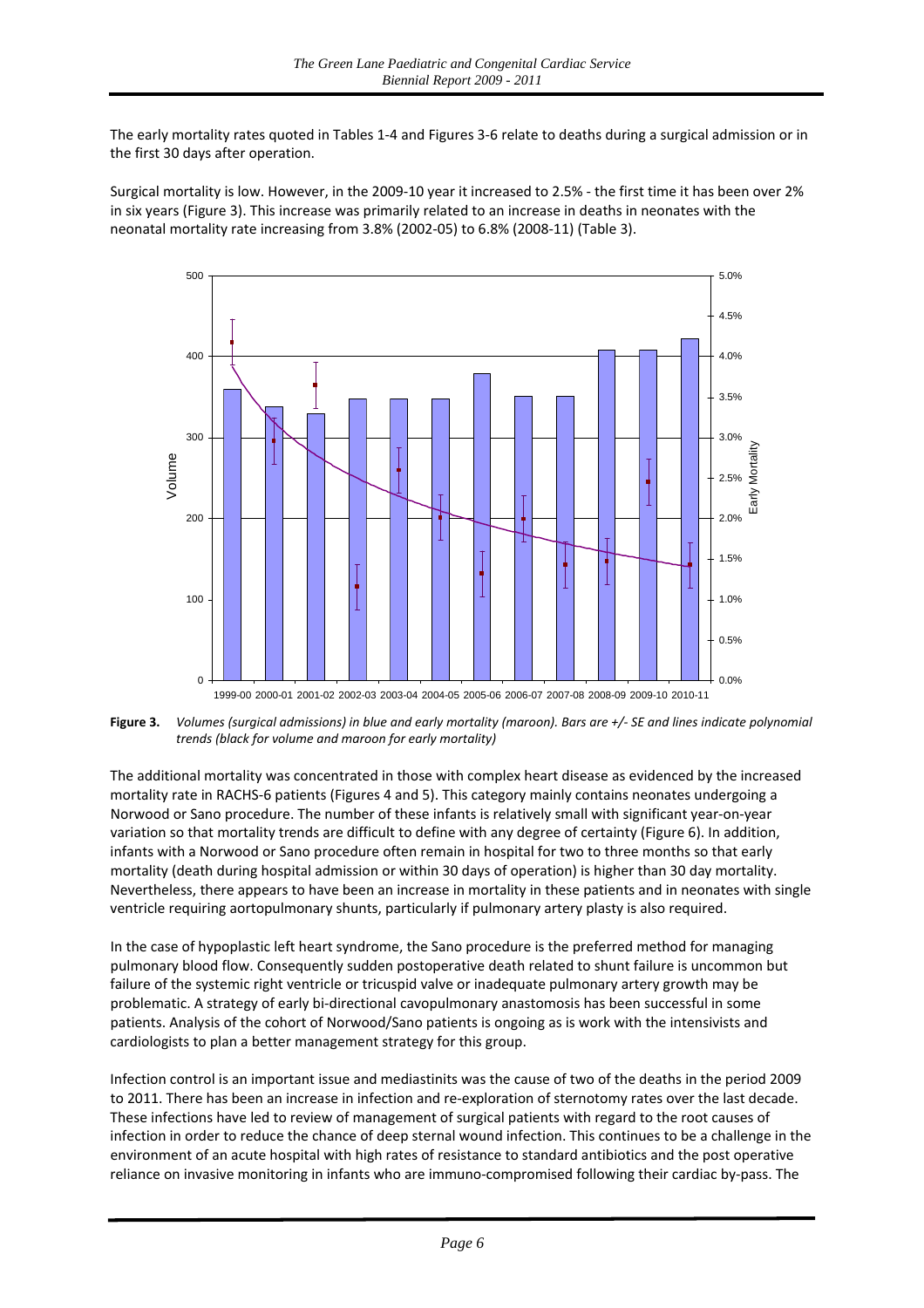microbiologists have been involved in surveillance of infection patterns and we continue to work closely together on this issue.

| Year    | Early Mortality | Total | <b>Percent Early Mortality</b> |
|---------|-----------------|-------|--------------------------------|
| 1999-00 | 15              | 359   | 4.2%                           |
| 2000-01 | 10              | 339   | 2.9%                           |
| 2001-02 | 12              | 329   | 3.6%                           |
| 2002-03 | 4               | 347   | 1.2%                           |
| 2003-04 | 9               | 347   | 2.6%                           |
| 2004-05 | 7               | 347   | 2.0%                           |
| 2005-06 | 5               | 378   | 1.3%                           |
| 2006-07 | 7               | 353   | 2.0%                           |
| 2007-08 | 5               | 352   | 1.4%                           |
| 2008-09 | 6               | 408   | 1.6%                           |
| 2009-10 | 10              | 408   | 2.5%                           |
| 2010-11 | 6               | 422   | 1.4%                           |
| Total   | 96              | 4387  | 2.2%                           |

**Table 1.** *Early mortality by year*

| Year         | <b>Bypass</b> |      |      | Non Bypass |     |      |
|--------------|---------------|------|------|------------|-----|------|
| 1999-02      | 33            | 847  | 3.9% | 4          | 179 | 2.2% |
| 2002-05      | 15            | 836  | 1.8% | 5          | 206 | 2.4% |
| 2005-08      | 13            | 868  | 1.5% | 4          | 213 | 1.9% |
| 2008-11      | 18            | 1018 | 1.8% | 4          | 220 | 1.8% |
| <b>Total</b> | 79            | 3569 | 2.2% | 17         | 818 | 2.1% |

**Table 2.** *Early mortality by operation type*

|         | <1month | $1-12$ month | 1-5 years | 6-15 vears | >15 years |
|---------|---------|--------------|-----------|------------|-----------|
| 1999-02 | 10.6%   | 3.1%         | 0.5%      | 1.0%       | 4.3%      |
| 2002-05 | 3.8%    | 2.7%         | 0.5%      | 0.0%       | 2.7%      |
| 2005-08 | 5.6%    | 1.2%         | 0.5%      | 0.0%       | 1.5%      |
| 2008-11 | 6.8%    | 1.9%         | $0.0\%$   | 0.0%       | 0.6%      |

|  | Table 3. Early mortality by age |
|--|---------------------------------|
|--|---------------------------------|

| Period  | Early Death | Total | % Early<br>mortality | Low Birth Weight<br>% of cases<br>aged <1 year |
|---------|-------------|-------|----------------------|------------------------------------------------|
| 1999-02 | 3           | 23    | 13.0%                | 2.2%                                           |
| 2002-05 |             | 30    | 6.7%                 | 2.4%                                           |
| 2005-08 |             | 26    | 3.8%                 | 2.9%                                           |
| 2008-11 |             | 32    | 6.3%                 | 3.6%                                           |

**Table 4.** *Early mortality for low birth weight (less than 2500g)*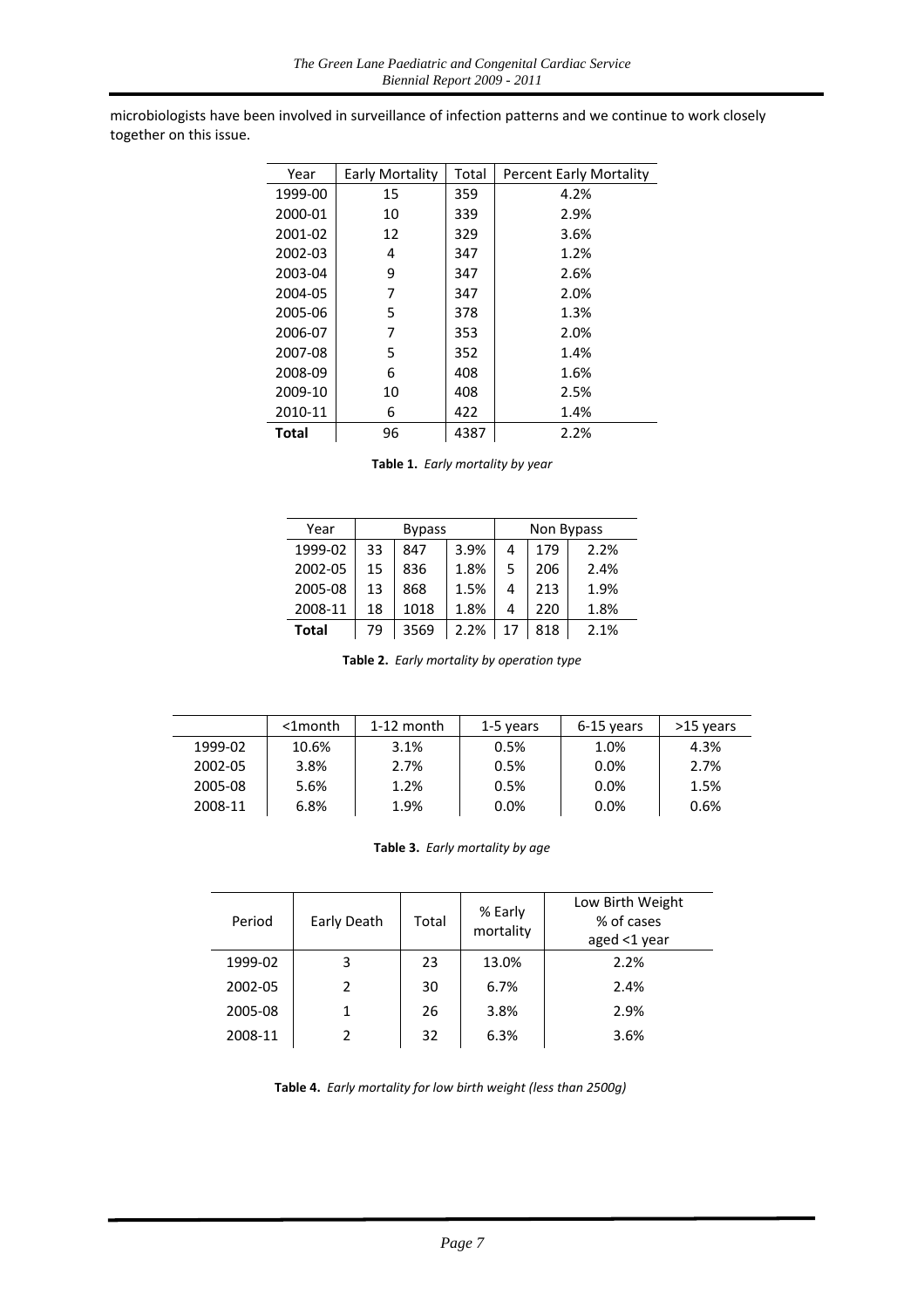

Figure 4. RACHS codes and admissions over three time periods (age <18 years). Class 5 has too few numbers for analysis



**Figure 5.** *Early mortality by RACHS classification over 4 time periods*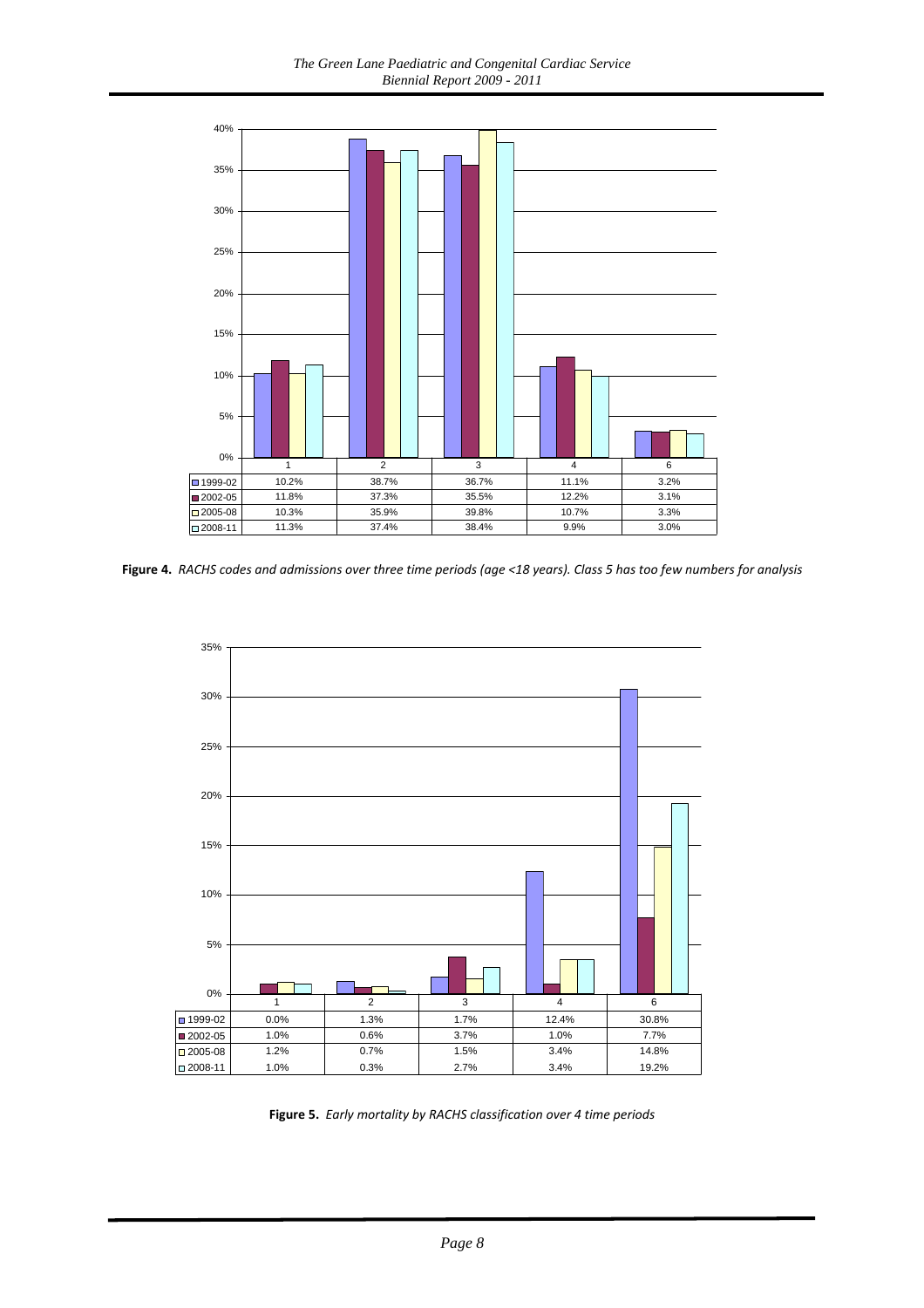

Figure 6. RACHS 6 volume, early mortality and 30-day mortality by year

In addition to New Zealand resident patients, infants and children are admitted from Pacific Islands where paediatric cardiac surgery is unavailable (Figure 7). These children are sponsored by NZ Aid, their local governments, or occasionally non‐governmental charitable organisations. This scheme has been successful in most cases, repairing simple valve lesions or defects with a reasonably short hospital stay and low complication rate. The additional volume has allowed the unit to achieve critical mass in a number of staffing and infrastructure areas. Cardiology visits to the Pacific Islands has improved the triage process as well as postoperative surveillance.



**igure 7:** *Domicile of surgical patients* **Figure 7.** *Domicile of surgical patients*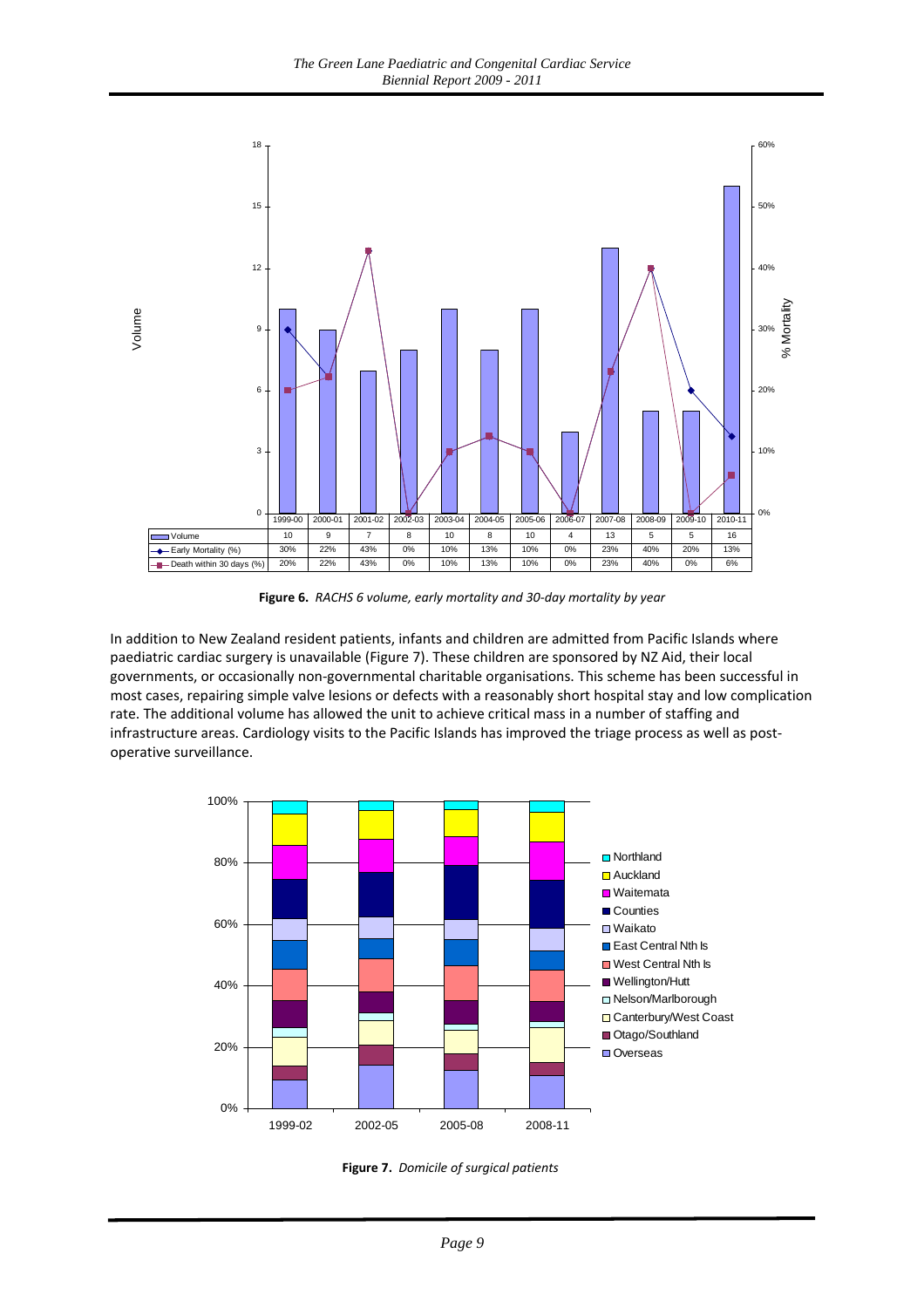The primary focus has moved toward enabling practitioners and administrators in the islands to identify and transfer children early so that they are in a better condition for surgery.

#### <span id="page-9-0"></span>**3.4. PAEDIATRIC OUTPATIENTS**

There are eight paediatric cardiology outpatient clinics per week, including an Arrhythmia Clinic and two Day Stay sessions. Ninety percent of outpatients are tertiary (referred from paediatricians or cardiologists). Secondary referrals reside almost entirely in the Auckland District Health Board region.

Volumes of patients seen in the clinics at Starship Children's Hospital have been steady over the past 4 years (Figure 8) despite multiple changes in practice including:

- Primary referrals from out of region have been devolved to paediatricians in West, North and South Auckland
- An increasing trend for heart disease to be diagnosed prenatally or in the new born nursery
- Increased numbers of infants and children surviving complex cardiac surgery
- More intensive surveillance of at risk groups resulting in earlier treatment and reduction in long‐term morbidity and mortality



Increased numbers of outreach clinics and up‐skilling of regional expertise

Figure 8. Paediatric Cardiology Outpatient Visits. (NP = new patient, FU = follow-up. Day Stays were included with *outpatient visits prior to 2005‐06)*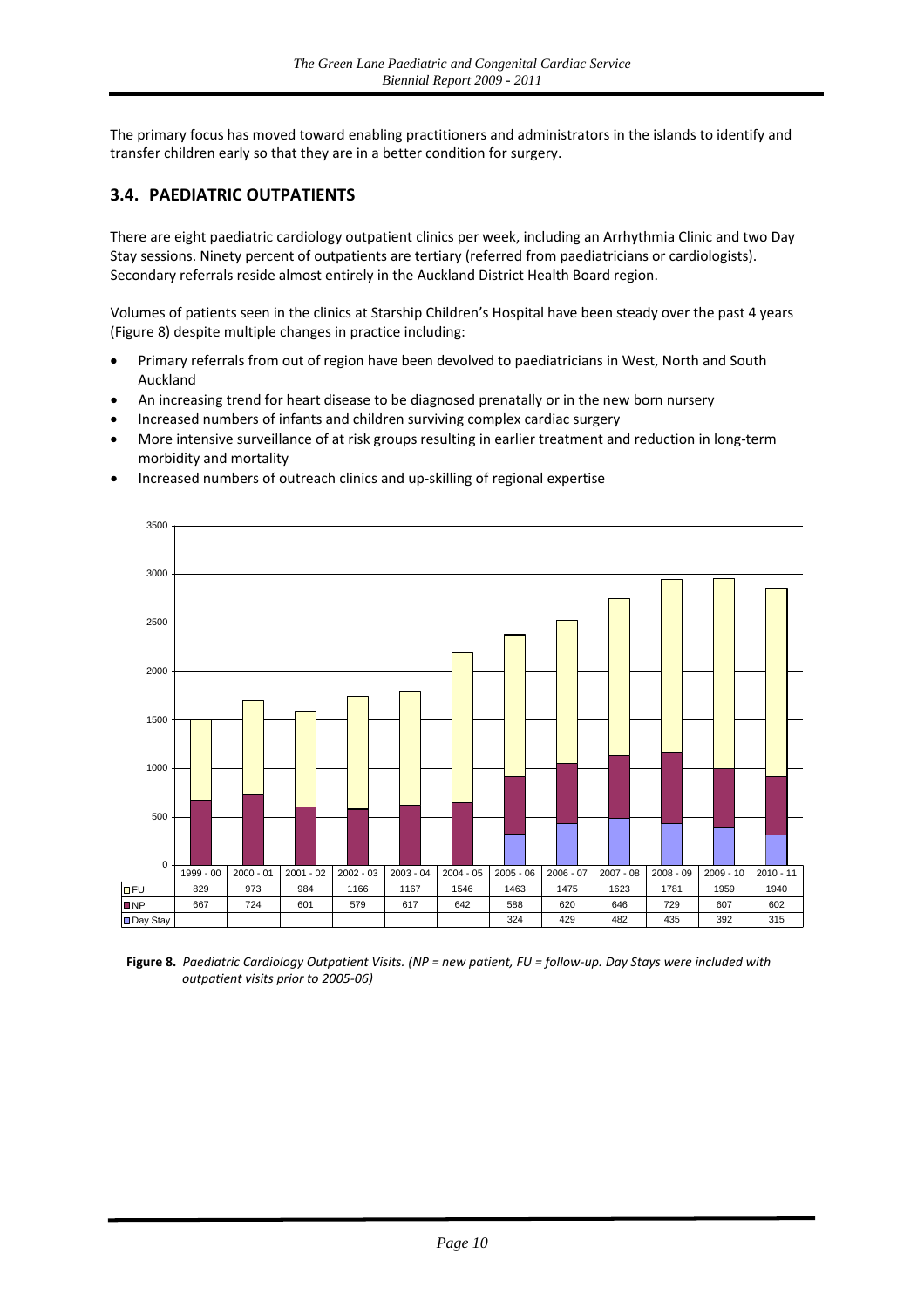#### <span id="page-10-0"></span>**3.5. PERIPHERAL CLINICS**

Peripheral paediatric cardiology clinics are undertaken in all major metropolitan centres and in most regional centres. There are 118 clinic days per year including eight adult congenital clinics (Table 5). Patients seen in these clinics are solely the result of referral from secondary and tertiary sources. There is a continuing, albeit small, unmet need for visiting clinics and it is likely numbers will increase in 2012.

There is a need to standardise access and quality of service delivery across the regions, and a plan to establish a national Paediatric Cardiac network has been on the agenda of discussions with representative from the National Health Board through 2010 and 2011. Although there is currently an ad hoc network in place there is no consistency across the country in terms of the amount of outreach activity, and local expertise. National planning should result in an equitable spread of clinics and ensure uniform service delivery.



| <b>Clinic</b>    | 2002- | $2003 -$       | 2004- | 2005- | 2006-        | 2007-        | 2008- | 2009- | 2010- |
|------------------|-------|----------------|-------|-------|--------------|--------------|-------|-------|-------|
|                  | 2003  | 2004           | 2005  | 2006  | 2007         | 2008         | 2009  | 2010  | 2011  |
| Blenheim         |       | 1              | 1     | 1     | 2            | 3            | 1     | 1     | 2     |
| Christchurch     | 47    | 44             | 44    | 30    | 32           | 39           | 37    | 42    | 44    |
| Dunedin          |       | 1              | 4     | 4     | 4            | 6            | 8     | 4     |       |
| Gisborne         | 3     | 1              | 2     | 2     | 2            | 4            | 3     | 2     |       |
| <b>Hastings</b>  | 5     | 3              | 5     | 4     | 5            | 5            | 5     | 4     | 6     |
| Invercargill     | 2     | $\overline{2}$ | 3     | 3     | 3            | 3            | 3     | 3     | 3     |
| Nelson           |       | $\mathbf{1}$   | 1     |       | $\mathbf{1}$ | $\mathbf{1}$ | 1     | 3     |       |
| Palmerston North | 4     | 6              | 5     | 5     | 4            | 7            | 5     | 9     |       |
| Rotorua          | 4     | 3              | 4     | 4     | 3            | 2            | 4     | 4     | 4     |
| Tahiti           | 3     | 5              | 5     | 4     | 5            | 5            | 5     | 5     | 5     |
| Taranaki         | 4     | 4              | 4     | 5     | 4            | 5            | 5     |       |       |
| Tauranga         | 2     | 2              | 4     | 5     | 5            | 6            | 5     | 6     | 4     |
| Waikato          | 11    | 8              | 7     | 10    | 6            | 7            |       |       |       |
| Wellington       | 5     | 6              | 6     | 6     | 7            | 6            | 6     |       | 6     |
| Whakatane        | 2     | 1              | 1     | 1     | $\mathbf{1}$ | $\mathbf{1}$ | 2     | 3     | 4     |
| Whangarei        | 5     | 3              | 7     | 5     | 4            | 6            | 5     | 8     | 8     |
| Total            | 97    | 91             | 103   | 90    | 88           | 106          | 102   | 115   | 118   |

**Table 5.** *Outreach Clinics (Paediatric and Adult Congenital)*

The service places considerable emphasis on maintaining children in their home regions. Although there are no paediatric cardiologists resident outside Auckland there are a number of paediatricians and cardiologists with subspecialty skills in this area who provide high quality surveillance for cardiac children. There is close liaison between these clinicians and the Green Lane Paediatric and Congenital Cardiac Service. The degree of support is considerable and involves telephone consultation and frequent review of echocardiograms, electrocardiograms and other cardiac investigations. Consultation of this nature that resulted in written response are summarised below (Figure 9). These consultations, together with the peripheral clinics form the basis of an informal clinical network.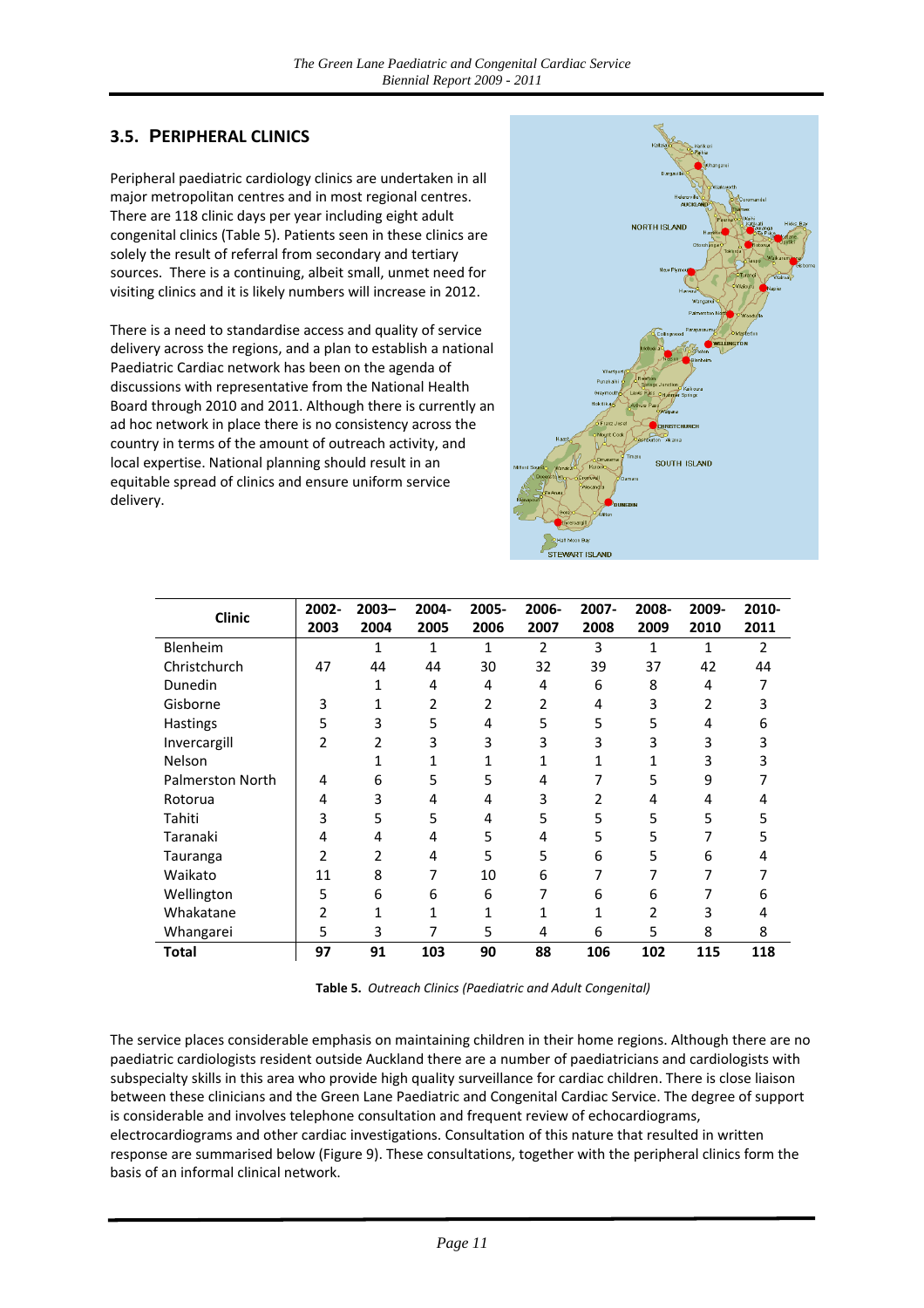

**Figure 9.** *"Virtual" Consultations*

#### <span id="page-11-0"></span>**3.6. FETAL CARDIOLOGY**

Patients are referred from throughout the country for assessment in Auckland, often following diagnosis elsewhere. There are two clinics per week in conjunction with the high risk obstetric service. Fetal cardiology referral patterns changed in 2006 following a decision to restrict referrals to those with suspected fetal heart disease. This decision recognises the expertise of the tertiary obstetric scanning team at Auckland City Hospital. (Figures 10 and 11). In 2009 Dr John Wright joined the fetal cardiology group. A centrally funded National Fetal Maternal Medicine Network was established in 2010, ensuring better coordination of care through the regions. Referral numbers have increased as a consequence of increased rates of fetal diagnosis and more intensive follow‐up.



**Figure 10.** *Auckland Fetal Cardiology Clinic volumes (left) and domicile (right)*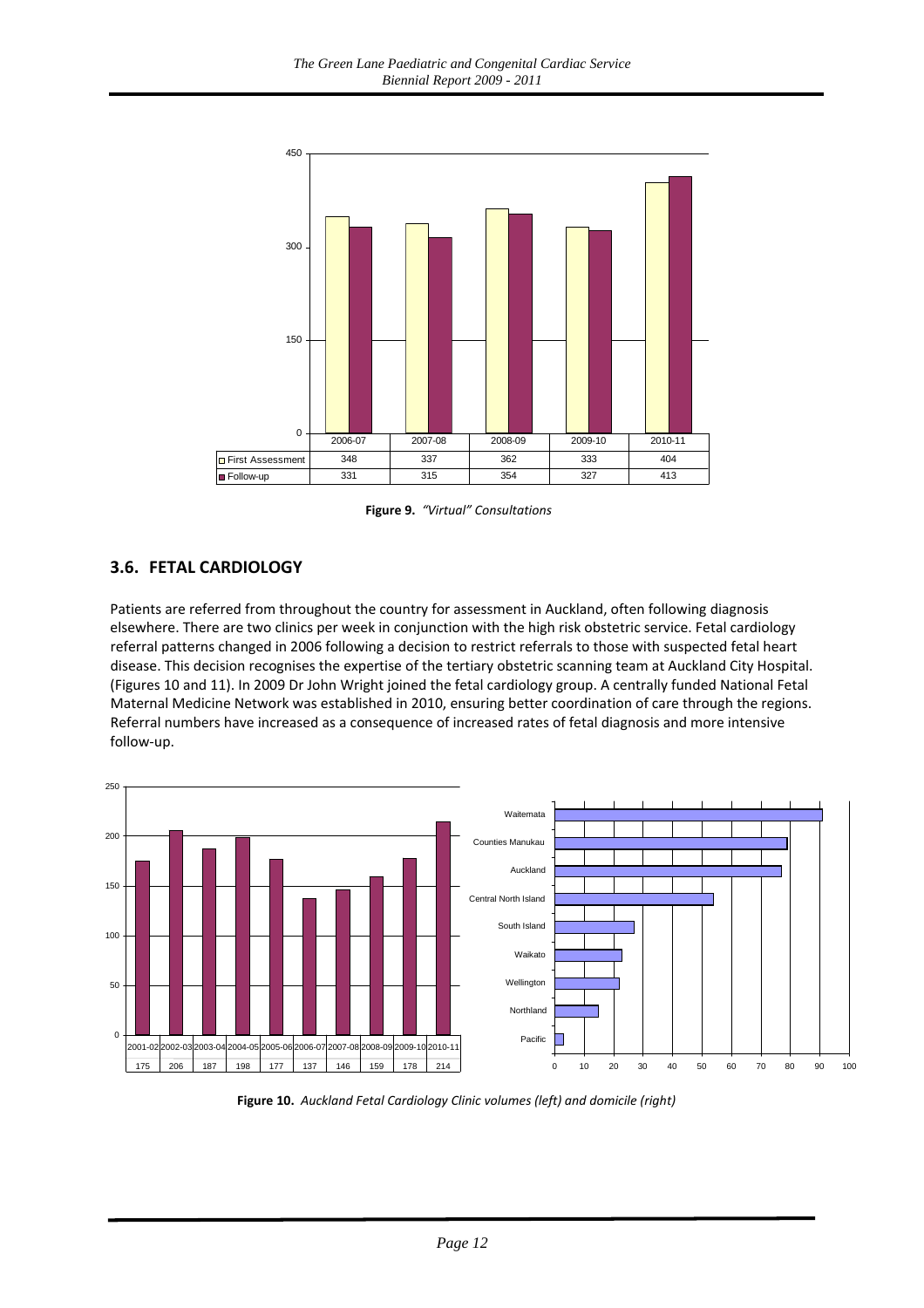

**Figure 11.** *Indications for fetal cardiology outpatient referrals*

Distant consultations are provided via digital link and videoconferencing is used for counselling. Figure 12 details those in whom a consultation was undertaken at a distance via review of a scan from another institution and/or counselling via telephone or video link.



**Figure 12.** *Domicile of fetal "distant consultation" July 2009 – 2011*

#### <span id="page-12-0"></span>**3.7. ADULT CONGENITAL HEART DISEASE SERVICE**

The Adult Congenital Heart Disease (ACHD) Service has continued to develop in response to the needs of a rapidly expanding population. The cardiology team comprises four cardiologists (Drs Tim Hornung and Clare O'Donnell from the Paediatric and Congenital Cardiac Service, and Drs Ivor Gerber and Boris Lowe from the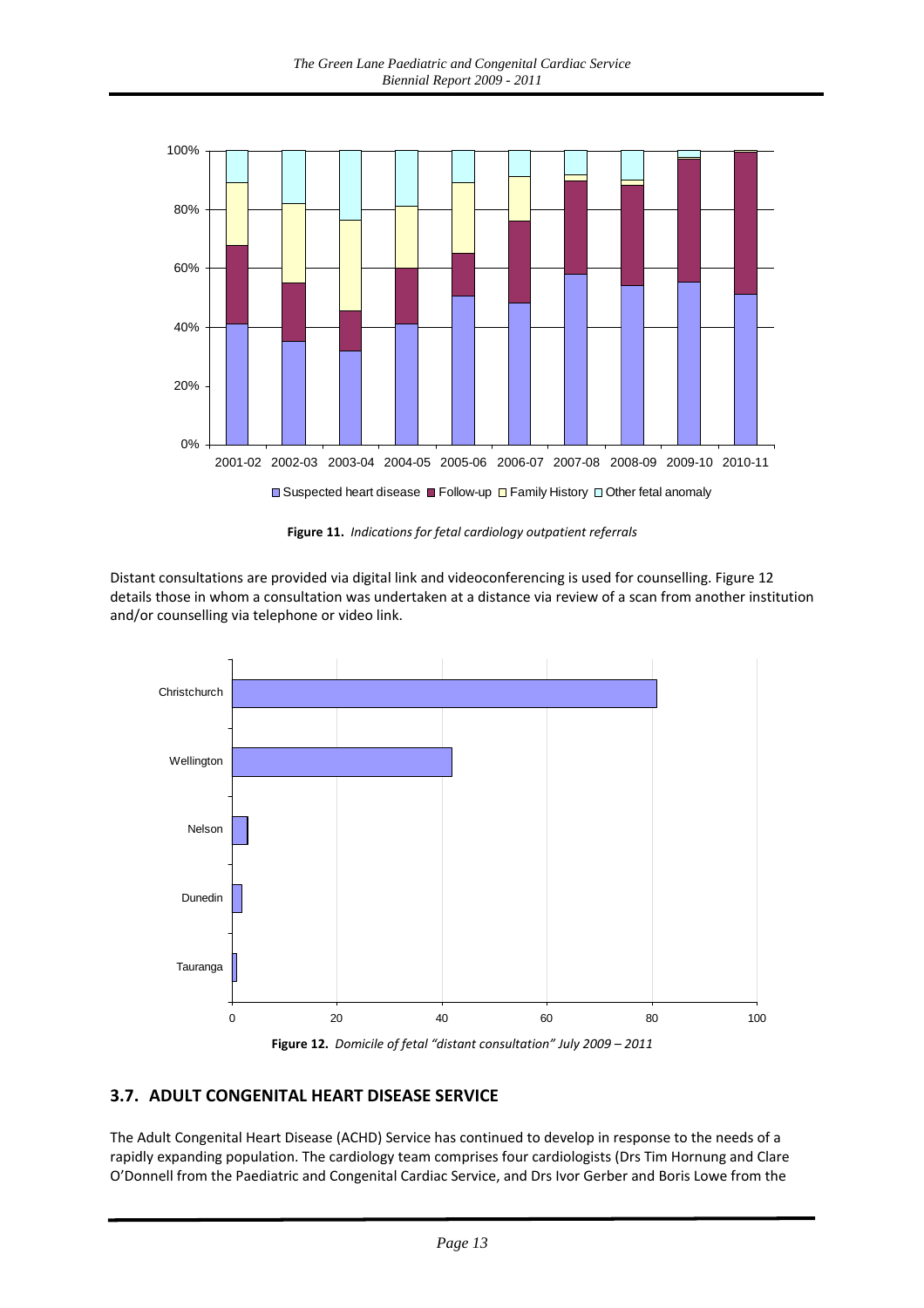Adult Cardiac Service), and an ACHD Nurse Practitioner (Annette Rief), who works closely with the Medical Paediatric and Congenital Cardiac Team. Dr Boris Lowe joined the service in 2009, after completing an ACHD fellowship at McGill University, in Montreal. The ACHD cardiologists combine the mix of paediatric and adult cardiology backgrounds to increase the overall standard of care. In addition, an adult cardiology registrar rotated to the Paediatric and Congenital Cardiac Service team spends much of their attachment gaining experience with the ACHD team. The service also has access to a health psychologist, Dr Sue Murray. She joined the service in 2010 and is currently employed for 0.3 FTE.

Cardiac surgeons from the Paediatric and Congenital Cardiac Service undertake surgical procedures on these patients, usually in the adult cardiology operating theatres. Patients convalesce in the Cardiovascular Intensive Care Unit and the Cardiothoracic Ward at Auckland City Hospital. Medical in‐patients over the age of 15 are accommodated in the Cardiology Ward at Auckland City Hospital.

There are three outpatient clinics each week. Two of these (one each at the Green Lane Clinical Centre and Starship Children's Hospital) are staffed with consultant cardiologists, the Nurse Practitioner and the ACHD registrar. Up to 12 patients are seen at each clinic. The third is a nurse-led clinic where up to three patients are seen by the Nurse Practitioner. The Health Psychologist attends the clinics and also sees patients on Monday mornings. There are also four Arrhythmia Clinics per year, staffed by a paediatric electrophysiologist (Dr Jon Skinner) and the ACHD consultants, and there are two to three transition clinics at Starship Children's Hospital. The latter are designed to introduce teenagers to the ACHD team and to explain the transition from parent‐ directed to individual‐centred care.

The Starship Hospital clinics and the nurse‐led clinic were established in September 2009 to meet the steadily increasing demand primarily from younger patients exiting the paediatric age group. Approximately 120 patients transfer from the paediatric to the adult service each year, and despite the additional clinics there is an increasing waiting time for routine assessment that is now up to five months for routine appointments (Figure 13).



**Figure 13.** *Auckland ACHD Outpatient Volumes*

There is an expanding network of Outreach Clinics (Table 6). It is fortunate that there are cardiologists with an interest in congenital heart disease in a number of centres around the country. Close liaison is maintained to assist with evaluation and care of adult congenital patients, with transfer to Auckland as necessary for assessment or treatment. Since 2009 a further two Whangarei clinics and one outreach clinic in Kaitaia per year have been established. A clinic is shortly to commence in Nelson and hopefully, within the next year in Dunedin, Invercargill and Hawke's Bay. Further development of this network is essential to advance the service and ensure equity of access for patients throughout the country.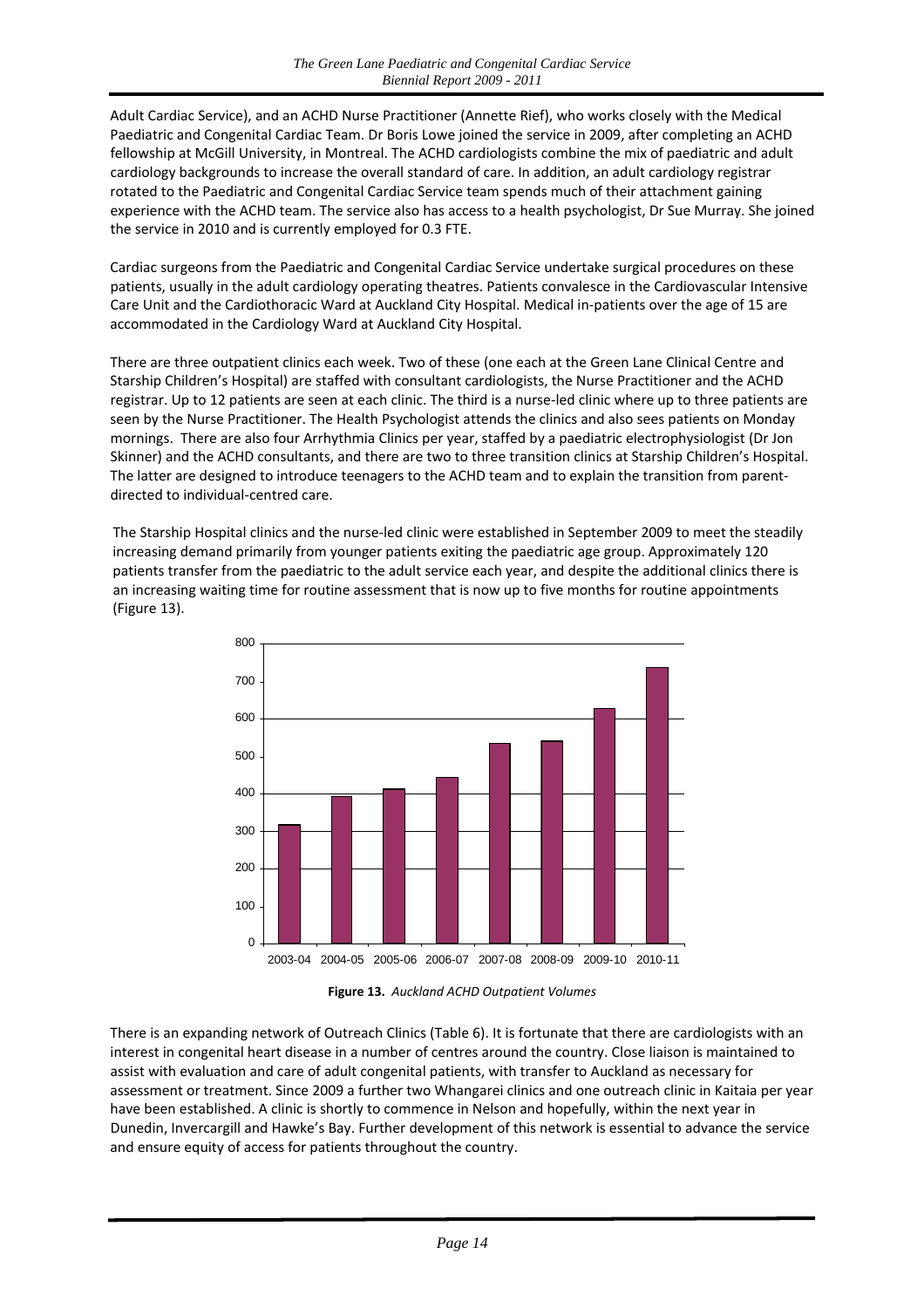| Region                  | 2007-2009 | 2009-2011 |
|-------------------------|-----------|-----------|
| <b>Palmerston North</b> |           |           |
| Taranaki                |           | 2         |
| Tauranga                |           |           |
| Waikato                 |           | 2         |
| Wellington              |           |           |
| Whangarei               |           | 3         |
| Kaitaia                 |           |           |
| Total                   |           |           |

#### **Table 6***. ACHD Outreach Clinics*

The ACHD service is frequently involved in consultation with regard to cardiac and non-cardiac medical issues of patients in New Zealand and the Pacific. As most of these individuals had their early care and surgery at Green Lane Hospital, the original surgical and periprocedural documentation is usually available to assist consultation and review.

There is close collaboration with the Paediatric and Congenital Cardiac Service and its subspecialties including imaging, interventional cardiac catheterisation and electrophysiology and with the Adult Cardiovascular Service, including cardiac transplantation. Multidisciplinary involvement including such groups as cardiac anaesthesia, obstetrics and women's health services, as well as dental and general medicine is often required for these complex patients and strong collaborative links have been established with other departments throughout the hospital.

#### **3.7.1. Current Volumes**

In patient volumes have shown an increase, both in terms of bed days and patient numbers, as have outpatient numbers. (Figure 14). Approximately 120 patients transfer from the paediatric to the adult congenital service each year. Outpatient numbers have been constrained by clinic capacity and there is a clear need for additional consultation time in the Auckland clinics and through the outreach service.





**Figure 14.** *Inpatient numbers (left) and bed‐days (right)*

#### **3.7.2. Education**

The team provides study days, group sessions and individual teaching sessions for nurses in the adult cardiology and cardiac surgical services. Annette Rief facilitates a biannual 8‐hour study day to assist staff from these and other departments in the hospital in caring for these complex patients. She also organises resource nurse development in the adult cardiothoracic wards and regular staff teaching on an ongoing basis. Educational material continues to be developed and is available for staff including the now complete ACHD workbook. Policies and recommended best practices related to ACHD patients in the hospital are updated as able.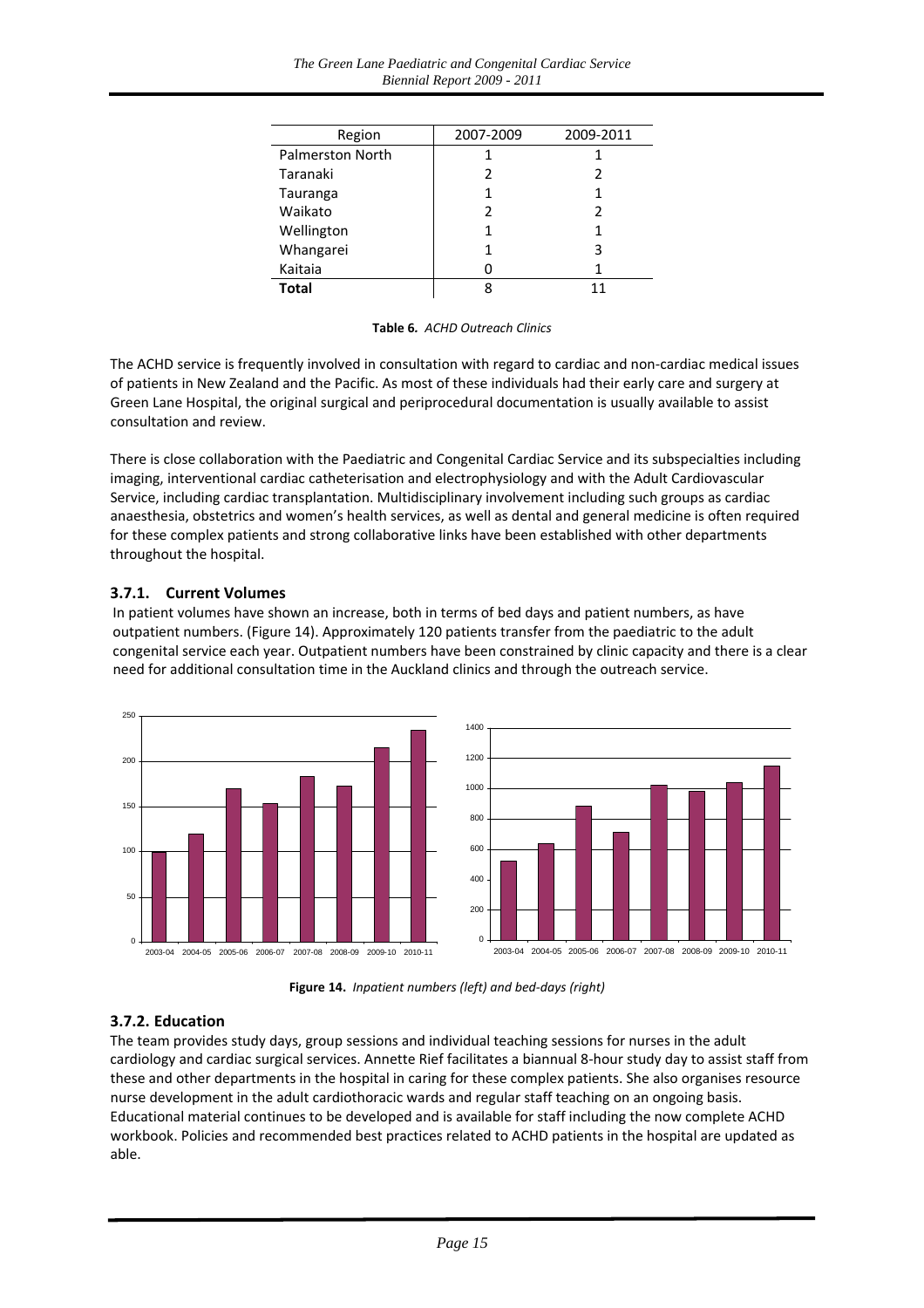#### **3.7.3. New initiatives**

#### 1. Nurse Practitioner role

Due to increased clinic workload Annette Rief has been seeing a full patient load at both outpatient clinics as well as in her nurse-led clinic, which includes seeing pregnant ACHD patients, who usually attend their obstetric medicine appointments that day. She also travels to several outreach clinics and in most cases is the first point of contact for the national patient population. On average she receives around  $50 - 60$ referrals per month directly from patients and increasingly from GPs and other Health Professionals; asking for advice regarding ACHD care. The nurse practitioner's busy clinical workload has limited her care coordination and patient education roles. A further business case for additional nursing FTE is envisaged to re‐establish this important service.

2. Resource Nurse Development

Due to the busy clinical workload of the Nurse Practitioner the training on the adult cardiac surgical wards (Ward 42/46) has been curtailed and no longer involves regular meetings with education sessions and day‐to‐day support. Dedicated part‐time ACHD resource nurse roles would be helpful to overcome this gap in the future. Christchurch Hospital has successfully employed a part time ACHD resource nurse to work with Dr Lainchbury throughout the year at the Christchurch ACHD clinics, which now requires very little support for the role development from this end. The Tauranga Hospital ACHD service has also developed an ACHD Specialist nurse who works closely with the Cardiac Nurse Practitioner and the ACHD outreach cardiologist. There is nursing interest at Whangarei Hospital for a similar role but funding has not yet been established.

3. Outreach Transition clinics

One outreach transition clinic is held in Christchurch each year and is run by the Auckland ACHD team with local cardiologists and nursing staff in attendance.

- 4. Educational resources for patients The "Health Navigator" website for patients and Primary Health Care Providers remains available. For more specific patient education patients are directed to [www.pted.org,](http://www.pted.org/) an American website dedicated to congenital heart patient education.
- 5. Patient support groups Heart Children New Zealand employs a national teenage and young adult coordinator, based in Auckland who provides support nationally. Development of a national support network linked to the existing branches is in progress.
- 6. Out of hours on‐call service Further consideration is being given to establishing an out of hours ACHD cardiologist consultation service with the appointment of a fourth cardiologist.

#### <span id="page-15-0"></span>**3.8. CARDIAC INHERITED DISEASE GROUP (CIDG)**

The Cardiac Inherited Disease Group (CIDG) is led by Honorary Associate Professor Jon Skinner and includes a salaried 0.8FTE co-ordinator (Jackie Crawford), and 0.8FTE team support. Salary support from Cure Kids is provided 20% for Dr Skinner. The group also includes a number of cardiologists, pathologists and molecular and clinical geneticists throughout the country, and meets by teleconference at a national level bimonthly with a weekly meeting in Auckland.

#### **Long QT Syndrome**

The laboratory diagnostics for Long QT Syndrome and Brugada Syndrome are performed at Auckland District Health Board (Lab Plus). Typical turn around for diagnostic screening of LQT genes 1,2,3,5,6,7 is three months, and for family cascade, point mutation screening, about six weeks. New referrals come mostly from adult cardiology services around New Zealand, and from the national forensic and coronial services for the investigation of sudden unexpected death in young people.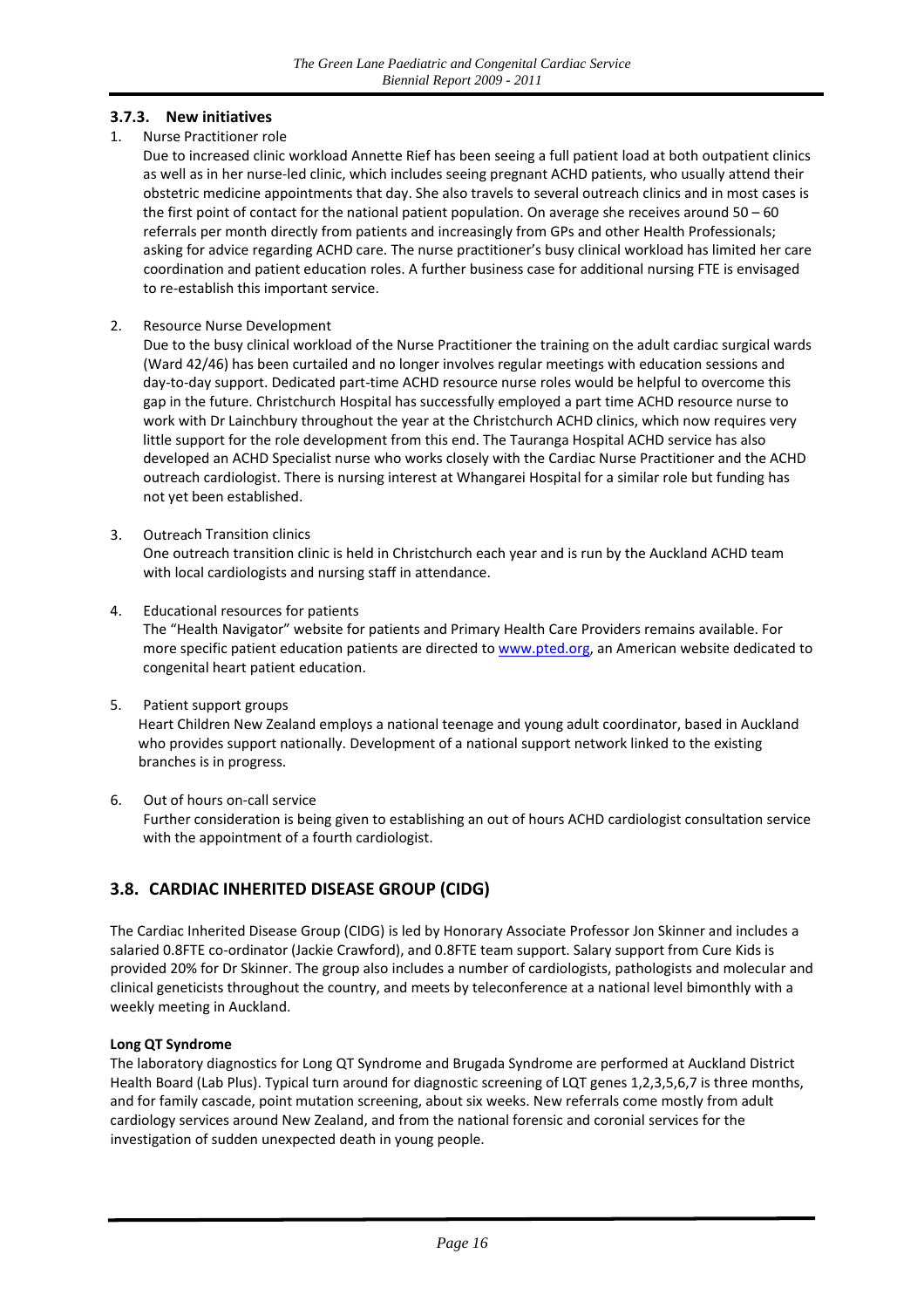#### **Other cardiac inherited disease**

A hypertrophic cardiomyopathy (HCM) genetic counselling clinic run by Dr Jim Stewart (recently transferred to Dr Warren Smith) and Jenny Eaton from the clinical genetics department, continues to expand. Samples are sent to Denmark for genetic testing. An inherited arrhythmic syndromes clinic is held monthly, alternately by Jon Skinner and Warren Smith (Adult Cardiology) and Ian Hayes or Jenny Eaton (Clinical Genetics).

#### **CIDGNZ registry**

The CIDG database (funded by Cure Kids) is in regular use as a clinical tool for the national consent‐based registry. There are 901 individuals, who with informed consent, have their relevant clinical records and genetic material stored with CIDGNZ registry. CIDGNZ has overseen more than 1500 genetic tests for inherited heart disease, mostly Long QT, Brugada and HCM. The registry includes 218 families investigated for Long QT syndrome, 139 with hypertrophic Cardiomyopathy, 40 with arrhythmogenic right ventricular cardiomyopathy, 24 with Brugada Syndrome and 10 with CPVT. (Figures 15 ‐ 16).



Figure 15. CIDGNZ, consenting registrants by district health board to date. Cases are referred from the whole of

*New Zealand, but the southern part of the North Island and the South Island refer fewer cases*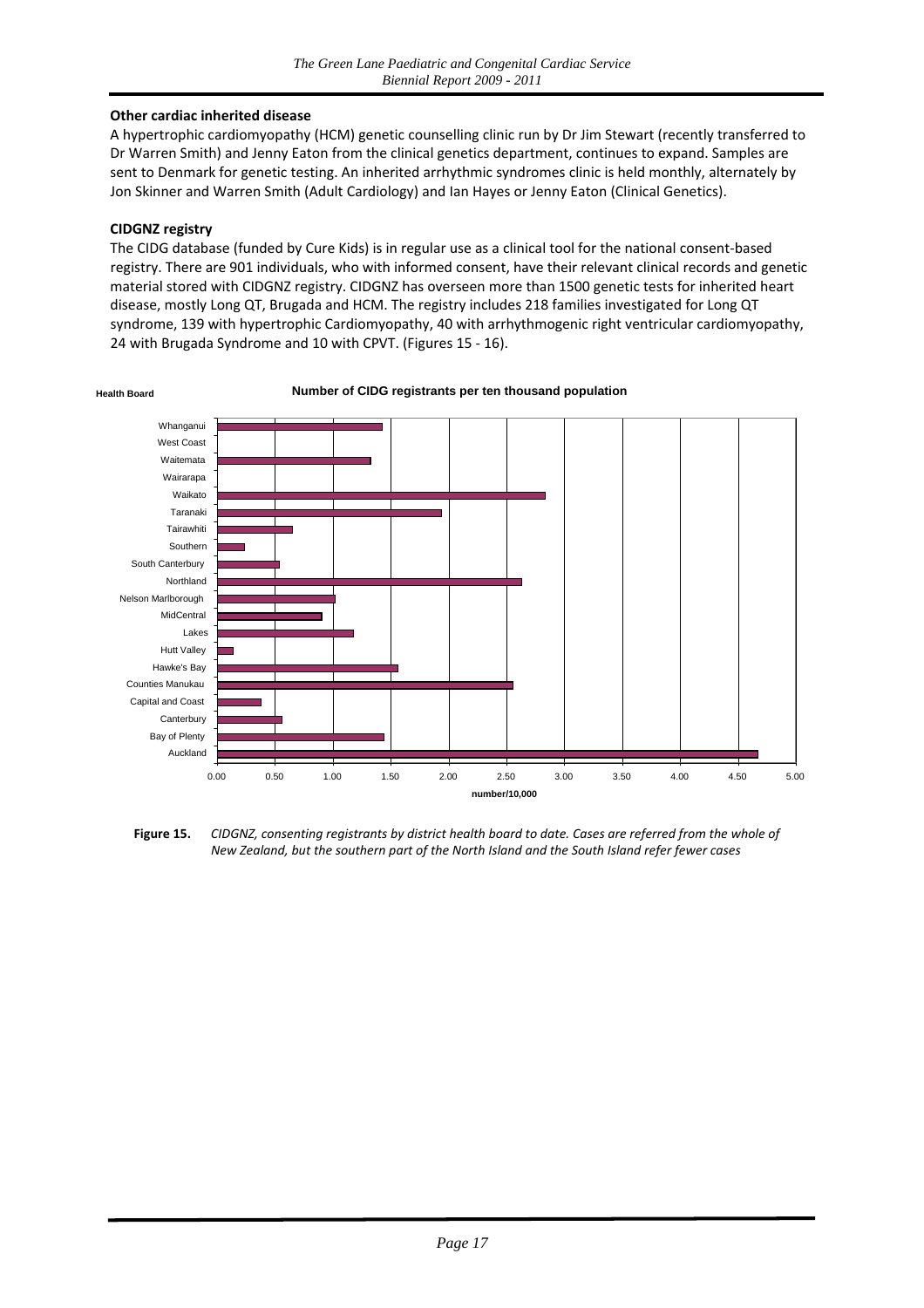



#### **Investigation of sudden death in the young**

There have been 622 cases of young sudden death reported to CIDG for post-mortem genetic investigation or DNA storage since 2001. The Northern Regional collaboration with forensic pathology spread to cover all of New Zealand four years ago. CIDG provides a two stage investigation process in post mortem negative sudden deaths:

- 1. Family investigation
- 2. Genetic tests for Long QT syndrome undertaken using DNA stored at post-mortem

Originally funded by Cure Kids, data from this on‐going project resulted in a Ministry of Justice decision to fund posthumous LQT genetic testing from July 2008.

A two year collaboration to investigate Sudden Unexplained Death in Young People (SUDY) involving post‐ mortem LQTS genetic testing and cardiac screening of family members, achieving an overall diagnostic rate of one third for familial inherited heart disease in 1‐40 year olds (see bibliography).

#### **Nationalisation of the service**

Repeated efforts to obtain some national financial support from the Ministry of Health have been unsuccessful to date, despite collegial support from the major centres and many smaller ones. Efforts are still ongoing. The growth of the service is partly summarised by the illustrations below, and disparities in regional delivery are also made clear (Figure 17). The CIDG team aim for equality of access for all New Zealanders for this service. However the vast majority of registrants are from the North Island.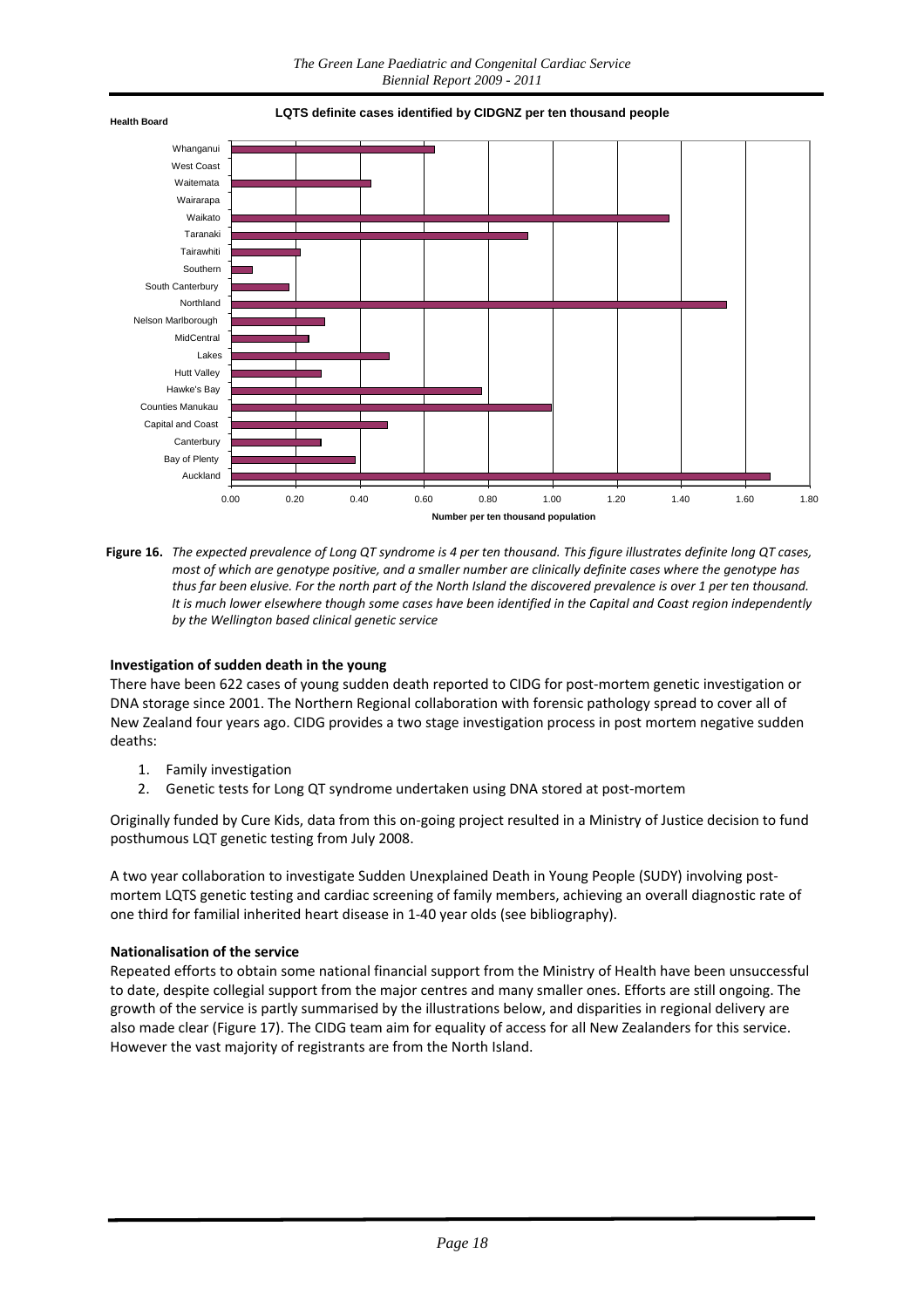

Figure 17. Referral of SUDY cases (0-40 vrs) by region to date. The southern part of the North Island and *the South Island refer few cases*

#### **Applications for further funding**

CIDG applied for development funds from the Ministry of Health through the National Services and Technology Review Process (NSTR) in April 2008 for three liaison nurses and funding for the database development. This process resulted in support for the service, but further support has not been forthcoming.

#### **CIDG research**

CIDG has produced nine publications (Bibliography) during these two years in significant journals as a result of national and international collaborations. Dr Skinner continues as chair of the Trans‐Tasman SUDY initiative (TRAGADY, recently renamed heart@heart). This group have a three year prospective population based study of SUDY (1‐35 years) across Australia and New Zealand funded by the NHMRC. Other international collaborations include Dr Elijah Behr (UK)‐ sequencing of 50 cardiac genes in SUDY; Dominic Abrams (Harvard), genetic and in vitro evaluation of ARVC; Michael Ackerman (Mayo clinic) deletions and duplications in SIDS and SUDY.

The next two years research will focus on the registry performance to date, interrogation of Long QT gene polymorphisms in coronary disease, reports of the ARVC cohort in New Zealand, and Long QT syndrome in SIDS.

#### <span id="page-18-0"></span>**3.9. RHEUMATIC HEART DISEASE**

All cardiologists and surgeons are involved with clinical care of children with severe rheumatic heart disease. Clinical activities include:

- Cardiac assessment of children admitted to the Starship Children's Hospital with suspected or confirmed acute rheumatic fever.
- Tertiary opinion for paediatricians and cardiologists managing children with rheumatic heart disease.
- Inpatient management of acute rheumatic fever and severe carditis.

Cardiac surgery was undertaken for chronic and occasionally, acute rheumatic heart disease. Surgical procedures favour valve repair whenever possible and there has been an increasing trend to repair the aortic valve in addition to the mitral valve. From July 2009 to June 2011 there were 79 surgical admissions involving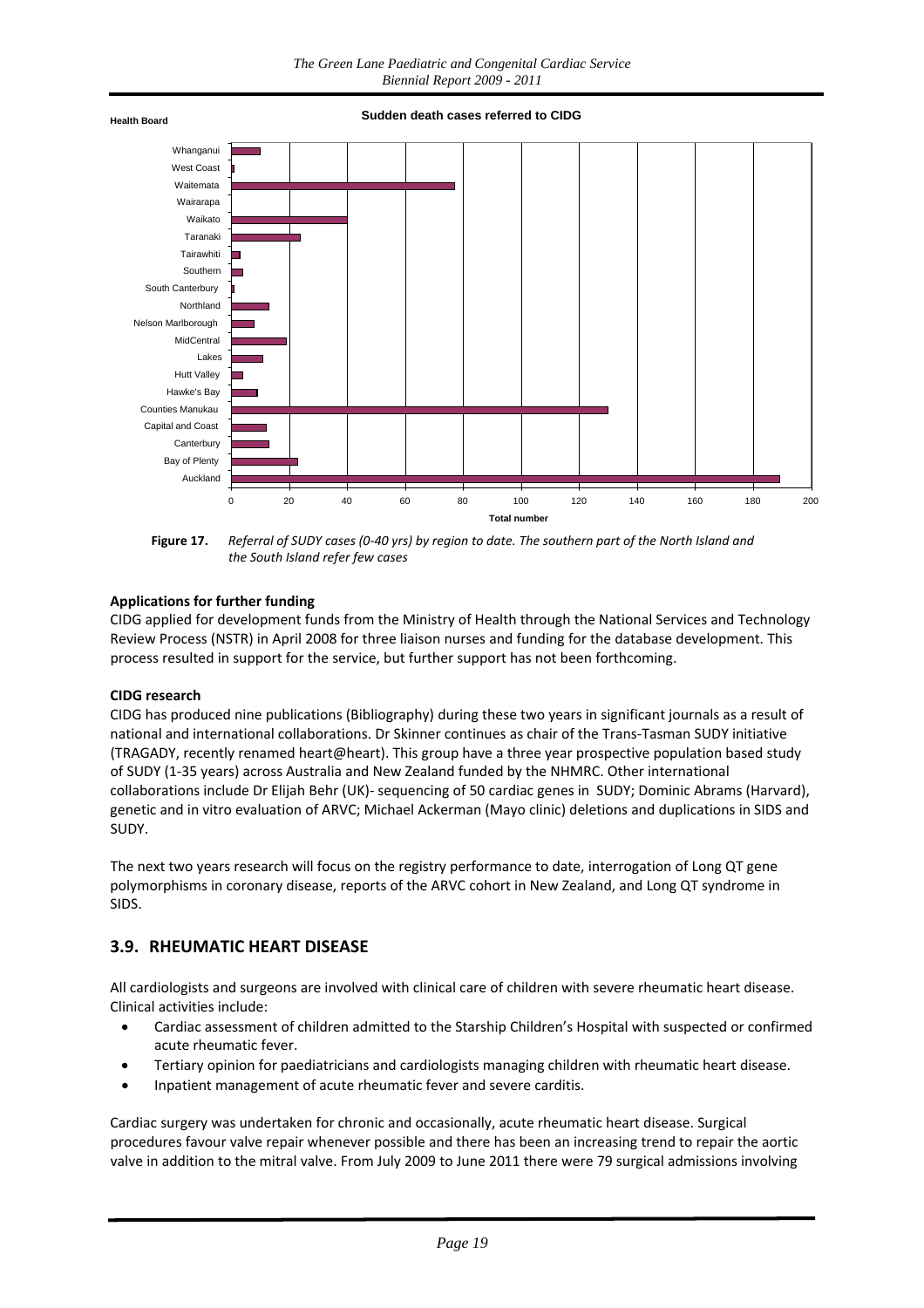77 patients aged 3 to 26 years. Twelve were reoperations and there were no early deaths. Double valve surgery was undertaken in 30 and triple in 5. Procedures are detailed in Table 7.

| Mitral valve    | Repair     | 50 |
|-----------------|------------|----|
|                 | Mechanical | 12 |
| Aortic Valve    | Homograft  | 13 |
|                 | Repair     | 11 |
|                 | Mechanical | 8  |
| Tricuspid valve | Repair     | 17 |
|                 |            |    |

**Table 7.** *Rheumatic valve surgical procedures*

#### **3.9.1. Future developments and current issues:**

The case load is dependent on the local prevalence of rheumatic heart disease, and on the availability of funding for children from the Pacific Islands.

- The number of referrals from the Pacific Islands is dependent on funding and on surgical capacity. Over the past two years there has been significant development in the outreach programme to the Pacific Islands with visiting clinics to Samoa Tonga, Tahiti, and the Cook Islands funded by local governments and/or NZ Aid. An annual clinic to Vanuatu commenced in 2009. These clinics have facilitated communication with local clinicians, and improved follow‐up for children who have returned to their homes after cardiac surgery. An ongoing screening programme accompanied by secondary penicillin prophylaxis has the potential to reduce the prevalence of severe rheumatic heart disease. Access to cardiac surgery for Pacific Island peoples is limited by funding issues, excepting for those from the Cook Islands (a New Zealand territory) and Tahiti. The Paediatric and Congenital Cardiac Service case manages children from the Pacific Islands to minimise hospital costs.
- The local prevalence has not been significantly impacted by recent screening projects (see below) as mild cases of RHD are identified with only a few severe cases requiring surgery. Although these projects are likely to identify more cases in the short term, in the longer term penicillin prophylaxis of those with mild disease may reduce the prevalence of more severe disease. Screening is currently a research tool.

#### **3.9.2. Rheumatic Heart Disease Research**

Dr Bo Remenyi was the Rheumatic Heart Disease fellow in 2011 and was supervised by Dr Nigel Wilson. Dr Remenyi received a two year research fellowship from the National Heart Foundation of New Zealand, Her projects included:

- International Standardisation of RHD echocardiography consensus was needed for defining echocardiographic diagnostic criteria when screening for rheumatic heart disease. Dr Remenyi led this project with Drs Nigel Wilson and Jonathan Carapetis with a panel of 20 international investigators. A webbased review of echocardiograms was established in Auckland allowing on‐line review of echos. Teleconferences with review of echocardiograms established preliminary definitions with a Kappa agreement of 0.9 in a non‐blinded fashion. A workshop was held in Thailand in March 2003 with definitions finalised. A manuscript has been prepared with review of the literature. An inter and intra observer study is now underway with each of the panel reviewing 200 echocardiograms. The project has been endorsed by the World Heart Federation. Dissemination of results with DVDs and an open Web site is planned and will represent the gold standard for RHD diagnosis by echo.
- The RHD research group were involved in further school based RHD screening in the Bay of Plenty (led by John Malcolm) and the Far North (led Roger Tuck and Jonathan Jarman) in 2010. Dr Remenyi supervised and reported the echocardiograms. Drs Wilson, Gentles and Stirling reviewed abnormal scans.
- Dr Remenyi completed a review of long‐term outcome following rheumatic heart valve surgery in children that had been started in 2007 by Drs Webb and Wilson. A valuable data base involving 212 patients with over 90% follow‐up has been established. Three manuscripts are underway, with one submitted.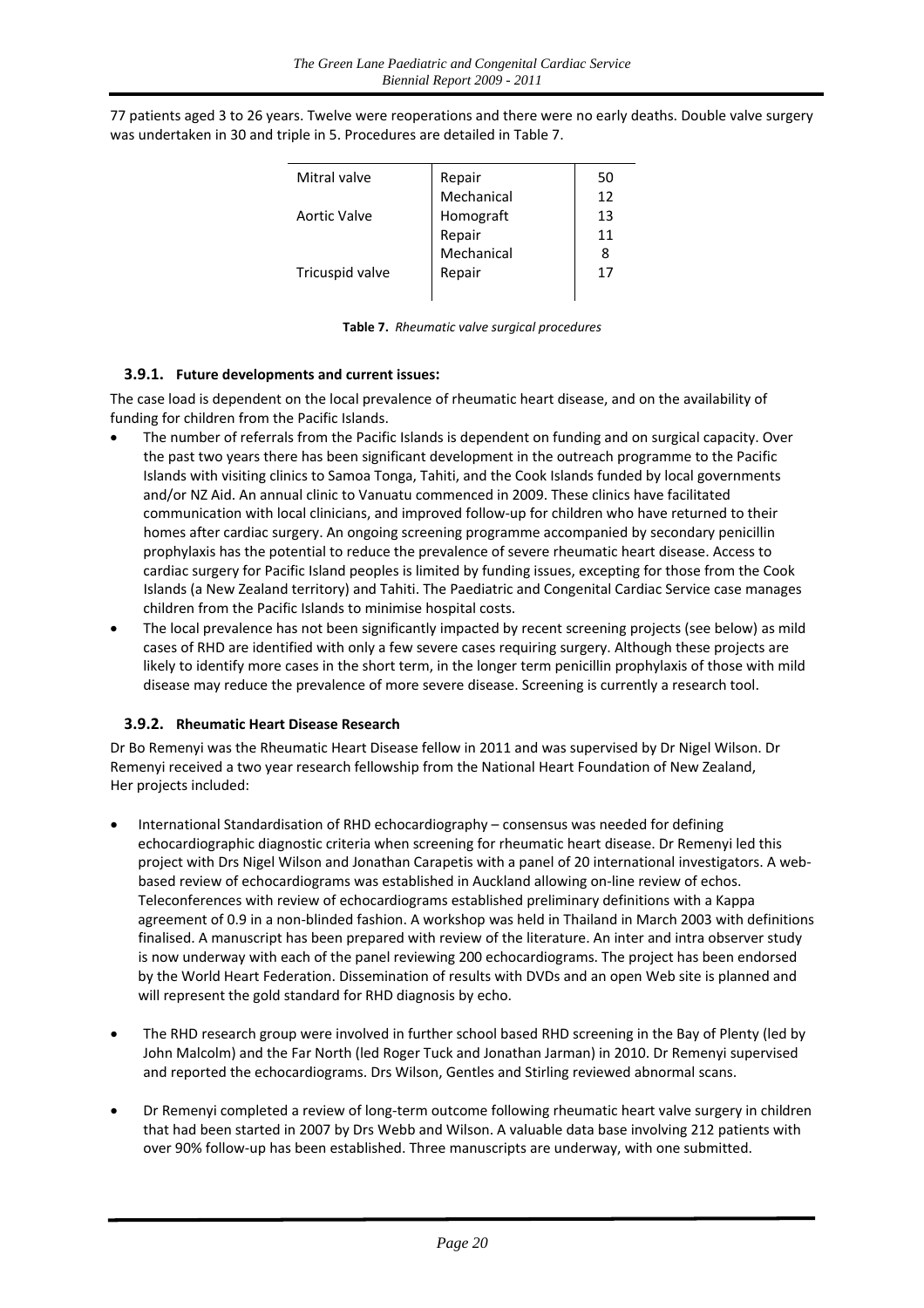Dr Wilson received academic funding for 0.3 FTE for RHD research in 2010 from the Green Lane Research and Education fund and in 2011 from Lottery Health Research Grant.

#### **Future initiatives:**

A review of children identified with possible RHD during school screening between 2007 and 2010 from four New Zealand regions is underway. A collaborative case control study to better define risk associated with these types of anomalies is planned in collaboration with Australian centres.

#### <span id="page-20-0"></span>**4. INVESTIGATIVE SERVICES**

#### <span id="page-20-1"></span>**4.1. ECHOCARDIOGRAPHY**

The service employs five congenital cardiac sonographers working 4.4 FTE. Megan Burrows stepped down from the role of Charge Sonographer in January 2010 and Fiona Lean was appointed in May 2010. Early 2011 brought challenges with the resignation of one sonographer and another commencing parental leave. We have been unable to recruit into the vacant positions.

Equipment includes 7 cardiac ultrasound systems comprising four Philips iE33's, portable Vivid E and Vivid i systems (purchased with a research grant from the Starship Foundation and used predominantly in the school rheumatic heart disease screening programme) and a Sonosite for use in the catheterisation laboratory. All iE33 systems have live real time 3D transthoracic and transoesphageal capabilities. There are two paediatric, three adult 3D transthoracic probes and two 3D transoesphageal probes. The Starship Foundation has been very generous in their support of paediatric echocardiography.

All inpatient echocardiograms for children and adults with congenital heart disease as well as paediatric outpatient echocardiograms are performed at Starship Children's Hospital. The sonographers staff two Adult Congenital clinics, one held at the Green Lane Clinical Centre and the other at Starship. Also, the sonographers attend a weekly clinic held at Middlemore Hospital. On occasion paediatric cardiac sonographers cover paediatric echocardiography clinics held at other centres including Gisborne, Rotorua, Samoa, Vanuatu and Tonga.

The number of echocardiograms has continued to increase reflecting the growing importance of echocardiography in diagnosis and surveillance and a significant increase in adult congenital and paediatric inpatient and outpatient attendances. (Figures 18 – 20).



**Figure 18.** *Total number of echocardiograms (paediatric and adult congenital)*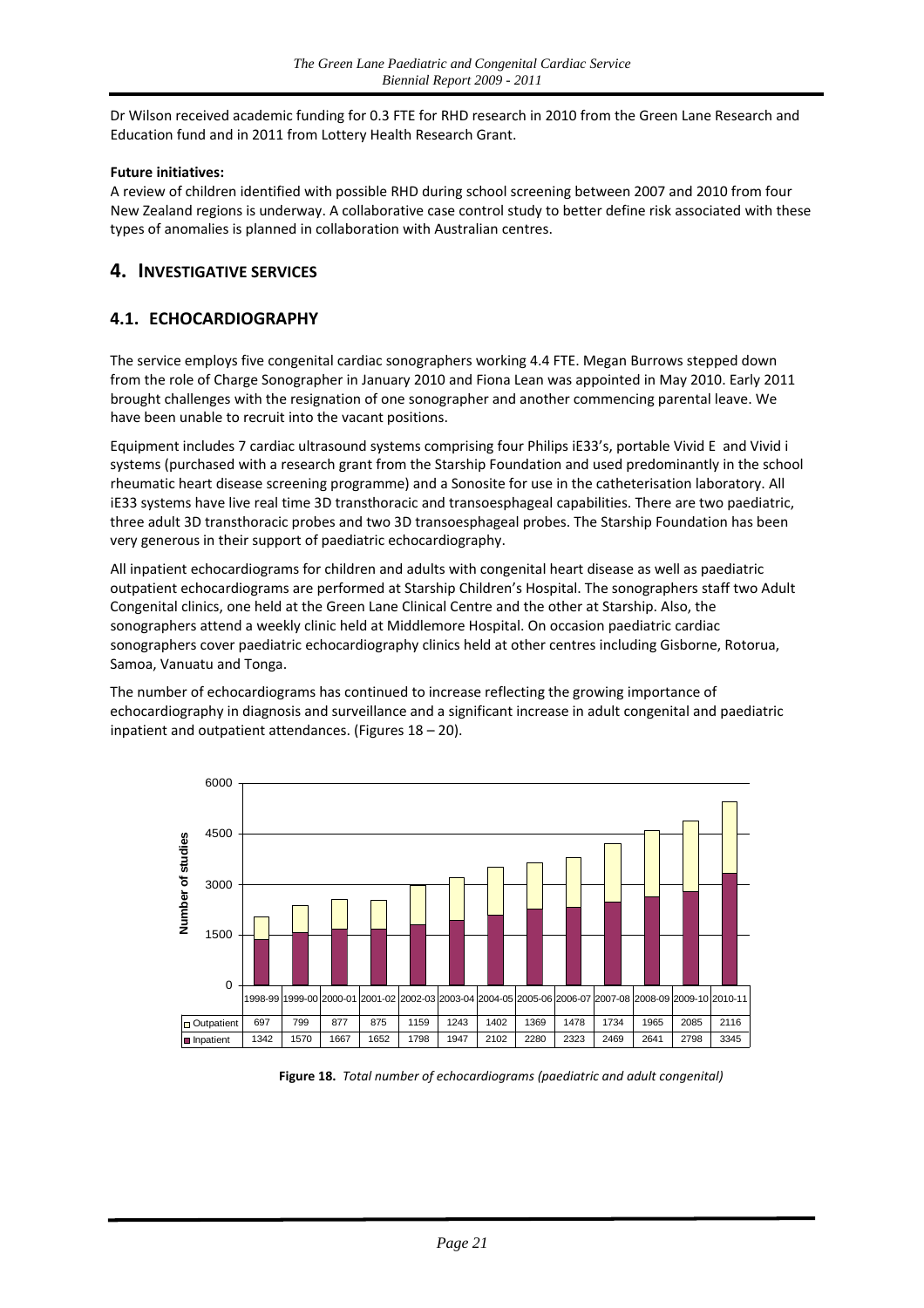*The Green Lane Paediatric and Congenital Cardiac Service Biennial Report 2009 - 2011*



**Figure 19.** *Paediatric echocardiograms: transthoracic and total on left axis and epicardial and transoesophageal ("other") on right axis*



. **Figure 20.** *Adult Congenital Heart Disease echocardiograms*



**Figure 21***. Echocardiograms for other services*

The number of echocardiograms undertaken for other services has continued to increase since moving to the Starship Children's Hospital from Green Lane Hospital in late 2003 (Figure 21).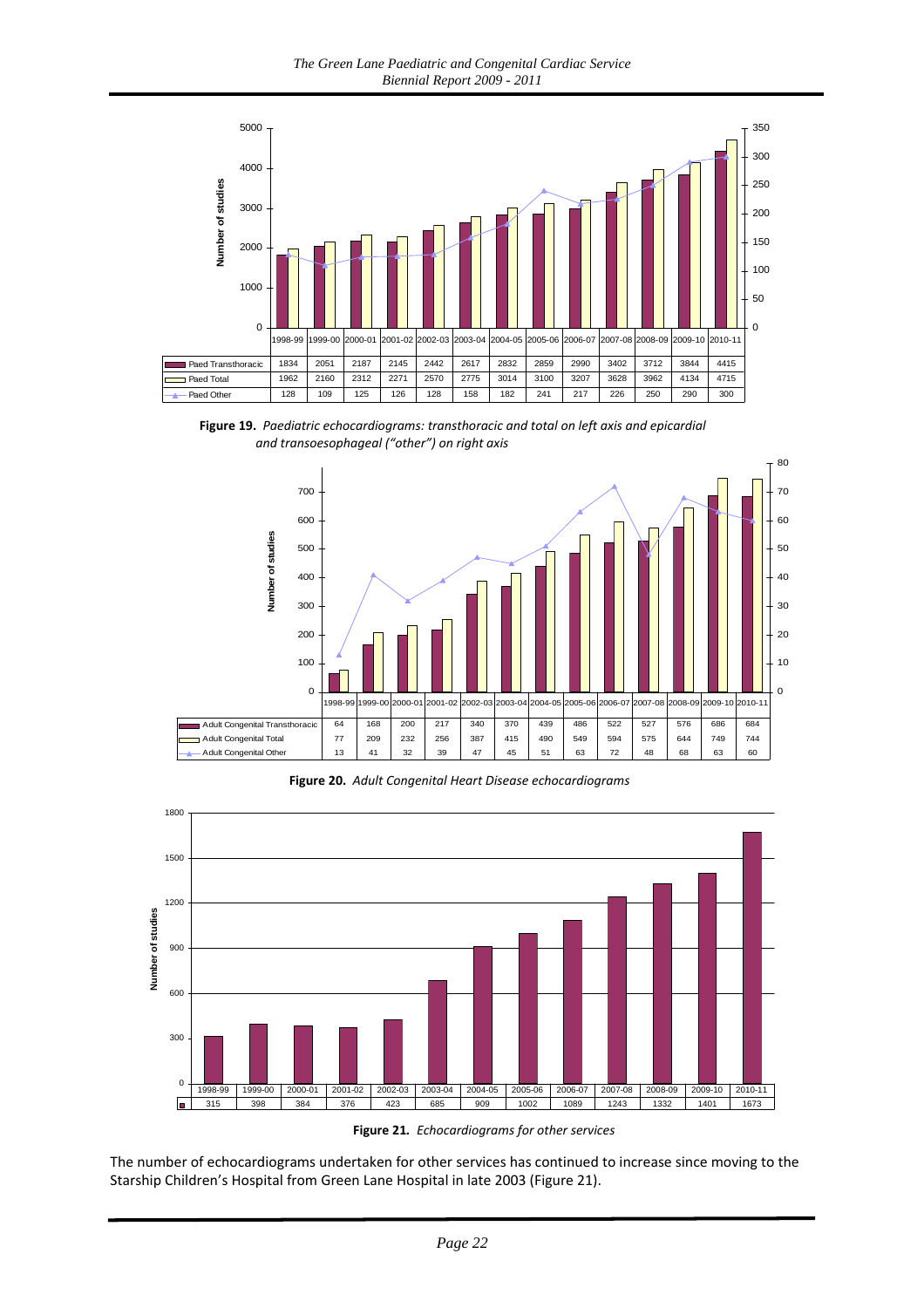#### <span id="page-22-0"></span>**4.2. CARDIAC MRI**

The Cardiac MR Service is run by Dr Chris Occleshaw, Dr Tim Hornung, and Dr Boris Lowe. Cardiac MRIs are performed on the 1.5T Avanto and 3T Skyra facilities at the Centre for Advanced MRI (CAMRI) at Auckland University. There was a temporary reduction in scanning capacity when the magnet was moved from Auckland University to Auckland City Hospital, however subsequent to this move there has been increased access to non‐ GA lists for adults and older children. There have been ongoing problems with access to anaesthesia for younger children and infants, with a resulting long waiting time for these studies. However there are plans to increase the GA capacity from early 2012, which will make for much improved access to cardiac MRI for children.

Congenital cardiac MRI outside of Auckland is supervised by Dr Sharyn MacDonald in Christchurch and Dr Kathy Ferrier at Hutt Hospital. Dr Chris Occleshaw also undertakes a list catering to patients from outside of Auckland.

> $\Omega$ 50 100 150 200 250 Number 68 131 201 170 170 155 214 197 176 220 2001-02 2002-03 2003-04 2004-05 2005-06 2006-07 2007-08 2008-09 2009-10 2010-11

We will soon be joining a national cardiac MRI registry programme which will facilitate a detailed record of cardiac MRI throughput both in Auckland and elsewhere.

**Figure 22***. Cardiac MRI in children and adults with congenital cardiac disease*

#### <span id="page-22-1"></span>**4.3. CARDIAC CATHETERISATION**

Paediatric and adult congenital cardiac catheterisation is undertaken in a dedicated catheterisation suite at Starship Children's Hospital under the leadership of Dr Nigel Wilson with Dr Clare O'Donnell in a senior interventional and administrative role. A number of personnel are involved in addition to the catheterising cardiologist including nursing staff, physiology technicians, radiographers, anaesthesia staff and a cardiac radiologist. Beth Tilton leads the nursing staff, successfully introducing, up‐skilling and empowering other nurses in the team over the past few years.

Paediatric and adult congenital electrophysiology studies and interventions are undertaken in the electrophysiology laboratory in the adult cardiology catheterisation suite by Dr Jon Skinner and are detailed elsewhere.

The **number of interventional and diagnostic procedures** are detailed in Figure 23.

There has been an increase in the number of high resolution cardiac CTs performed from 2010 and along with a linear increase in MRIs and there was a prediction the number of cardiac caths could fall. Although diagnostic procedure numbers have decreased, interventional procedures have increased at a similar rate.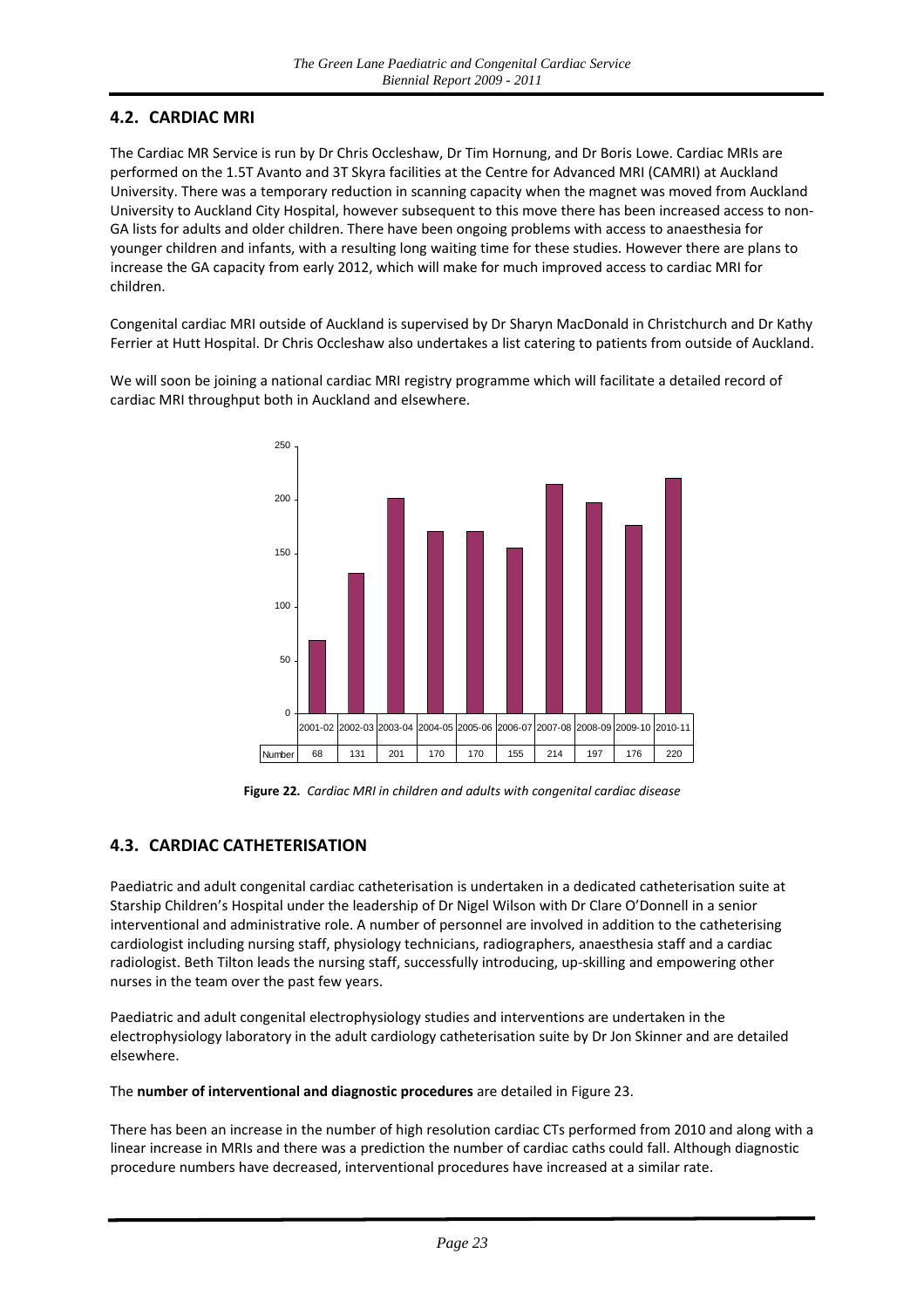*The Green Lane Paediatric and Congenital Cardiac Service Biennial Report 2009 - 2011*



**Figure 23.** *Cardiac catheterisation volumes 1996 to 2011*

#### **Cardiologists**

There are four paediatric cardiologists who sub‐specialise in cardiac catheterisation with the addition of Dr John Wright who joined the team in 2009 from Birmingham Children's Hospital. Dr Peter Ruygrok is also involved with ASD closure in adult patients with assistance from paediatric cardiology staff who provide echocardiography. The case volume by individual cardiologists is detailed in Table 8.

|                 | 2009-10 | 2010-11 |
|-----------------|---------|---------|
| Clare O'Donnell | 90      | 109     |
| John Stirling   | 102     | 102     |
| John Wright     | 21      | 36      |
| Nigel Wilson    | 87      | 62      |
| Peter Ruygrok   | 21      | 18      |

**Table 8***. Cardiac catheterisation procedures by catheterising cardiologist*

There were 226 interventional procedures undertaken comprising 67% of all studies. The majority are detailed in Table 9.

Transcatheter pulmonary valve replacement with the Melody valve for adolescents and young adults who have previously undergone pulmonary valve replacement was introduced in 2009. Dr O'Donnell leads this programme which was approved by the Clinical Practice Committee despite a slight coat bias toward cardiac surgery. The surgical team have been very supportive of the programme as most recipients have undergone multiple previous cardiac surgical operations. By end of June 2011 10 patients have received a Melody valve with no significant procedural complications and no early valve failure.

|                         |                               | 2007-08 | 2008-09 | 2009-10 | 2010-11 |
|-------------------------|-------------------------------|---------|---------|---------|---------|
| <b>Vessel Occlusion</b> | Coil AP collated              | 15      | 26      | 11      | 21      |
|                         | Coronary artery fistula close | 2       |         | 2       | 1       |
|                         | Vein                          |         | 2       | 2       | 2       |
| Angioplasty             | Pulmonary artery              | 16      | 28      | 28      | 29      |
|                         | Native and Re-coarctation     | 4       | 8       | 6       | 5       |
|                         | <b>SVC</b>                    |         | 1       | 1       |         |
|                         | Systemic to PA shunt          |         |         |         | 2       |
|                         | <b>RV-PA Conduit</b>          |         | 3       | 2       |         |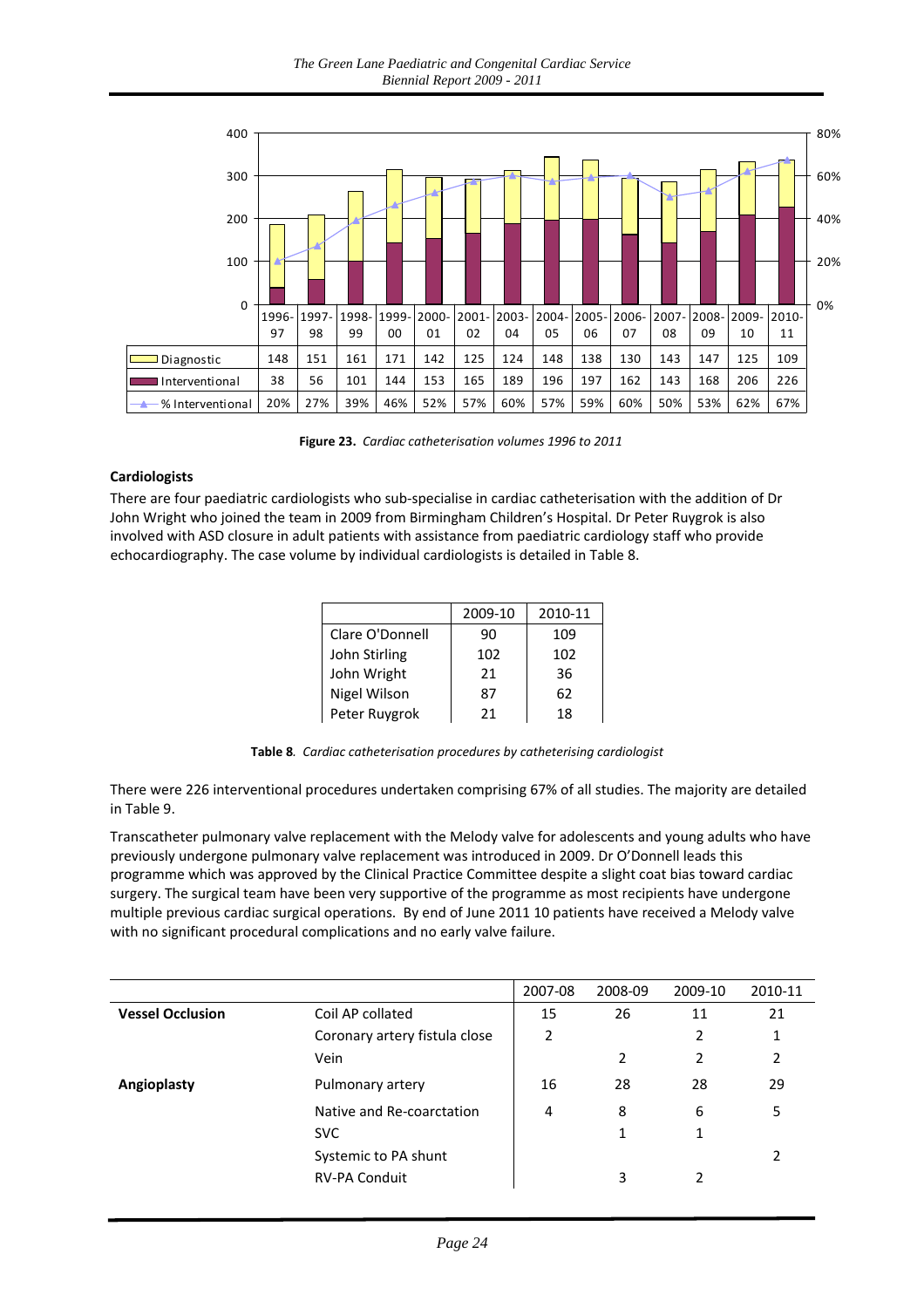|                                  | Other                       | 1            |    |    |              |
|----------------------------------|-----------------------------|--------------|----|----|--------------|
| Valvuloplasty                    | Aortic valve                | 6            | 3  | 8  | 6            |
|                                  | Pulmonary valve             | 14           | 11 | 25 | 35           |
|                                  | RVOT in Tetralogy of Fallot | $\mathbf{1}$ | 1  | 1  |              |
| <b>Stent</b>                     | Pulmonary artery            | 4            | 7  | 4  | 16           |
|                                  | Native or Re-coarctation    | 5            | 4  | 5  | 10           |
|                                  | <b>SVC</b>                  |              | 2  |    |              |
|                                  | Systemic to PA shunt        |              |    |    | $\mathbf{1}$ |
| Melody valve implant             |                             |              |    | 5  | 5            |
| <b>ASD closure</b>               |                             | 25           | 39 | 44 | 43           |
| <b>PDA closure</b>               |                             | 33           | 38 | 40 | 38           |
| <b>Fenestration closure</b>      |                             | 14           | 10 | 14 | 13           |
| <b>Balloon Atrial Septostomy</b> |                             | 21           | 15 | 4  | 11           |

**Table 9***. Interventional Procedures*

#### **Complications**

Cardiologists and fellows are encouraged to record in the log book even the most minor complications. There are two catheterisation morbidity and mortality meetings per year as a protected quality assurance activity. Significant and life threatening complications occur on average in 2‐4% of cases (Table 10).

|                        | 2008-9 | 2009-10 | 2010-11 |
|------------------------|--------|---------|---------|
| Major life threatening |        |         |         |
| Significant            |        | 9       |         |
| Minor                  |        |         | 13      |

**Table 10.** *Complications*

Death in the cath lab remains a rare event. Analysis of the cath data base for the past 10 years showed four of 3052 cases died with a mortality rate 0.13%, with two deaths related to the catheter procedure; two time‐ related, but not caused by the catheter procedure.

| <b>Complications 2009-10</b> |                                                                                                          |
|------------------------------|----------------------------------------------------------------------------------------------------------|
| Major/life threatening       | Pulmonary hypertensive crisis in pt with PPH                                                             |
| Major/life threatening       | Post Norwood - low CO                                                                                    |
| Significant                  | Adult coarctation: propagating thrombus RFA required surgery                                             |
| Significant                  | Embolization of device retrieved by catheter                                                             |
| <b>Complications 2010-11</b> |                                                                                                          |
| Major/life threatening       | Neonate cardiac tamponade during RF perforation PV (PA/IVS)                                              |
| Major/life threatening       | Neonate complex Tetralogy with co-morbidity. Unstable pre- and<br>post-PV dilatation, died 3 days later. |
| Significant                  | Adult: CVA post coarctation stenting                                                                     |
| Significant                  | Adult: retroperitoneal haematoma                                                                         |
| Significant                  | Embolisation PDA device – successful retrieval and PDA closure                                           |
| Significant                  | Fem artery occlusion - neonate                                                                           |
| Significant                  | Pulmonary haemorrhage without sequelae (2)                                                               |

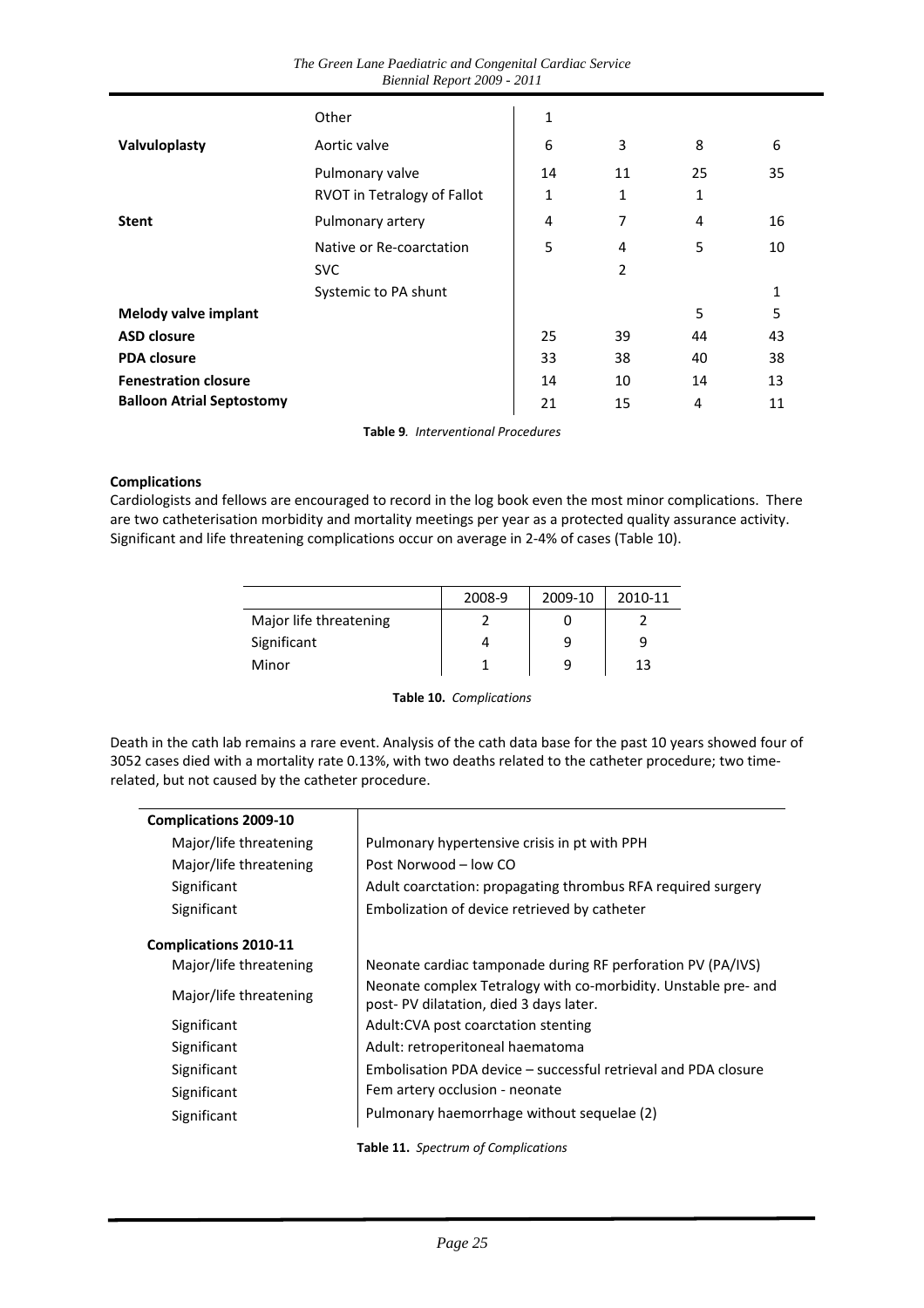Echocardiography is frequently performed in the cardiac catheterisation laboratory, either prior for diagnostic information, or during or after an intervention. Overall one third of those undergoing a catheter study have an echocardiogram in the catheterisation laboratory.

| Echo exam type | 2009-10 | 2010-11 |
|----------------|---------|---------|
| TOF            | 61      | 53      |
| TTF.           | 46      | 43      |
| <b>Total</b>   | 107     |         |

| Table 12: Echocardiography in the Cardiac Catheterisation Laboratory |
|----------------------------------------------------------------------|
|----------------------------------------------------------------------|

#### <span id="page-25-0"></span>**4.4. ELECTROPHYSIOLOGY**

Paediatric and congenital electrophysiology utilises a biplane electrophysiology laboratory within the adult cardiac catheterisation suite, and is led by Dr Jon Skinner. Technical staff are drawn from the cardiac physiology department. Complex procedures are done in collaboration with adult electrophysiologist Dr Nigel Lever, and Dr Skinner similarly will assist with some complex adult cases.

Of the 492 ablations over the past 9 years (Figure 24) there have been 39 failures (8%). There was one postprocedure death related to a cerebrovascular accident, and no other major complications.



Figure 24. Electrophysiology studies. Numbers were reduced 2003-04 because of move to the new hospital, and in *2009‐10 due to Dr Skinner's sabbatical leave*

A generous donation from the Starship Foundation allowed purchase of both the Ensite 3D mapping system and cyroablation equipment. 3D mapping has been a major advancement in the treatment of complex cases, particularly post surgical cases, and redo cases. This was used 17 times over the 2008‐9 year, and 23 times 2009‐10. Cryoablation has reduced the risk of the procedure in young children and young adults with AV node re-entrant tachycardia and in all age groups with parahisian accessory pathways, by avoiding AV node damage and the need for a pacemaker. This combined approach may have contributed to the slightly higher success rate (200 ablations with 12 failures; 6%) over these last four years.

Cryoablation is reported to be associated with a higher recurrence risk than radiofrequency ablation. Of particular interest, 37 patients underwent cryoablation for AVNRT. It was possible to completely abolish slow pathway activity in all but four, where the AV node behaviour was modified. Over a 5 to 28 month follow‐up there was only one recurrence, which has been successfully re‐ablated. This success rate (97%) is quite remarkable, and certainly better, with a lower recurrence rate, than the same operator achieved in a similar population using radiofrequency ablation for this condition.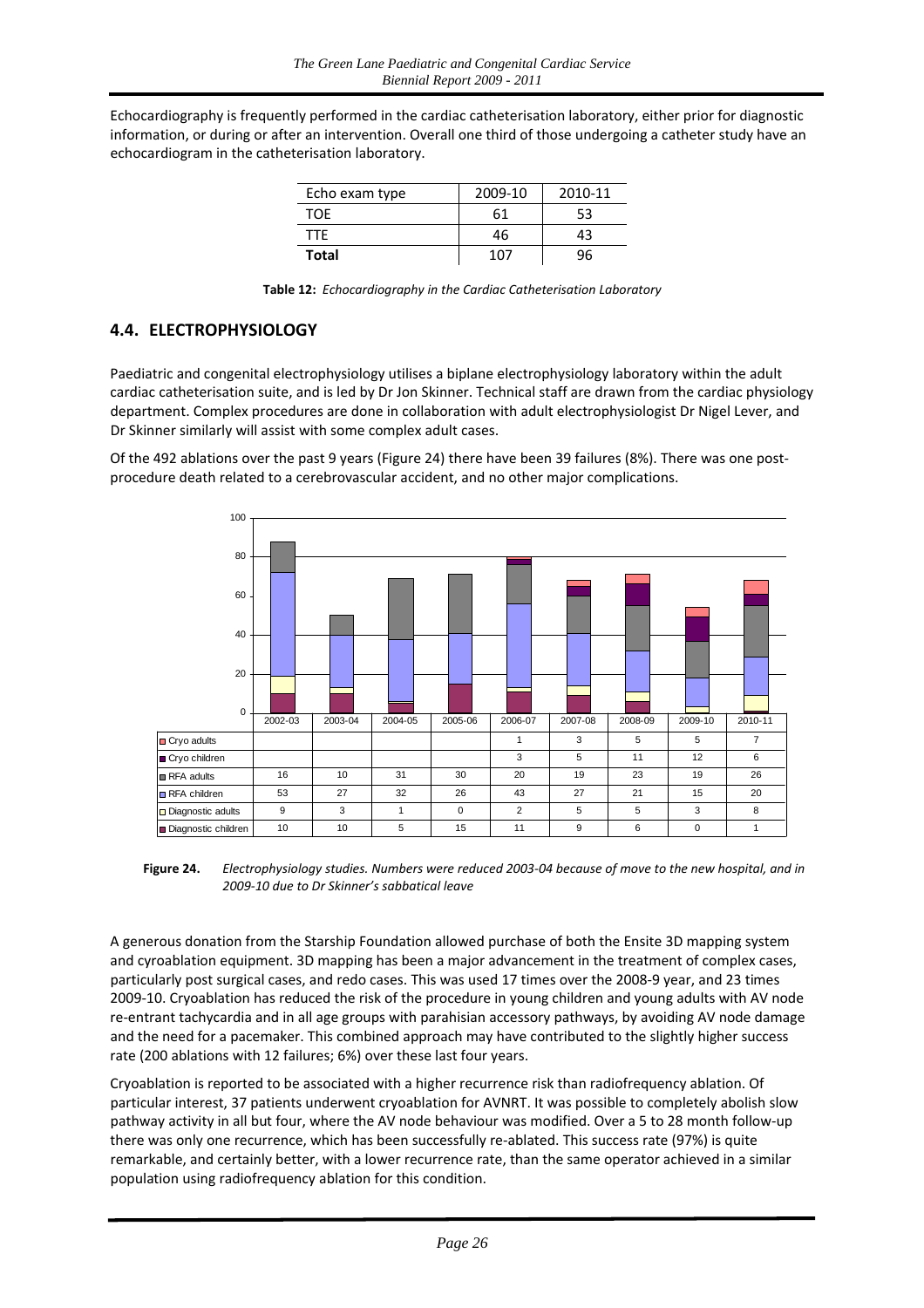#### <span id="page-26-0"></span>**4.5. PACEMAKER**

Epicardial pacing procedures are performed by the paediatric cardiac surgical team while Drs Lever and Hood place the endocardial systems (older children and adults with congenital heart disease). Supervision and follow‐up is provided by Dr Skinner and the cardiac technologists led by Fiona Riddell and Susan Sinclair.

Over 10 years from 2001‐2011, 132 epicardial pacemaker devices were placed by the cardiac surgical team. Audit of transvenous systems will be undertaken following improvements in the pacemaker database planned for the New Year.

Staff from the Department of Cardiac Physiology provide technical support during implantation of devices such as permanent pacemakers, implantable loop recorders and implantable defibrillators. Technical staff perform the follow‐up checks on these devices within the Auckland, Northland and Hawke's Bay region. They also advise other pacemaker follow-up centres throughout NZ with regard to programming, troubleshooting and planning of further pacemaker surgery.

An important innovation over the last two years has been the advent of remote monitoring, impacting greatly on the cardiac physiologist's work load, both in tracking ICDs and pacemakers.

The number of new pacemaker and ICD implantations for PCCS increased in 2008 and has remained relatively stable since, with a small peak in new pacemakers in 2009‐10 related partly to complex post surgical patients (Figure 25).



**Figure 25***. Pacemaker and associated procedures* 

#### <span id="page-26-1"></span>**4.6. CARDIAC REGISTRY**

Dr Calder ran teaching sessions for the Cardiology and CTSU Registrars, Fellows and sonographers. These were held annually over nine weeks. These sessions included didactic presentations and practical tutorials, and were 1½ hours duration. The tutorials had a designated cardiologist attend each week to share the teaching with Dr Louise Calder and Chris Occleshaw. Feedback was extremely positive. The 2011 course will start mid July. There have also been tutorials annually at PICU and Cardiac / Ward 23B Study Days.

There have been a total of 437 organs accessed for teaching and study purposes. There have been two organ returns to families. There have been no organ donations.

The Heart Registry Governance group ensures the organs in the Heart Registry are treated with dignity and respect.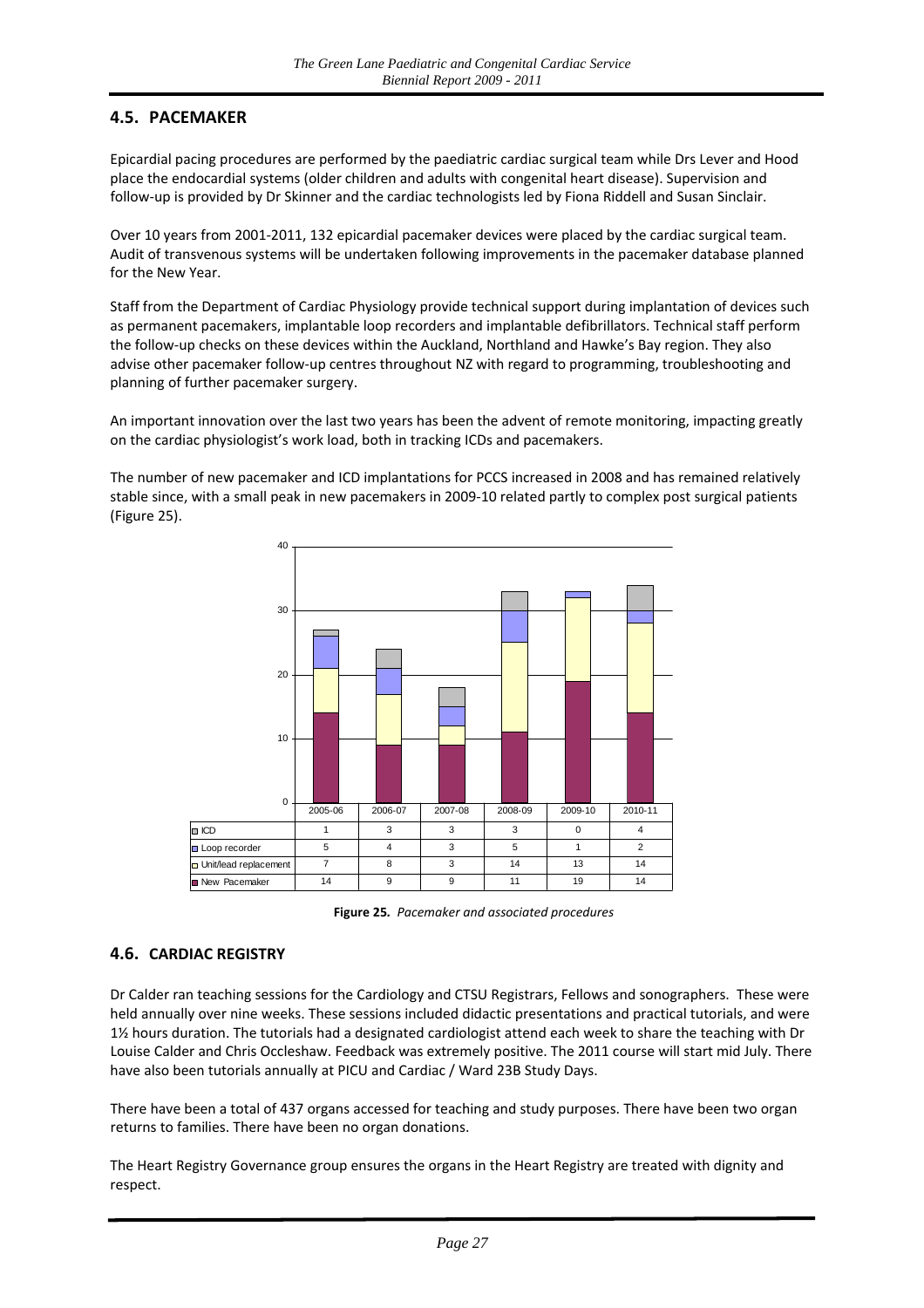Meetings are held every three months and members include:

- General Manager, Starship Children's and Women's Health
- Parent Representative
- Clinical Director, PCCS (or delegate)
- Chief Advisor, Tikanga ADHB (attends for specific cultural issues)

Ex officio:

- Paediatric and congenital Service Manager
- Cardiac morphologist
- Heart Registry custodian
- Quality Manager (Cardiac)
- Hospital legal counsel (attendance as required)

The HRGG was approached by the Tissue Management Group in 2007 to oversee and provide oversight to Tissue Management and Retention issues within ADHB. HRGG agreed to provide governance. The combined group meet bi-annually and include the following people:

- Director of Surgery, Auckland District Health Board
- Tissue Management Co-ordinator LabPlus
- Nurse Advisor, Operating Rooms
- Quality Department Representative

#### **Report**

In 2010 Kay Hyman, General Manager, Women's and Children's Health, commissioned a report on the history of the Green Lane Heart Registry and its role in the evolution of cardiac surgery. This was written by Julie Helean, Manager, Planning and Service Development (funding division). Six members of the HRGG have been meeting regularly during 2011 to complete the report.

#### <span id="page-27-0"></span>**5. NURSING**

#### <span id="page-27-1"></span>**5.1. NURSING LEADERSHIP**

The Green Lane Paediatric and Congenital Cardiac Service is a national service based at the Starship Children's Hospital. The Service has a robust nursing infrastructure and nursing leadership is visible and active across the service continuum.

- **•** Stephanie Hlohovsky, Nurse Manager PCCS
- Christine Orchard, Clinical Charge Nurse 23B
- Jane Key Clinical, Charge Nurse 23B
- Elizabeth Tilton, Clinical Specialty Nurse Cardiac Investigations Unit
- Christine Armstrong, Nurse Educator
- Heather Spinetto, Paediatric Cardiac Nurse Specialist
- Julie Stubbs, Paediatric Cardiac Nurse Specialist
- Annette Rief (nee Neugebauer), Nurse Practitioner Adult Congenital Heart
- Ana Kennedy, Nurse Practitioner Acute Care PCCS
- Marion Hamer, Nurse Practitioner Acute Care PCCS

With the diverse number of senior roles the service offers, registered nurses are able to progress into senior roles that are clinical, managerial or educational. This offers a nurse the opportunity to utilise expert knowledge and for some roles practice in an expanded RN scope. These roles make a strong contribution to the multidisciplinary team and the outcomes for children and families who come through the service.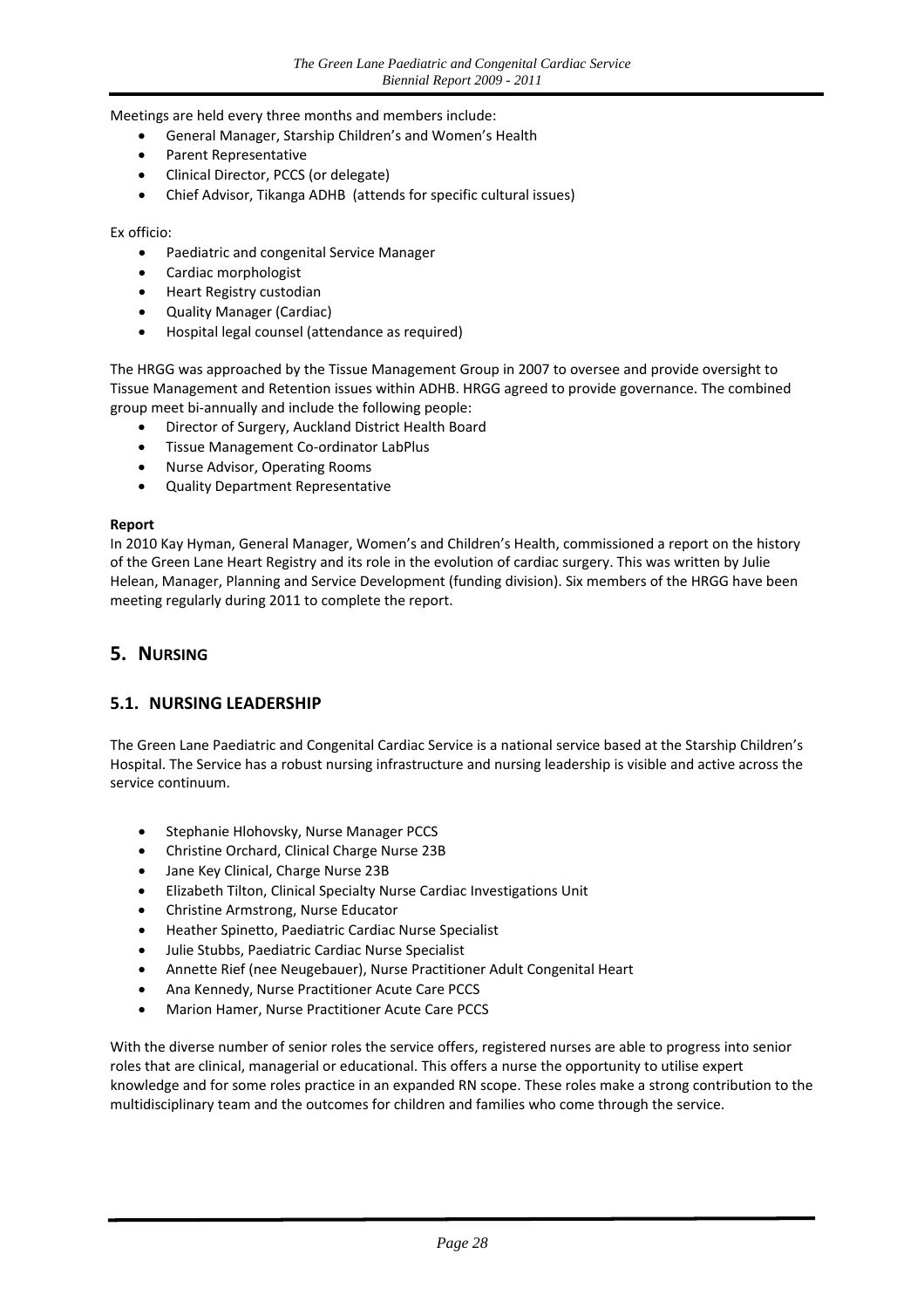#### <span id="page-28-0"></span>**5.2. VISION**

*"To provide leadership and excellence in care that respects and honours heart children and their families." Integrity* 

*"We are open, fair honest and transparent in everything we do."*

#### *Respect*

*"We care about and will be responsive to the needs of our diverse people and communities."*

#### *Innovation*

*"We will provide an environment where people can challenge current processes and generate new ways of learning and working."*

#### *Effectiveness*

*"We will apply our learning and resources to achieve better outcomes."*

#### <span id="page-28-1"></span>**5.3. INPATIENT**

Ward 23B has 22 beds, 10 single rooms, two double rooms, one 4‐bedded room and a high dependency unit with four beds. The high dependency unit often flexes up to six beds.

Ward 23B is resourced to run at 70% occupancy (16 beds) Monday to Friday and 55% occupancy Saturday and Sunday (12 beds). Average occupancy 2007‐2008 was 99.2% of resourced beds and 2008‐2009 was 104% of resourced beds (Table 13).

|                                                                        | July | Aug | Sept                                  | Oct " | Nov | Dec | Jan | Feb | Mar | April | May       | June |
|------------------------------------------------------------------------|------|-----|---------------------------------------|-------|-----|-----|-----|-----|-----|-------|-----------|------|
| 2009/2010   102%                                                       |      |     | 96% 107% 109% 109% 103% 84% 100% 107% |       |     |     |     |     |     | 90%   | 105% 104% |      |
| 2010/2011   100% 118% 108% 106% 89% 100% 109% 110% 112% 113% 109% 100% |      |     |                                       |       |     |     |     |     |     |       |           |      |

**Table 13.** *Ward 23B Occupancy*

Ward 23B has a model of care with a strong nurse led focus. In addition to the two nurse practitioners that are responsible for 40% of the inpatient clinical workload there are two clinical charge nurses who manage the clinical operations day to day; manage the daily staffing resource; and are involved in planning, implementing and monitoring operational and clinical process initiatives.

#### <span id="page-28-2"></span>**5.4. EDUCATION**

Auckland District Health Board has had a well‐established Professional Development Programme (clinical pathway) for nurses since 1991. This programme has been based on Benner (1993) *Novice to Expert.* The professional development programme provides a framework, which provides structured support, learning and feedback to assist nurses develop the knowledge and skills necessary to provide safe and effective patient/client care. This programme is a means of recognising and differentiating the skill and competence levels of different nurse clinicians and prepares registered nurses to progress to fill advanced practice roles in patient care delivery and leadership. A nurse may progress through four levels commencing at Novice (level 1) through to Expert (level 4). Level 3 and 4 are currently recognised and linked to a pay incentive and while strongly encouraged are not mandatory.

Consistent with our vision of providing ongoing clinical support and education at the bedside, nursing staff attend weekly education sessions every Wednesday at 1500. In addition to two days of cardiac nursing specific education, nursing staff each attended 3‐5 days of ongoing education offered through Learning and Development at ADHB.

A pathway for postgraduate study specialising in Paediatric Cardiac Nursing was developed in partnership with Auckland University.

Senior Nurses from PCCS have been involved with providing education to other clinical areas within ADHB as well as for The University of Auckland, Auckland University of Technology and Massey University.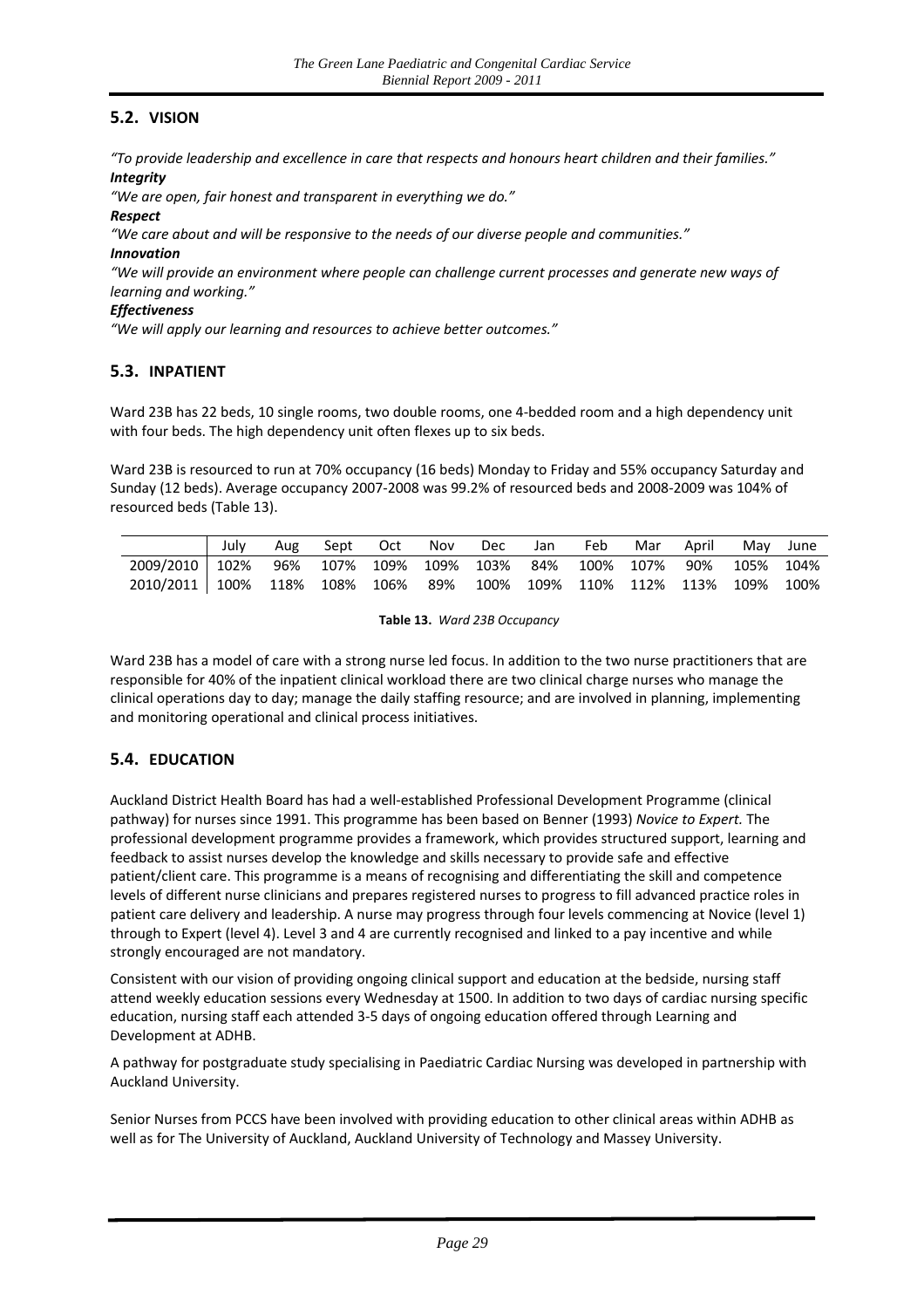#### <span id="page-29-0"></span>**5.5. NURSING LED INITIATIVES**

#### **Neurodevelopment Follow Up For High Risk Cardiac Surgical Patients**

The Neurodevelopmental Follow-up Programme started in January 2008 and is coordinated by Ana Kennedy, NP. The goals for this programme are three fold; to provide a service to families so children receive timely intervention; to have accurate local data for the purposes of audit; and to benchmark our cardiac surgical outcomes against international standards.

The criteria for referral to a psychologist for neurodevelopmental assessment at age 2 and 4 years are:

- 1) all neonatal bypass surgery
- 2) infants and children who had aortic arch surgery
- 3) circulatory arrest or regional cerebral perfusion
- 4) pre and or post-operative significant low output and or arrest; need for mechanical support postoperatively, 5) prolonged intensive care stay
- 5) late postoperative signs of neurodevelopmental delay or abnormalities

Neurodevelopment referrals and outcomes for 2009‐2011 are as follows. There have been 93 Auckland children under 5‐years who met the criteria for referral, 36 have been assessed at two or 4‐years, five did not come for follow up, nine died before they could be assessed, three became palliative prior to assessment, four are waiting for appointments and 36 are too young for assessment. Of those assessed, one had severe disability, nine had moderate delay and 26 were within normal range on developmental testing.

#### **Day‐stay Cardiac Catheterisation Care Pathway**

There is an international trend towards increasing numbers of paediatric procedures being performed on a day‐stay basis. Corresponding with this shift in practice, the sole New Zealand provider of Paediatric Cardiac services implemented a pathway to undertake cardiac catheterisation utilising a day‐stay approach in select patients. This has been coordinated by Elizabeth Tilton, RN.

A significant increase in the day-stay rates from 2010 to 2011, from 2.9% to 22.6% (p-value 0.000) was reported. A significant decrease in length of hospital stay was identified between 2010 and 2011 (p‐value 0.001). In the 2011 sample there were twenty-one day-stay paediatric cardiac catheterisation patients. The mean length of stay for the day‐stay patients was 25.49 hours less than those treated as inpatients (p‐value 0.000). No patients were re-admitted post discharge on the same day as their cardiac catheterisation. The parental impact questionnaire response rate was 47%. Study participants reported a high level of satisfaction with the day‐stay approach, 89% identified they would prefer discharge on the same day as their child's cardiac catheterisation as opposed to overnight hospital stay.

#### **Shaken Baby Prevention Programme**

Recognising the large number of neonates admitted through our service and the stress associated with having an unwell infant that may be a poor feeder or difficult to soothe; PCCS volunteered to be part of the shaken baby pilot programme.

In December 2009 Child, Youth and Family invested funds over two years into supporting the Auckland District Health Board's 'preventing shaken baby syndrome programme'. The pilot programme commenced in January 2010 and was initially set up as a two year pilot. The main purpose of the pilot was to create a sustainable programme that educates caregivers of all newborns on of how to cope with a crying baby, and the dangers of shaking a baby. The ADHB preventing shaken baby syndrome programme is based on American paediatrician Mark Dias' model, which has shown to reduce Shaken Baby Syndrome rates by almost 50 percent.

#### **Home Monitoring Programme**

This programme was established in 2006 and modified in February 2007 to monitor children with single ventricle anatomy that have shunt dependant cardiac conditions between stage one and stage two repair (approximately 0 – 3 months). The objective of the programme is to improve survival for these babies and to detect physiological variations over the period between the Stage 1 and Bi-directional Glenn operations. At home, parents monitor the daily weight (for dehydration) and weekly weight gain and oxygen saturations of the baby. Using this information, parents and local health personnel are able to identify early warning signs of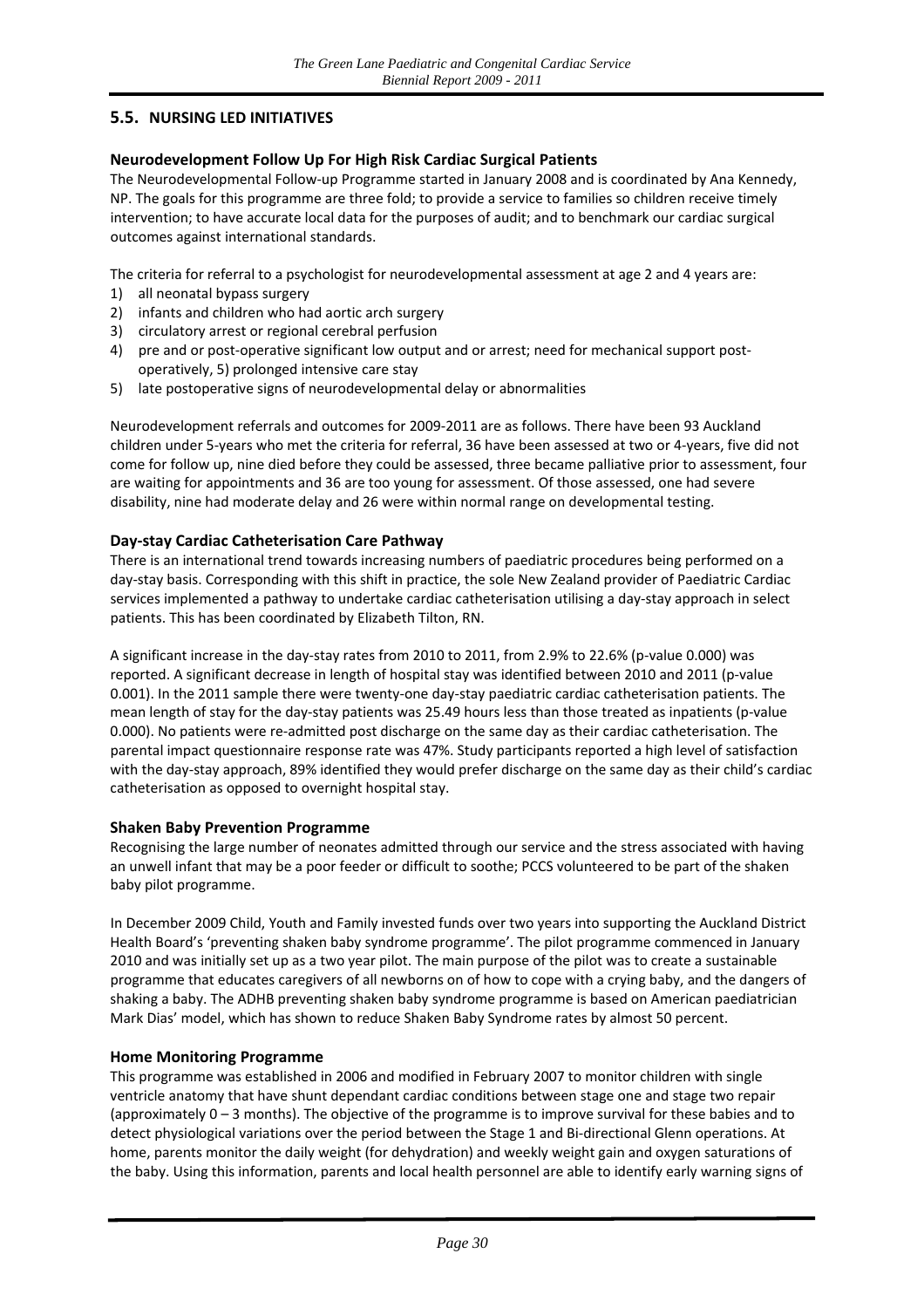deteriorating condition and activate early intervention. The programme is coordinated by the clinical nurse specialists.

In the period 2009‐2011, 38 patients were on the home monitoring programme. Of these, 20 had the Norwood procedure.

An audit on feeding fragile babies on the home monitoring programme has been carried out which has identified some issues, in particular with infants that are NG fed. A feeding algorithm is being developed with the aim of identifying these issues and prompting early intervention.

#### **Stress in Cardiac Families Study**

Recognising a congenital heart diagnosis in a baby is stressful for families. We wished to evaluate what factors impact on stress levels of families and on their perception of the support they received.

A prospective study of 100 babies, 0 – 12 months old, newly diagnosed with a congenital heart defect on first admission to a tertiary children's heart unit was completed. All families were New Zealand residents fluent in the English language. Clinical outcomes were projected for each child and categorised as; no surgery long life, no surgery palliative, single operation repair, multiple operations repair, surgical palliation long term outcome, surgical palliation short term outcome.

The results achieved concur with international data. Most cardiac families experience high levels of stress. Family stress levels do not equate to the child's severity of illness or projected clinical outcome. Staff need to remain alert to levels of stress of all families, however, particular attention should be paid to low income families who may require extra assistance in managing high stress levels. This has been coordinated by Heather Spinetto RN.

#### <span id="page-30-0"></span>**5.6. CLINICAL EFFECTIVENESS**

#### **Nurse Led Quality Initiatives**

Review and updating of current PCCS guidelines and protocols and the development of a secure site for PCCS guidelines on the intranet under Starship Clinical Guidelines ‐ coordinated by M Hamer.

#### **New Guidelines**

CT MRI non acute booking guideline Skin prep for cardiac surgery ACE inhibitor guideline

#### **New Initiatives**

Development of a preparation for cardiac surgery resources for older children Tracking Outliers folder 23B specific nursing competencies developed Norwood feeding algorithm‐ draft algorithm completed Cardiac Surgical pathway ‐ five day admission pilot completed Cardiac Catheter Pathway piloted and now in use

#### <span id="page-30-1"></span>**5.7. FETAL SERVICE**

Two paediatric cardiac service Nurse Specialists are present at diagnosis and involved in consultation and follow up of confirmed complex cardiac cases.

PCCS Nurse Specialist discussions with families are recorded on a designed template and Nurse Specialist follow‐up clinic appointments are being organised at each midwifery visit.

The fetal database has been combined and updated.

A family information pamphlet has been reviewed and updated and incorporated in the information pack given to the families.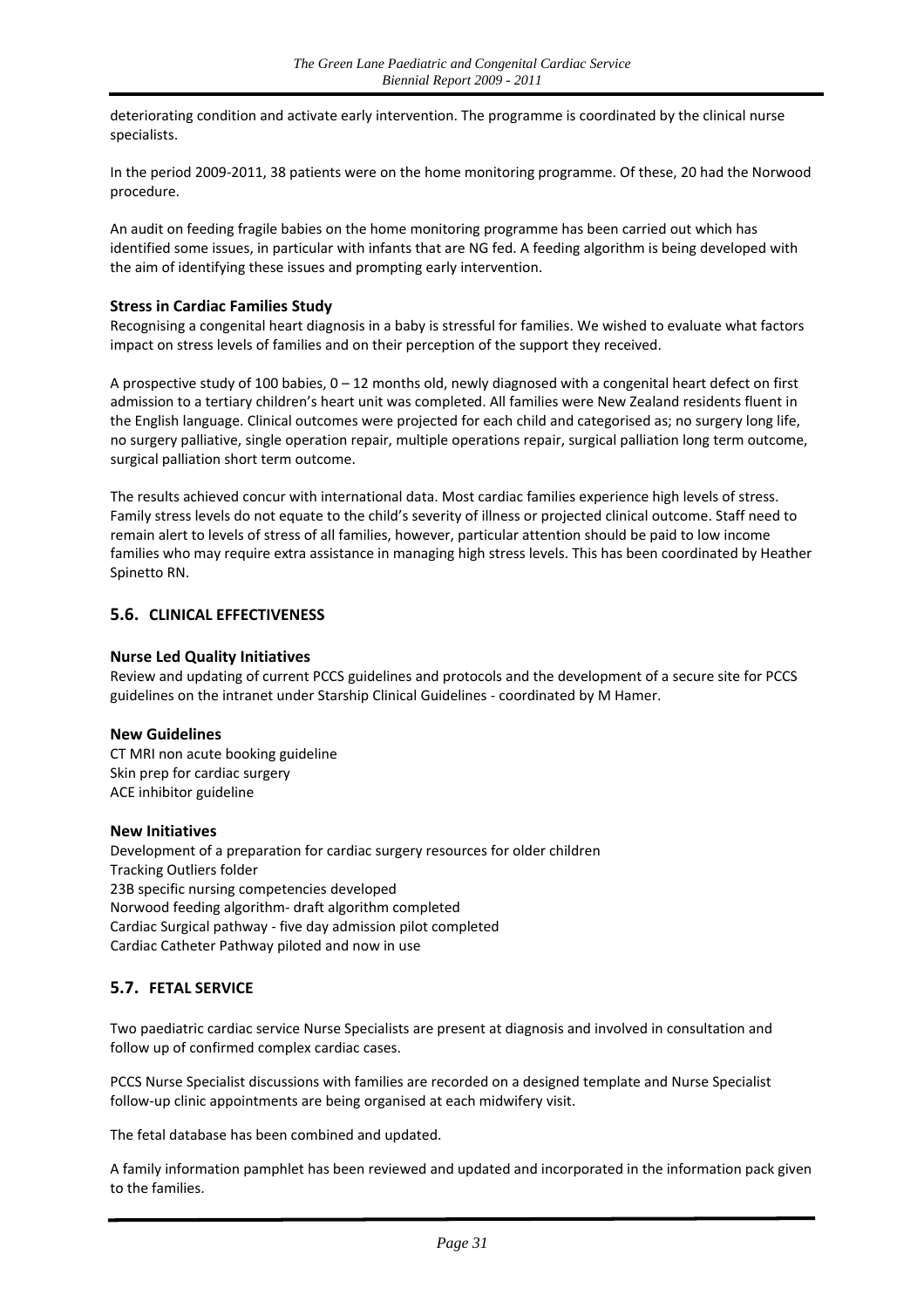Nurse Specialists also advise the obstetrician of the delivery and diagnosis of cardiac babies being born out of their local area.

#### <span id="page-31-0"></span>**6. ACADEMIC BIBLIOGRAPHY**

#### <span id="page-31-1"></span>**6.1. PEER REVIEWED ARTICLES**

- 1. **MacCormick J**, McAlister H, **Crawford J**, French J, Crozier I, Shelling A, Eddy C, Rees M, **Skinner JR.** Misdiagnosis of Long QT Syndrome as Epilepsy at First Presentation. *Annals of Emergency Medicine* 2009;54:26‐32 (doi: 10.1016/j.annemergmed.2009.01.031).
- 2. Zhao J, Hill AP, Varghese A, Cooper AA, Swan H, Laitinen‐Forsblom PJ, Rees MI, **Skinner JR**, Campbell TJ, Vandenberg, JI. Distinct phenotypes in hERG pore domain mutations. Not all hERG pore domain mutations have a severe phenotype: G584S has an inactivation gating defect with mild phenotype compared to G572S which has a dominant negative trafficking defect and a severe phenotype. *Journal of Cardiovascular Electrophyisology 2009;20:923‐930.*
- 3. Yang T, Chung SK, Zhang W, Mullins JGL, McCulley CH, **Crawford J, MacCormick J**, Eddy CA, Shelling AN, French JK, Yang P, **Skinner JR,** Roden DM, and Rees MI. Biophysical Properties of 9 KCNQ1 Mutations Associated with Long QT Syndrome (LQTS) *Circ Arrhythmia Electrophysiol* 2009 Aug;2(4):417‐26. Epub 2009 May 22.
- 4. Abrams BJ, Perkin MA, **Skinner JR**. Long QT syndrome *BMJ* 2010; 8:340;b4815.
- 5. Posthumous diagnosis of long QT syndrome from neonatal screening cards. Gladding PA, Evans CA, **Crawford J,** Chung SK, Vaughan A, Webster D, Neas K, Love DR, Rees MI, Shelling AN, **Skinner JR**. *Heart Rhythm*. 2010 Apr;7(4):481‐6. PMID: 20167303.
- 6. Leong I, **Skinner JR**, Shelling AN and Love DR. Zebrafish as a model for Long QT syndrome: the evidence, and the means of manipulating zebrafish gene expression. Acta Physiologica, 2010 Jul 1;199(3):257-76. PMID: 20331541.
- 7. Leong I, **Skinner JR**, Shelling AN and Love DR. Identification and expression analysis of kcnh2 genes in the zebrafish. Biochem Biophys Res commun. 2010 Jun 11;396(4):817‐24. PMID: 20438705.
- 8. **Skinner JR**, **Crawford J,** Smith W, Aitken A, Heaven D, Evans C‐A, Hayes I, Neas KR, Stables S, Koelmeyer T, Denmark D, Vuletic J, Maxwell F, White K, Yang T, Roden DM, Leren T, Shelling A, LoveDR. Prospective, population-based long QT molecular autopsy study of post-mortem negative sudden death in 1‐40 year olds *Heart Rhythm* 2011 Mar;8(3):412‐9. Epub 2010 Nov 9. PMID 21070882.
- 9. **Rice K,** Dickson G, Lane M, **Skinner JR**. Elevated Gastrin Levels in Jervell and Lange‐Neillsen syndrome: a marker of severe KCNQ1 dysfunction? Heart Rhythm 2011 Apr;8(4):551‐4. Epub 2010 Nov 30. PMID 2118729.
- 10. **Albertella L**, Crawford J, S**kinner JR**. Presentation and outcome of water‐related events in children with long QT syndrome. Arch Dis Child 2011 Aug;96(8):704‐7. Epub 2010 Dec 3.
- 11. 2010 International Consensus on Cardiopulmonary Resuscitation and Emergency Cardiovascular Care Science With Treatment Recommendations. Mancini ME, Soar J, Bhanji F, Billi JE, Dennett J, Finn J, Ma MH, Perkins GD, Rodgers DL, Hazinski MF, Jacobs I, Morley PT; Education, Implementation, and Teams Chapter Collaborators. (Collaborator) Circulation. 2010 Oct 19;122(16 Suppl 2):S539‐81.
- 12. **McCormick J**, Crawford JR, Chung S‐K, Shelling AN, Evans C‐E, Rees MI, Smith W, Crozier I, McAlister H, **Skinner JR**. Symptoms and Signs associated with Syncope in Young People with primary cardiac Arrhythmias. Heart Lung and Circulation 2011 2011 Sep;20(9):593‐8. Epub 2011 May 26.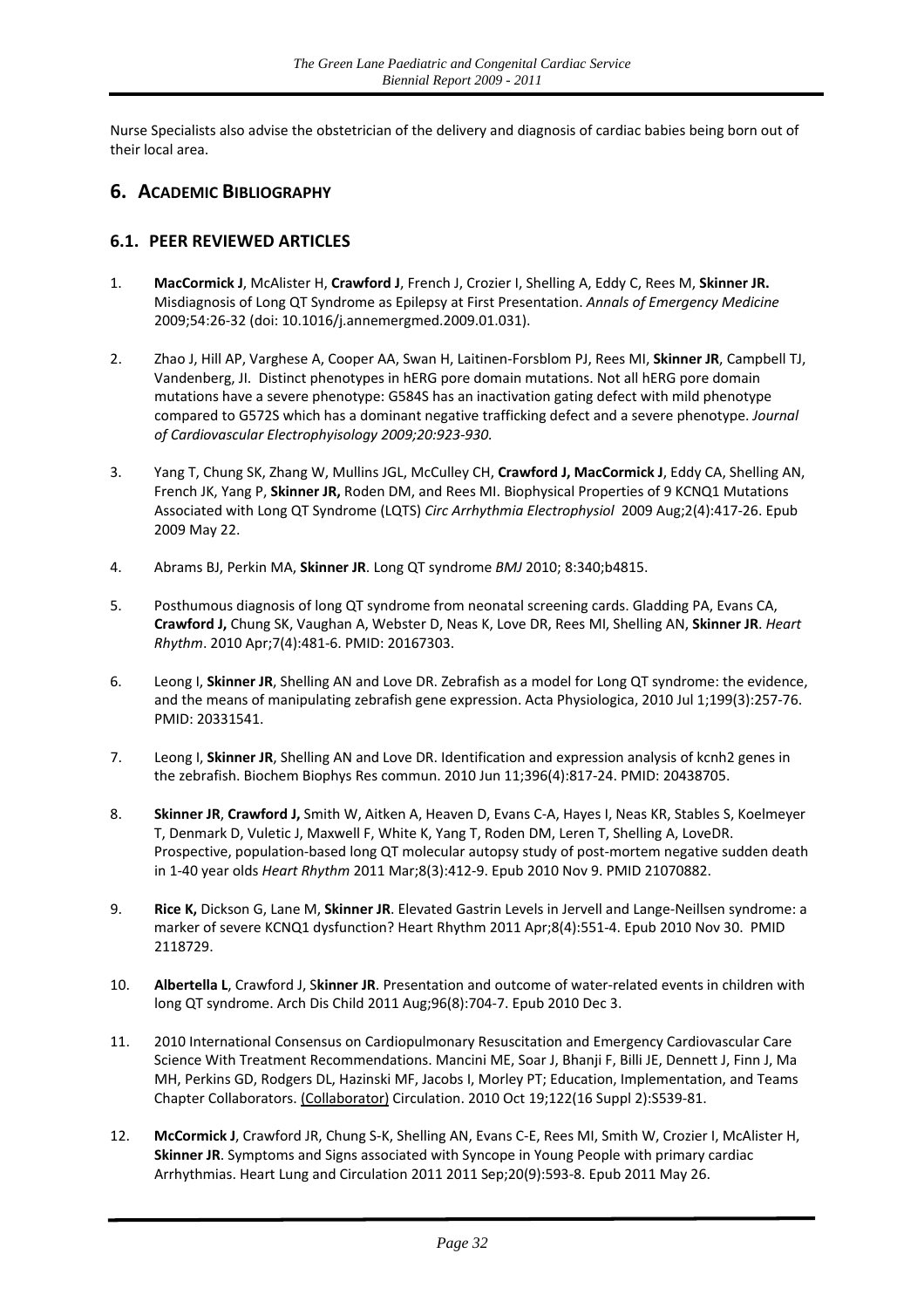- 13. **Skinner JR**, Love D. The SCN5A gene and Brugada Syndrome: mutations, variants, Missense and nonsense. What's a clinician to do? Heart Rhythm 2010; Jan;7(1):50‐1.
- 14. **Skinner JR**. Sudden Unexplained Death in Infancy and Long QT Syndrome, Current Paediatric Reviews 2010;6(1):48‐55.
- 15. **Calder AL**. Thoracic situs as an indicator of atrial appendage morphology: A postmortem study of 306 specimens with situs solitus in 250 and heterotaxy in 56 cases. Pediatr Cardiol 2011: 32: 875‐884.
- 16. **Hornung TS**, **Calder AL**. Congenitally corrected transposition of the great arteries. Heart 2010; 96: 1154  $-1161.$
- 17. Berdon WE, **Clarkson PM,** Teele RL. Williams‐Beuren [syndrome:](http://www.ncbi.nlm.nih.gov/pubmed/21120465) historical aspects. Ped Radiol 2011; 41(2) 262‐266.
- 18. Lenhoff HM, Teele RL, **Clarkson PM,** Berdon WE. John C. P. Williams of Williams‐Beuren [syndrome.](http://www.ncbi.nlm.nih.gov/pubmed/21107555) Ped Radiol 2011; 41(2) 267‐26.
- 19. **Wilson N.** Rheumatic Heart Disease in Indigenous Populations—New Zealand Experience. Heart, Lung and Circulation 2010;19:282–288.
- 20. **O'Donnell C,** Whyte K, Ruygrok P, **Wilson N**. Progressive Pulmonary Hypertension post Atrial Septal Defect Device Closure ‐ early symptomatic improvement may not predict outcome Heart, Lung and Circulation 2010.
- 21. **Webb R, Wilson N,** Lennon D, **Gentles TL, O'Donnell C, Stirling J,** Wilson E, Trenholme A . Optimizing Echocardiographic Screening for Rheumatic Heart Disease in New Zealand: not all Valve Disease is Rheumatic. Cardiology in the Young 2011:21; 436‐43.
- 22. Early cardiac morbidity of [rheumatic](http://www.ncbi.nlm.nih.gov/pubmed/21964014) fever in children in New Zealand. **Gilbert O, Wilson N, Finucane K.** N Z Med J. 2011; 124(1343):57‐64.
- 23. [Rheumatic](http://www.ncbi.nlm.nih.gov/pubmed/22050578) fever in New Zealand. **Webb R, Wilson N. J** Paediatric Child Health. 2011 Nov 3. [Epub ahead of print].
- 24. **Suresh B Kale, Kirsten Finucane, Elizabeth Rumball, Clare O'Donnell** and David Buckley. Hybrid Procedure for Acute Severe Aortic Regurgitation in an Uncorrected Adult Tetralogy of Fallot. Heart Lung and Circulation 18 (6) 410‐412 Dec 2009.
- 25. **O'Donnell CP,** Landzberg MJ and Mullen Mary P. Lung Abscess in Adults with Tetralogy of Fallot and Pulmonary Atresia. Cardiology in the Young.20 (1):91‐3,Feb 2010.
- 26. **O'Donnell CP,** Ruygrok PN, Whyte K and **Wilson NJ**. Progressive Pulmonary Hypertension Post Atrial Septal Defect Closure – Early Symptomatic Improvement may not predict Outcome. Heart Lung and Circulation 19(12):713‐716 Dec 2010.
- 27. **Gentles TL.** The right ventricle and persistent pulmonary hypertension of the newborn. Neonatology 2009;96:200‐2.
- 28. Beca J, Gunn G, Coleman L, Hope A, Whelan L, **Gentles T**, Inder T, Hunt R, Shekerdemian L. Preoperative brain injury in newborn infants with transposition of the great arteries occurs at similar rates to other complex congenital heart disease and is not related to balloon atrial septostomy. J Am Coll Cardiol 2009;53:1807‐11.
- 29. Khoo NS, Young AA, Occleshaw C, Cowan B, Zeng I, **Gentles TL,** Rapid assessment of right ventricular volume and function using three dimensional echocardiography in congenital heart disease. A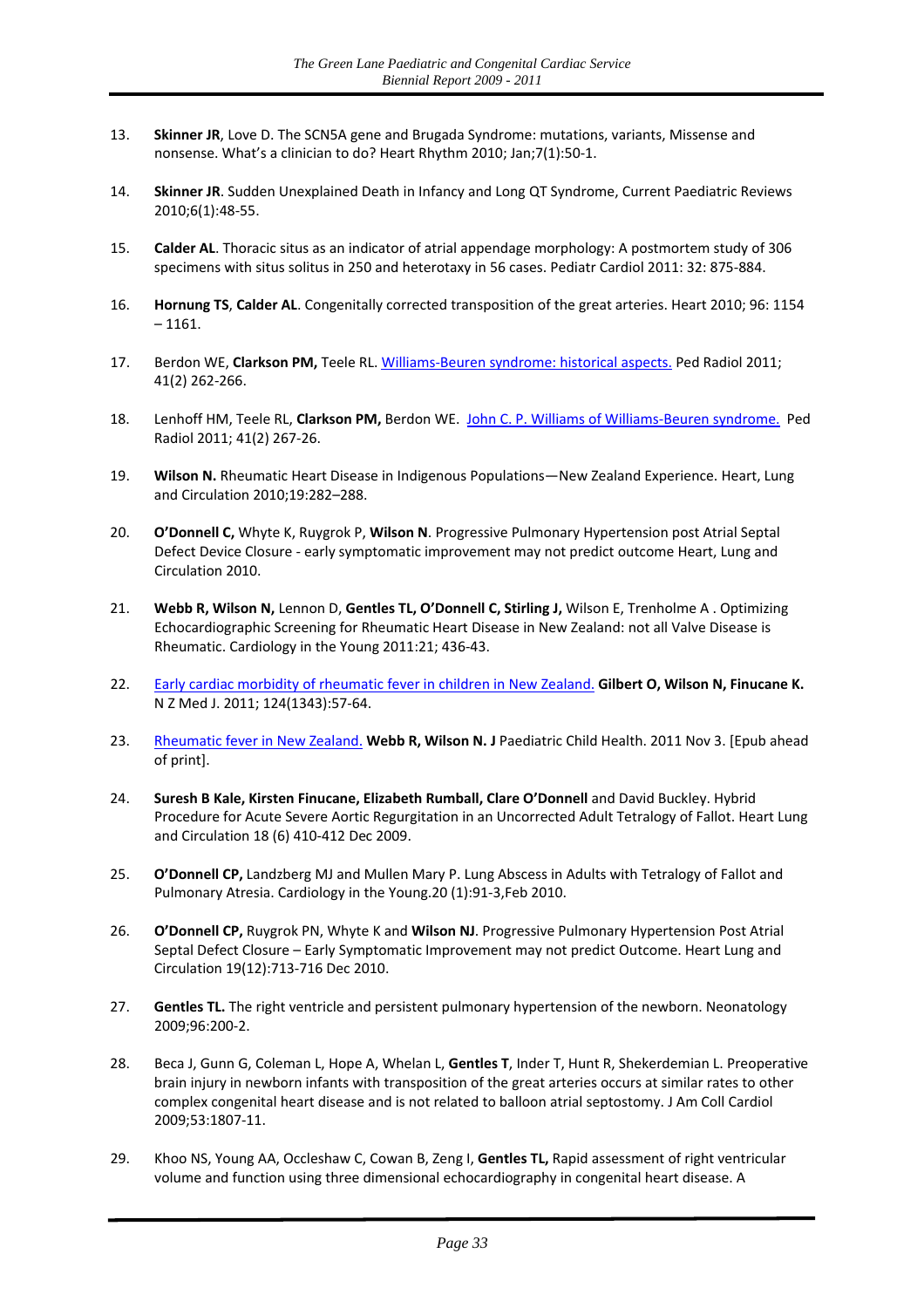comparison study of manually traced and automated border detection methods with cardiac magnetic resonance imaging. J Am Soc Echocardiogr 2009;22:1279‐88*.*

- 30. Flint JD, **Gentles TL, MacCormick J**, **Finucane AK.** Outcomes in patients with interrupted aortic arch and associated congenital cardiac defects. Ann Thorac Surg 2010;89:564‐9.
- 31. Kale SB, **Finucane K,** Chan TL, **Rumball E, Gentles T**. Midterm results of repair of perimembranous or conal ventricular septal defects using the trans‐aortic direct suture technique. Ann Thorac Surg 2010:89:1244‐9.
- 32. **Awori MN, Finucane AK, Gentles TL**. Optimal normative pediatric cardiac structure dimensions for clinical use. World Journal for Pediatric and Congenital Heart Surgery. 2011;2:85‐9.
- 33. **Webb R, Wilson N**, Lennon D, **Gentles T**, Trenholme A Optimizing Echocardiographic Screening for Rheumatic Heart Disease in New Zealand: not all Valve Disease is Rheumatic. Cardiology in the Young. 2011; 21:436‐43.
- 34. **Spinetto H**, Lennon D, Horsburgh M. Rheumatic fever recurrence prevention: A nurse-led programme of 28‐day penicillin in an area of high endemnicity. Journal of Paediatric and Child Health. 2011:47:228‐ 234.

#### <span id="page-33-0"></span>**6.2. BOOK CHAPTERS**

1. Chung S‐K, **Skinner JR**, Rees MI. "Molecular Genetics of Arrhythmias" *In:* Clinical Cardiovascular Genetics: Principles and Practice. Ed Kumar D. Oxford University Press, England. 2010.

#### <span id="page-33-1"></span>**6.3. INVITED PRESENTATIONS**

- 1. **Calder AL.** A comparison of aortic size and histological findings in cases with bicuspid aortic valves compared to tricuspid or unicuspid ones. 3rd congress of Asia‐Pacific Pediatric Cardiac Society (APPCS) Tokyo, July 2010.
- 2. **Calder AL.** A few examples of congenital heart defects and Cardiac embryology. Neonatal Nursing Science II paper. 17 March 2010.
- 3. **Calder AL.** Cardiac malformations in Trisomy 13 and Trisomy 18. APPCS 2010.
- 4. **Calder AL.** Cardiac morphology (talks, demonstrations, hands‐on sessions). PCCS: Care of the Congenital Cardiac Child. 9 October, 2009.
- 5. **Calder AL.** History of Paediatric Cardiology and Prevalence of congenital heart defects. PICU course day 6 April 2011.
- 6. **Gentles TL.** How Echocardiography Assists in the Timing of Surgery and Suitability for Mitral Valve Repair. 5<sup>th</sup> World Congress of Paediatric Cardiology and Cardiac Surgery, Cairns, Australia, June 2009.
- 7. **Gentles TL.** 3‐dimensional echocardiography and the mitral valve. Congenital Imaging Symposium, Cardiac Society of Australia and New Zealand Annual Scientific Meeting. Perth, August 2011.
- 8. **Gentles TL.** Identifying the at Risk Neonate. 5<sup>th</sup> World Congress of Paediatric Cardiology and Cardiac Surgery, Cairns, Australia, June 2009.
- 9. **Gentles TL.** Multimodality Imaging. Congenital Imaging Symposium, Cardiac Society of Australia and New Zealand Annual Scientific Meeting. Perth, August 2011.
- 10. **Gentles TL.** Rheumatic Heart Disease. Is it or Isn't it? American Society of Echocardiography Annual Scientific Meeting. San Diego, June 2010.
- 11. **Gentles TL.** Stress, strain and hypertrophy. Cardiac Society of Australia and New Zealand Annual Scientific Meeting. Adelaide, August 2010.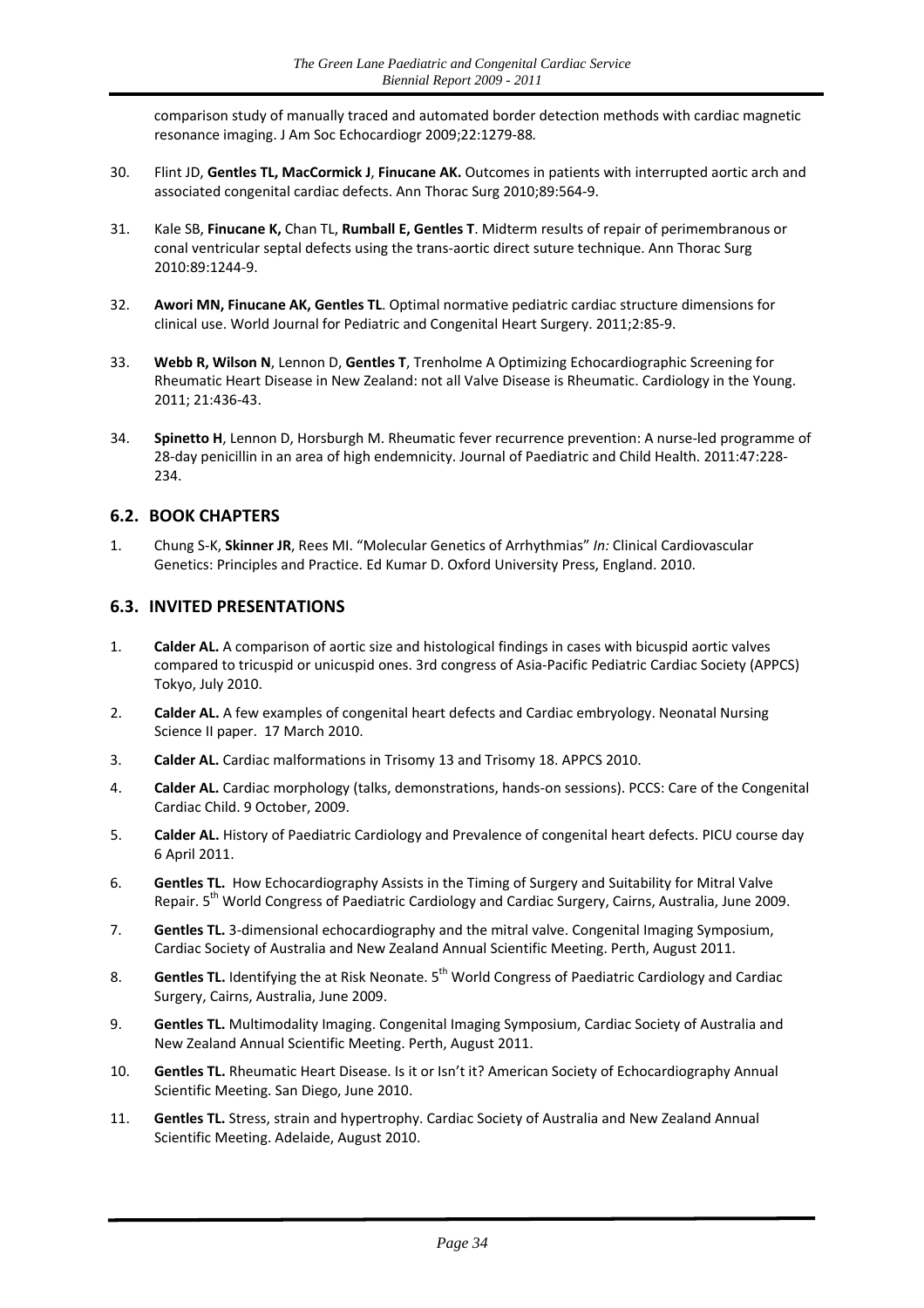- 12. **Gentles TL.** The role of echocardiography in adult congenital heart disease. Congenital Imaging Symposium, Cardiac Society of Australia and New Zealand Annual Scientific Meeting. Perth, August 2011.
- 13. **Gentles TL.** Timing and Indications for the Fontan Operation. 5<sup>th</sup> World Congress of Paediatric Cardiology and Cardiac Surgery, Cairns, Australia, June 2009.
- 14. **O'Donnell CP.** Asia Pacific Congress of Paediatric and Adult Congenital Cardiology. Invited speaker ACHD and Pulmonary Hypertension Tokyo Japan July 2010.
- 15. **O'Donnell CP.** NZPAH meeting July 2010 "Update in PAH in congenital heart disease".
- 16. **Remenyi B.** Cardiac Surgery Best Practice and realities in Pacific Countries. Presented at: Pacific Senior Health Officials Network Rheumatic Heart Disease Policy Partnership Initiative Workshop. 26–29 October 2010 Nukualofa, Tonga.
- 17. **Remenyi B.** Echo demonstration: live session. Presented at: Pacific Senior Health Officials Network Rheumatic Heart Disease Policy Partnership Initiative Workshop. October 2011 Apia, Western Samoa.
- 18. **Remenyi B.** Echo Screening RHD Criteria Update. Presented at: Pacific Senior Health Officials Network Rheumatic Heart Disease Policy Partnership Initiative Workshop. October 2011 Apia, Western Samoa.
- 19. **Remenyi B.** Outcome of RHD Cardiac Surgery Study (NZ) Presented at: Pacific Senior Health Officials Network Rheumatic Heart Disease Policy Partnership Initiative Workshop. October 2011 Apia, Western Samoa.
- 20. **Remenyi B.** Rheumatic changes on Echo. Presented at: Pacific Senior Health Officials Network Rheumatic Heart Disease Policy Partnership Initiative Workshop. October 2011 Apia, Western Samoa.
- 21. **Remenyi B**. Rheumatic Heart Disease Echo criteria update. Presented at: Pacific Senior Health Officials Network Rheumatic Heart Disease Policy Partnership Initiative Workshop. 26–29 October 2010 Nukualofa, Tonga.
- 22. **Remenyi B.** Rheumatic Heart Disease in the Young : an update on management. Presented at: Rural Medicine Australia Workshop. Oct 2011 Alice Springs.
- 23. **Skinner JR.** "Bicuspid Aortic Valve Disease" Study day in Adult Congenital Heart Disease, Sept 12, Taunton, UK.
- 24. **Skinner JR.** "Cardiac Inherited Diseases- from the cradle to the grave". New Zealand Pacing and Electrophysiology Group Christchurch Sept 2008.
- 25. **Skinner JR.** "Cardiac Inherited Diseases: what the adult cardiologist needs to know." CSANZ Wellington June 2009.
- 26. **Skinner JR.** "Cardiac Sodium channel disease" World Congress Paediatric Cardiology and Cardiac Surgery, Cairns, June 2009.
- 27. **Skinner JR.** "Cardiac/Genetic Investigation of Sudden Death in the Young". Waikato cardiology and pathology group meeting, Waikato Public Hospital February 19, 2010.
- 28. **Skinner JR.** "Childhood Brugada: Diagnosis and Therapy". Heart Rhythm Society Meeting May 4, 2011. San Francisco, USA.
- 29. **Skinner JR.** "ECG masterclass" Heart Rhythm NZ meeting. October 29, Wellington.
- 30. **Skinner JR.** "Echocardiography on the neonatal unit; Benefits Barriers and Pitfalls", Second Functional echocardiography course (Neonatology), October 19, 2010, Monash Medical Centre, Melbourne.
- 31. **Skinner JR.** "Epidemiology and genetics of sudden cardiac death". ASEANZ conference. Melbourne. June 4‐6, 2010.
- 32. **Skinner JR.** "Identifying heart disease in children" Taranaki (Care4kids) nurse study day. August 20, 2010, Taranaki Base Hospital.
- 33. **Skinner JR.** "Implications of Genetic testing: managing and disclosing risk". Session on Sudden Cardiac Death. CSANZ (Sydney, Australia) August 2009.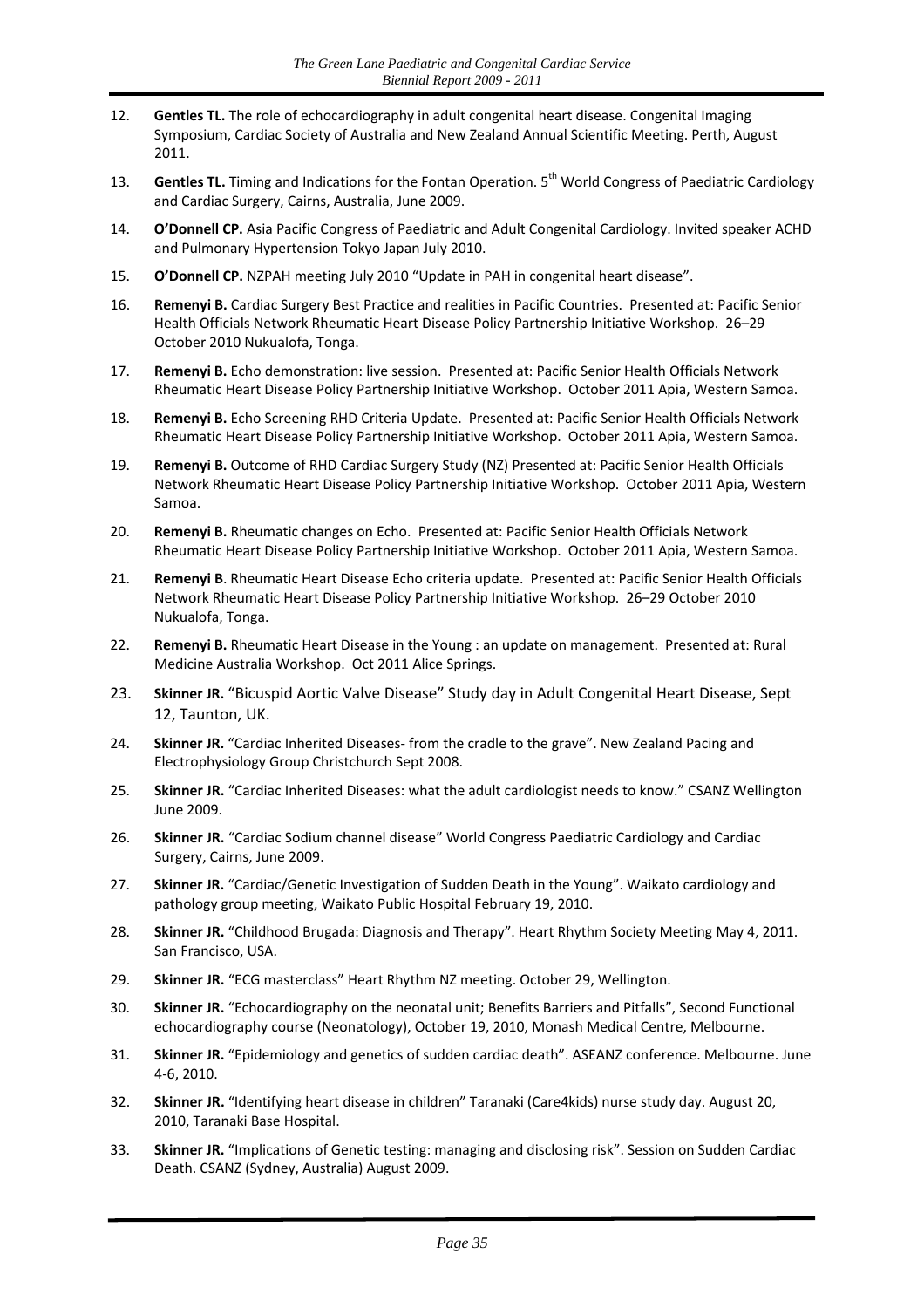- 34. **Skinner JR.** "Inherited Heart Diseases" Advanced Cardiac Nurse Training Course. July 18 2011, Auckland University.
- 35. **Skinner JR.** "Inherited Heart Diseases" July 29, 2008. Post Graduate nursing course in Cardiology. Auckland school of nursing.
- 36. **Skinner JR.** "Investigation of Sudden Death in the Young‐ implications for PICU" Paediatric Intensive Care Unit Staff, Starship Hospital Auckland, March 10, 2010.
- 37. **Skinner JR.** "Investigation of young sudden death‐ integration of family investigations" World Congress Paediatric Cardiology and Cardiac Surgery, Cairns June 2009.
- 38. **Skinner JR.** "Management of infants having LQTS" PACES symposium on "Difficult management issues in the Young Patient Having a channelopathy" May 3, 2011, San Francisco.
- 39. **Skinner JR.** "Mechanisms of arrhythmia" August 1, 2008. Post Graduate nursing course (730) in paediatric Cardiology and Cardiac Surgery/. Auckland school of nursing.
- 40. **Skinner JR.** "Pulmonary Hypertension in Children" cardiology/paediatrics CME meeting. September 30, 2010, Mamao Hospital, Papeete.
- 41. **Skinner JR.** "Sudden Death In the Young‐ from the lab to the community". Second New Zealand Round Table on Human Genomics (Speaker and panel discussant). The Law Foundation. Wellington. November 24, 2009.
- 42. **Skinner JR.** "Sudden Death in the Young". Cardiovascular forum. September 8, 2010, Marion Davis Centre, Auckland.
- 43. **Skinner JR.** "What to do after a near miss-sudden death in intensive care" Paediatric Cardiac Intensive Care Society. Sept 22, 2011. Cambridge. UK.
- 44. **Skinner JR.** Debate "Mass infant ECG screening is a waste of health service resources" World Congress Paediatric Cardiology and Cardiac Surgery, Cairns June 2009.
- 45. **Wilson NJ.** Echo Screening for RHD 7<sup>th</sup> Global Forum on Humanitarian Medicine in Cardiology and Cardiac Surgery, June 2011 .
- 46. **Wilson NJ.** Cardiology and RHD echo standardization. Workshop Inaugural RHD National Advisory Workshop, Darwin, 2010.
- 47. **Wilson NJ.** Secondary prevention of Rheumatic Fever 7<sup>th</sup> Global Forum on Humanitarian Medicine in Cardiology and Cardiac Surgery, June 2011.
- 48. **Wilson NJ.** Tetralogy of Fallot in the Adult. Catheter Interventional Summit, Istanbul, 30 October 2010.

#### <span id="page-35-0"></span>**6.4. ABSTRACTS**

- 1. **Remenyi B,** Webb R, Russell P, Lee M, **Gentles T, Finucane K, Wilson N**. Long Term Outcomes of Isolated Mitral Valve Surgery for Rheumatic Heart Disease in the Young: New Zealand 1990-2006. Heart, Lung and Circulation. 2010;19:S251.
- 2. **Remenyi B,** Webb R, Russell P, Lee M, **Gentles T, Finucane K, Wilson N**. Late Outcomes of Cardiac Surgery for Rheumatic Heart Disease in the Young: The New Zealand Experience 1990-2006. Heart, Lung and Circulation. 2010;19:S250.
- 3. **Gilbert O, N Wilson.** Early Morbidity of Children Admitted to a cardiac ward with Rheumatic fever. Paed Soc of NZ 24 November 2010.
- 4. **Webb R, Gentles T, Stirling J, Wilson N.** Echocardiorgaphic findings in NZ children from a low‐risk population for ARF: implications for rheumatic heart disease screening. Paed Soc of NZ 24 November 2010.
- 5. **Bo Remenyi, Rachel Webb**, Peter Russell, **Kirsten Finucane, Tom Gentles , Nigel Wilson.** Pre‐operative risk factors for long-term outcomes of cardiac surgery for Rheumatic Heart Disease in the young: an Oceania cohort. CSANZ Regional Meeting Napier May 2011.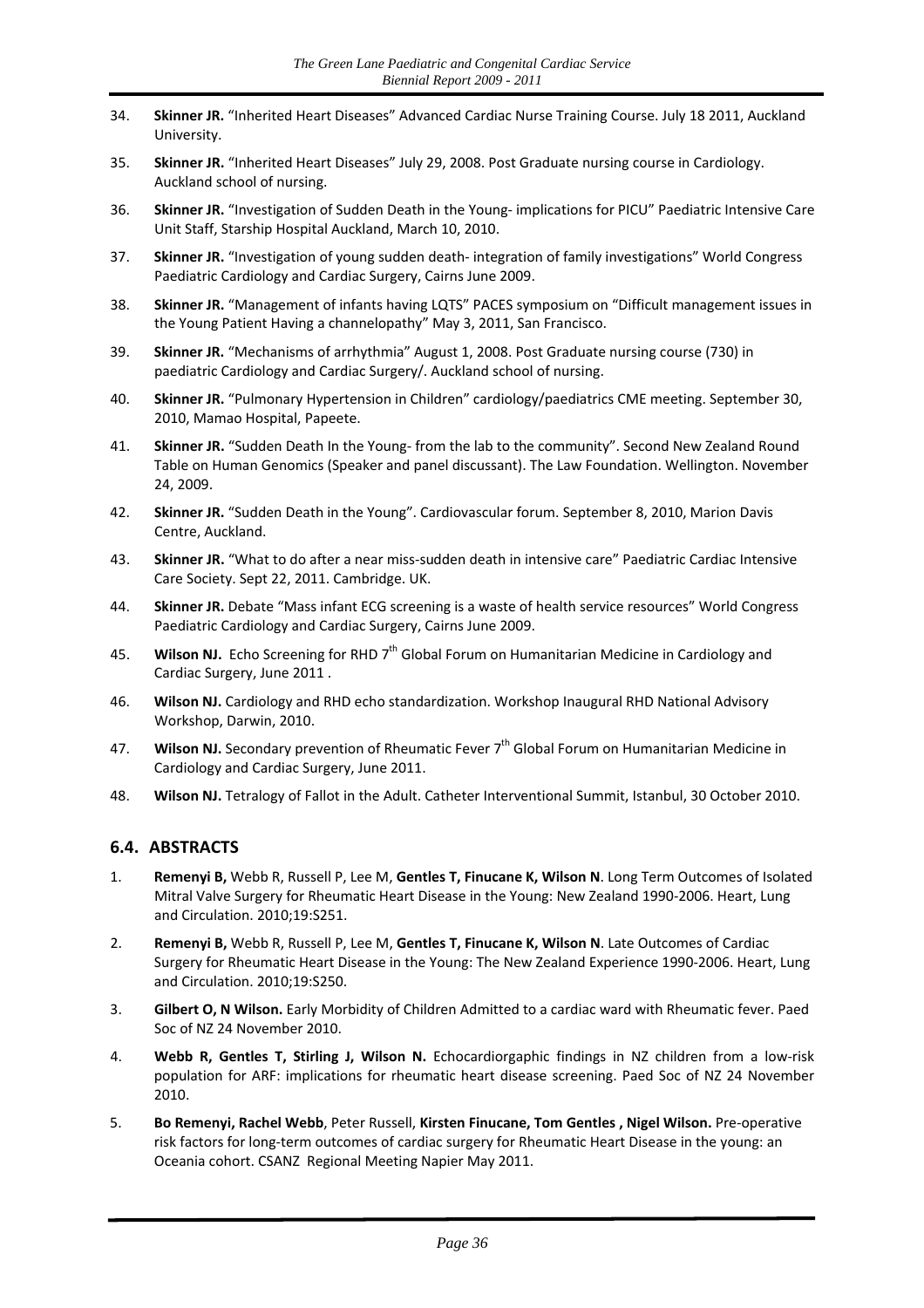- 6. **Remenyi B, Webb R,** Russell P, Lee M, **Gentles T, Finucane K, Wilson N**. Improved Outcomes of Isolated Mitral Valve Surgery for Rheumatic Heart Disease in the Young: World Society of Paediatric and Cardiac Surgery in the Young , Istanbul, June 2011.
- 7. **Webb R, Gentles T, Stirling J,** Lennon D, Trenholme A , Lee M, **Wilson N.** Echocardiographic findings in a low risk population for rheumatic heart disease (RHD): implications for screening (Abstract). XVIII Lancefield International Symposium (on‐line). Paelermo, Italy; 2011[:http://www.lancefield2011.it/images/stories/pdf/riassunti\\_definitivo\\_lancefield.pdf](http://www.lancefield2011.it/images/stories/pdf/riassunti_definitivo_lancefield.pdf) p 283.
- 8. **Bo Remeny**i**, Nigel Wilson,** Jonathan Carapetis. International; Standardisation of echocardiographic diagnosis of Rheumatic Heart Disease (RHD). (Abstract) XVIII Lancefield International Symposium (on‐ line). Paelermo, Italy. 2011. [http://www.lancefield2011.it/images/stories/pdf/riassunti\\_definitivo\\_lancefield.pdf](http://www.lancefield2011.it/images/stories/pdf/riassunti_definitivo_lancefield.pdf) p 29.
- 9. **Remenyi B, Webb R,** Russell P, Lee M, **Gentles T, Finucane K, Wilson, N**. Late outcomes of Cardiac Surgery for Rheumatic Heart Disease in the young: the New Zealand Experience 1990‐2006 Presented at: RACP Congress 2011, Darwin as NZ young investigator.
- 10. **Remenyi B, Webb R,** Russell P, Lee M, **Gentles T, Finucane K, Wilson, N**. Long‐term outcomes of Cardiac Surgery for Rheumatic Heart Disease in the Young: the New Zealand Experience 1990-2006. Presented at: CSANZ Annual Scientific Meeting 2010, Adelaide.
- 11. **Remenyi B, Webb R**, Russell P, Lee M, **Gentles T, Finucane K, Wilson, N.** Long‐term outcomes of Cardiac Surgery for Rheumatic Heart Disease in the Young. Presented at the Annual Scientific Meeting of the Paediatric Society of New Zealand 2010 New Plymouth.
- 12. **Gentles TL, Finucane AK,** Mervis J, **Wilson NJ.** Outcome of the LV in children and young adults with severe combined aortic and mitral valve regurgitation compared to isolated lesions. American College of Cardiology Annual Scientific Meeting, April 2010.
- 13. **Gentles TL,** Cowan B, Occleshaw C, Beca J, Young AA. Adverse Remodeling after the Norwood procedure results in progressive ventricular dysfunction. CSANZ Annual Scientific Meeting August 2010.
- 14. **Gentles TL,** Cowan B, Occleshaw C, Beca J, Young AA. Progressive contractile dysfunction after Norwood procedure compared to biventricular repair and isolated aortopulmonary shunt. AEPC Annual Scientific Meeting, May 2011.

| Title:                  | Investigation of Sudden Cardiac Death in the Young 2009                                                 |
|-------------------------|---------------------------------------------------------------------------------------------------------|
| Principal Investigator: | Ass. Prof Chris Semsarian                                                                               |
| Co-investigators:       | A/Prof Jon Skinner, Dr Robert Weintraub, Melbourne; Dr Raj Puranik, Sydney; A<br>Prof Jo duFlou, Sydney |
| <b>Funding Agency:</b>  | NHMRC (Australia) – Grant-632575                                                                        |
| Amount:                 | Aus \$658,500                                                                                           |
|                         |                                                                                                         |
|                         |                                                                                                         |

#### <span id="page-36-0"></span>**6.5. GRANTS AWARDED**

| Title:                  | RHD Research fellow $-2$ years 2009-11 |
|-------------------------|----------------------------------------|
| Principal Investigator: | Bo Remenyi                             |
| Co-Investigators:       | Nigel Wilson                           |
| <b>Funding Agency:</b>  | National Heart Foundation              |
| Amount:                 | \$160,000                              |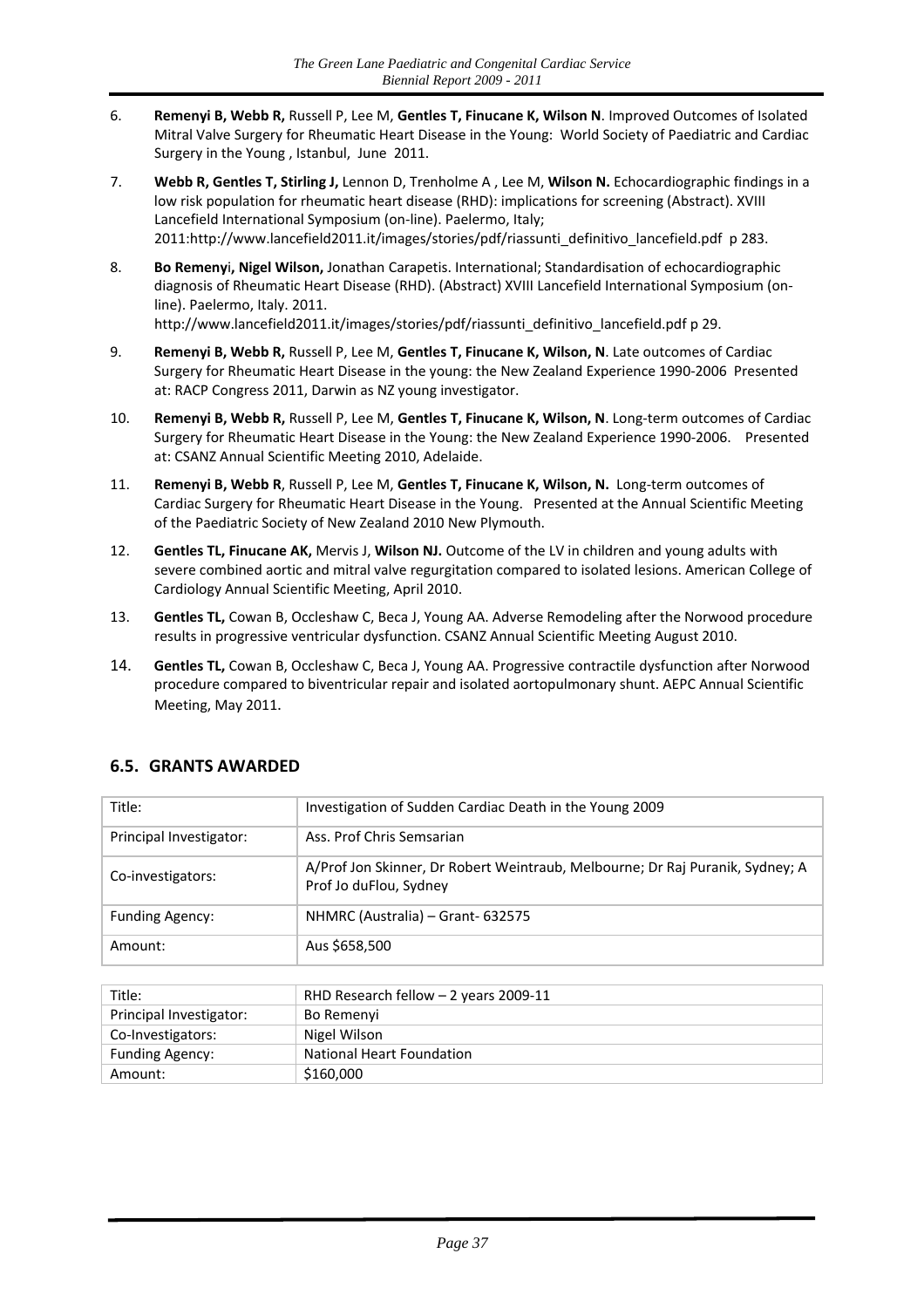| Title:                  | Senior fellow 2010                                                     |
|-------------------------|------------------------------------------------------------------------|
| Principal Investigator: | Nigel Wilson                                                           |
| Co-Investigators:       |                                                                        |
| <b>Funding Agency:</b>  | GLRFF                                                                  |
| Amount:                 | $3/10^{th}$ salary                                                     |
|                         |                                                                        |
| Title:                  | RHD research                                                           |
| Principal Investigator: | Nigel Wilson                                                           |
| Co-Investigators:       |                                                                        |
| <b>Funding Agency:</b>  | Health Lottery Research Grant - salary support for RHD research 2011-2 |
| Amount:                 | \$124,200                                                              |

#### <span id="page-37-0"></span>**6.6. COMMITTEES**

- **Gentles TL**. Australia and New Zealand Children's Heart Research Centre (ANZCHRC). Board member.
- **Gentles TL**. Australia and New Zealand Paediatric Cardiac Association. Executive committee member.
- **Gentles TL**. Heart Children New Zealand. Trustee.
- **Skinner JR**. Founder and Chairman of The Trans‐Tasman task force the prevention of sudden death in the young – (TRAGADY, since 2005 renamed Heart@Heart 2010).
- **Skinner JR**. Chairman of the Cardiac Inherited Disease Group for New Zealand (2004 on).
- **Skinner JR**. Committee member of the neonatal section of the CCPU (Certificate in Clinician Performed ultrasound), the Australasian Society for Ultrasound in Medicine (ASUM). April 2008‐
- **Skinner JR**. Advisory Board Member‐ Childrens Research Centre, Starship Childrens Hospital 2009‐
- **Wilson N.** Board of GLREF PCCS trustee (from January 2007).
- **Wilson N.** Heart Registry Governance committee ‐ PCCS ‐ delegate for the Clinical Director (2003‐).

#### <span id="page-37-1"></span>**6.7. OTHER**

#### **Awards and Honours**

**Remenyi, B** Paediatric Society of New Zealand 60<sup>th</sup> Annual Scientific Meeting - Young Investigator Award 2010.

#### **Courses and workshops convened**

RHD International Echo Standardization workshop Convenor **Remenyi B,** Chaired **Wilson N.**

#### **Current Research Projects**

- **Skinner JR.** Audit of quality of autopsy reports in SUDY investigation. Molecular detection of long QT syndrome in SIDS. In vitro evaluation of ARVC (collaboration with St Mary's Hospital, London). Deletions and duplications in sudden cardiac death genes in SUDY (UK/Australia collaboration) and SIDS (Mayo clinic collaboration). Role of SNPS in Long QT genes in sudden death post myocardial infarction (collaboration with Prof Rob Doughty).
- **Wilson, N.** Screening for rheumatic heart disease in New Zealand.
- **Wilson, N.** Follow up of possible RHD by echocardiography.
- **O'Donnell CP.** Australian and New Zealand Paediatric Pulmonary Hypertension Registry co‐investigator (Lead Dr Weintraub, Melbourne).
- **O'Donnell CP.** Australian and New Zealand Adult Congenital/PAH Registry Co‐investigator (lead Drs Weintraub and Prof David Celemajer).
- **O'Donnell CP.** Cardiac MRI During Exercise: Ventricular and Vascular Function co‐investigator (Lead Dr Alistair Young).
- **O'Donnell CP.** Captopril for Infantile Haemangiomas (Dr Swee Tan lead investigator).

#### **MD student supervisor**

**Wilson N**. FRACP and MD supervisor for Dr Rachel Webb, RHD fellow.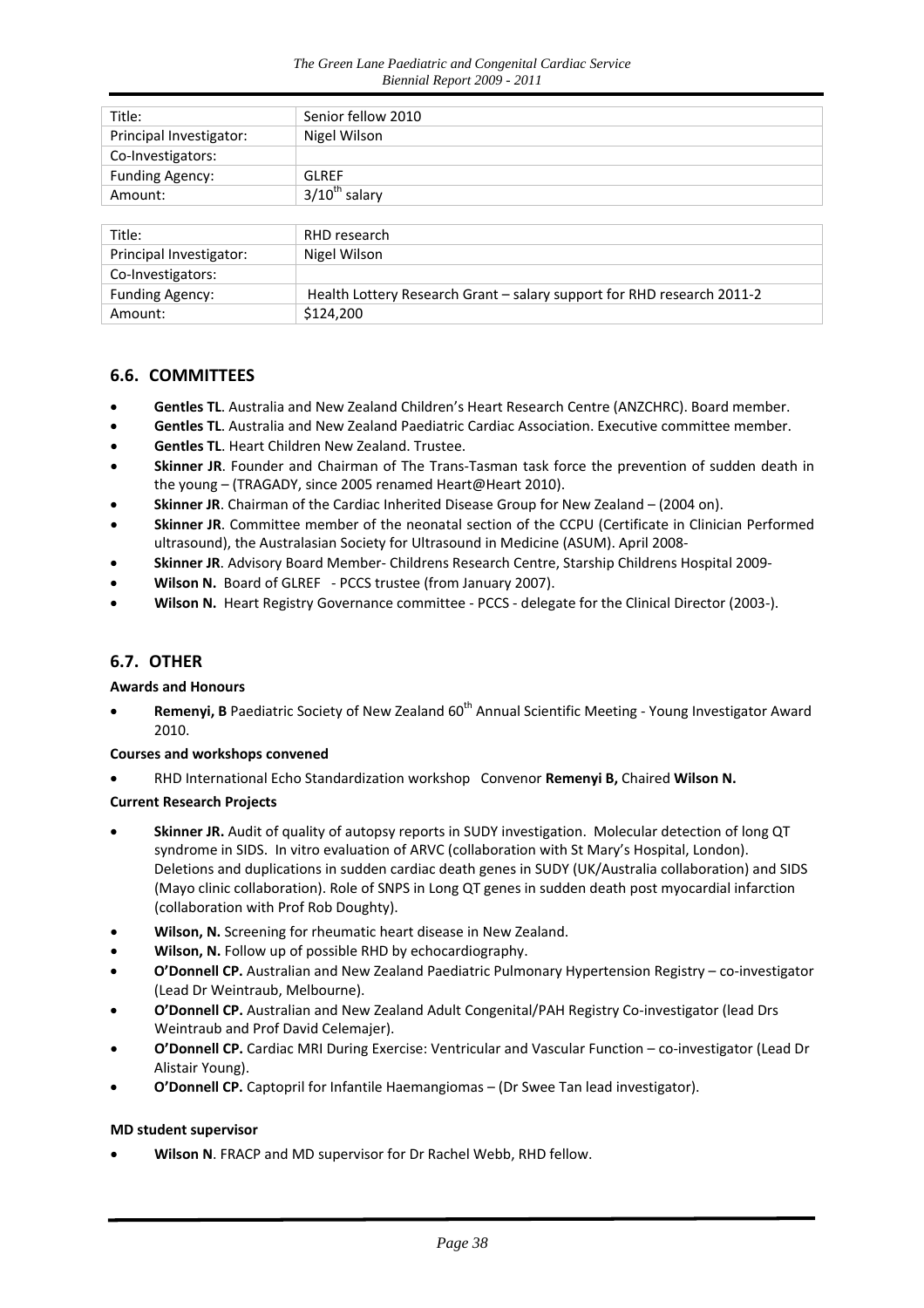### <span id="page-38-0"></span>**7. MEDICAL STAFF**

#### <span id="page-38-1"></span>**7.1. CONSULTANT CARDIOLOGISTS**

| <b>Tom Gentles</b>     | Director<br>Paediatric & Congenital Cardiac Service<br>Director, Paediatric Cardiology | Echocardiography<br><b>Fetal Cardiology</b><br><b>Interventional Cardiology</b>                     |
|------------------------|----------------------------------------------------------------------------------------|-----------------------------------------------------------------------------------------------------|
| <b>Louise Calder</b>   | Paediatric Cardiologist                                                                | Cardiac Morphology                                                                                  |
| <b>Tim Hornung</b>     | Co-Team Leader - Adult congenital<br>heart disease                                     | <b>Adult Congenital Heart Disease</b><br>Cardiac Magnetic Resonance Imaging                         |
| <b>Clare O'Donnell</b> | Co-Team Leader<br>Adult congenital heart disease<br>Junior Medical Staff Co-ordinator  | Interventional Cardiology<br><b>Adult Congenital Heart Disease</b><br><b>Pulmonary Hypertension</b> |
| <b>Jon Skinner</b>     | Team Leader - Electrophysiology                                                        | Invasive and non-invasive electrophysiology<br>Pacing<br><b>Inherited Cardiac Disease</b>           |
| <b>John Stirling</b>   | Paediatric Cardiologist                                                                | <b>Interventional Cardiology</b>                                                                    |
| Nigel Wilson           | Team Leader - Cardiac catheterisation                                                  | Interventional cardiology<br>Fetal cardiology                                                       |
| John Wright            | Paediatric Cardiologist                                                                | Interventional cardiology<br>Fetal cardiology                                                       |

#### <span id="page-38-2"></span>**7.2. CONSULTANT CARDIOTHORACIC SURGEONS**

| <b>Kirsten Finucane</b> | Director, Paediatric Cardiac Surgery | Paediatric and Congenital Cardiothoracic<br>Surgery |
|-------------------------|--------------------------------------|-----------------------------------------------------|
| John Artrip             |                                      | Paediatric and Congenital Cardiothoracic<br>Surgery |
| Elizabeth Rumball       |                                      | Paediatric and Congenital Cardiothoracic<br>Surgery |

#### <span id="page-38-3"></span>**7.3. OTHER CLINICAL STAFF**

| <b>Paediatric Cardiology Fellows</b> | <b>Cardiac Surgical Fellows</b> | <b>Paediatric Registrars</b> |
|--------------------------------------|---------------------------------|------------------------------|
| Danielle Brown                       | Yuvaraj Davidson                | Elza Cloete                  |
| Jonathan Mervis                      | Simon Vari                      | Olwen Gilbert                |
| Kathryn Rice                         | Steven Thrupp                   | Patrick Yap                  |
| Hesham Al Saloos                     | Anto Sahayaraj                  | Sonja Crone                  |
| Michael Yeong                        | Mark Awori                      | Tim Hill                     |
| Klaus Juul                           |                                 | Amin Sheikh                  |
|                                      |                                 | Louise Albertella            |
|                                      |                                 | Smiti Bihari                 |
|                                      |                                 | Silvia Seibt                 |
|                                      |                                 | Anna Tottman                 |
|                                      |                                 | Jan Kelly                    |
|                                      |                                 | Bryony Rhyder                |
|                                      |                                 | Geetika Badkar               |
|                                      |                                 | Kaylyn Wong                  |